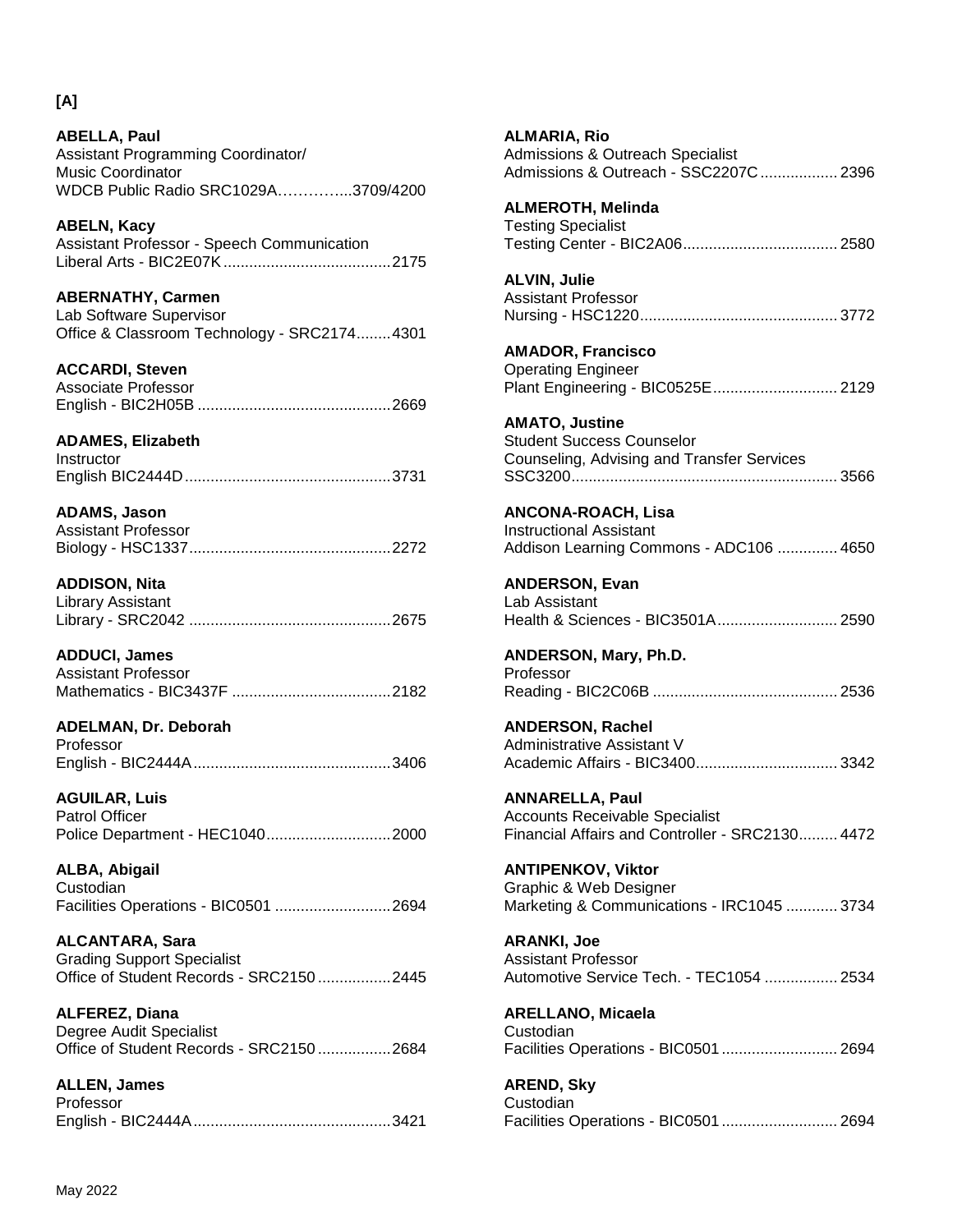#### **ARIZA, Sarah** Coordinator, Advancement Services Institutional Advancement - BIC1525B ...............3419

## **ARMAS, Felipe**

Assistant Professor Psychology - BIC2556G.......................................2037

## **ARMSTRONG, Jonathon**

| Custodian |  |                                      |
|-----------|--|--------------------------------------|
|           |  | Facilities Operations - BIC0501 2694 |

### **ARNOTT-HILL, Elizabeth**

| Assistant Professor |  |  |
|---------------------|--|--|
|                     |  |  |

### **ARREGUIN, Jesus**

| Coordinator, Off Campus Program               |  |
|-----------------------------------------------|--|
| <b>Continuing Education/Extended Learning</b> |  |
|                                               |  |

### **ARREGUIN, Sugey**

| Administrative Assistant V |  |
|----------------------------|--|
|                            |  |

### **ARROYO, Timothy**

| Instructor |  |
|------------|--|
|            |  |

#### **ARTEAGA, Ellen**

Radio Marketing/Promotions Assistant WDCB Public Radio - SRC1017……………3703/4200

### **ASCENZO, Joseph**

Library Assistant Library - SRC2045 ...............................................2675

## **AUGUSTYN, Trisha**

Administrative Assistant Suburban Law Enforcement Academy HEC2034..............................................................2295

#### **AUSTIN, Kimberly**

Instructional Assistant III Learning Commons - Westmont Center ..............4850

### **AVILA, Miguel**

Grounds Maintenance Worker Buildings & Grounds - CMC1035.........................2319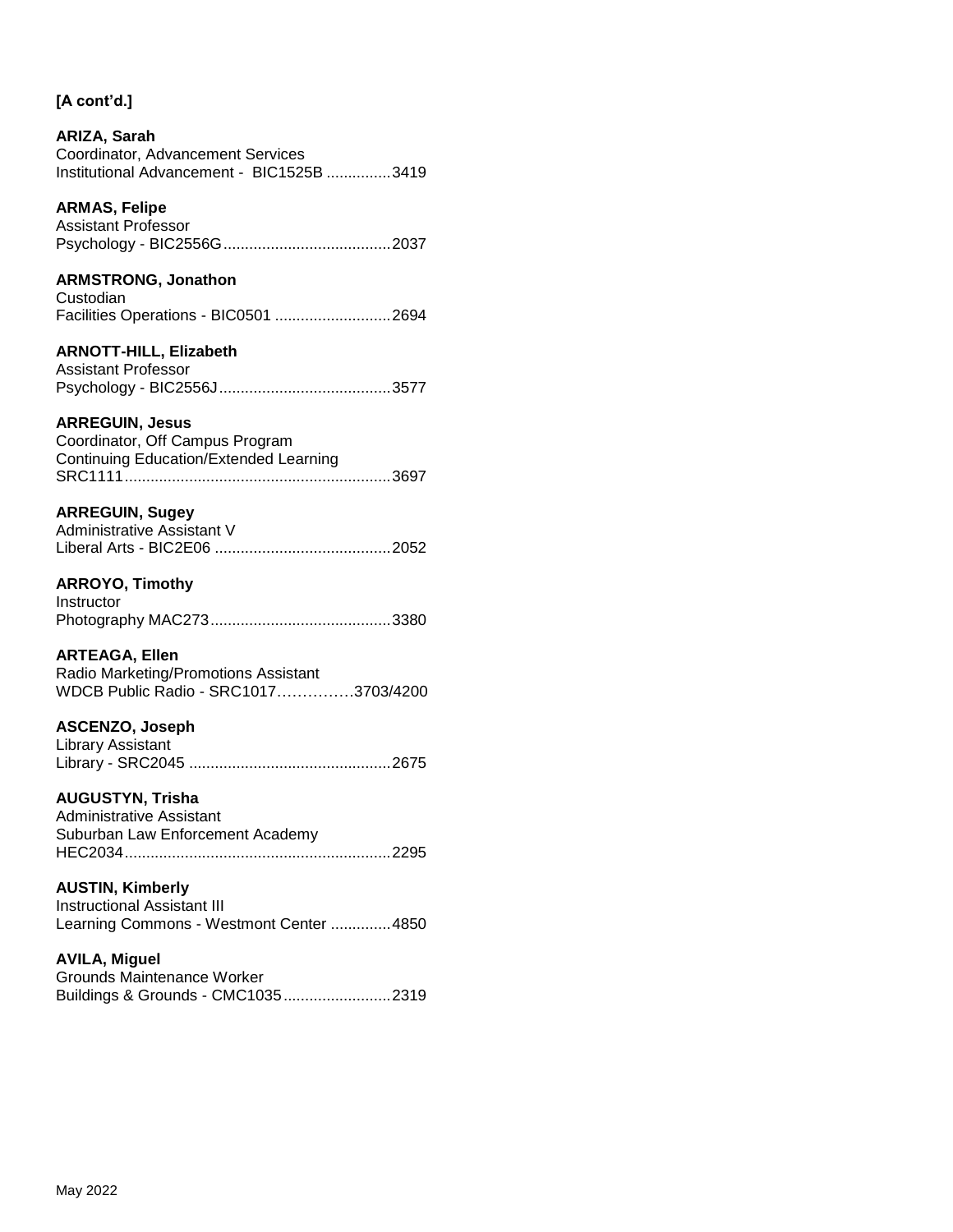### **[B]**

| <b>BADWAY, Anthony</b>           |  |
|----------------------------------|--|
| Academic Assistant II - Tutoring |  |
|                                  |  |

**BAHR, Rebecca** Administrative Assistant Continuing Education/Extended Learning HTC1003..............................................................3723

**BAILEY, Bonnie** Front Desk and Housekeeping Assistant Arts, Communication and Hospitality CHC1007..............................................................6888

**BAILEY, Chris** Associate Professor Mathematics - BIC3407........................................3035

**BAKER, Assia** Student Conduct and Title IX Coordinator Student Services - BIC2C06F..............................2491

**BAKER, Mara** Assistant Professor Art - MAC152A .....................................................3420

**BAKER, Yoshika** Administrative Assistant Continuing Education - SRC1111 ........................3268

**BALDWIN, Kevin** PC Repair Technician Office & Classroom Technology - BIC0534 .........2575

**BALESTRI, Frank Instructor** Horticulture - TEC1058 ........................................3498

**BALLENTINE, Sunshine** Student Success Counselor Counseling, Advising and Transfer Services SSC3200..............................................................3593

**BANDY, Kayla** Research Analyst Research and Analytics - IRC1035.....................3386

**BANJAVCIC, Scott** Assistant Professor Engineering - BIC3436H ......................................2432

**BARDYGULA, John Carpenter** Facilities Operations - CMC1000 .........................2320

**BARNES, Elizabeth** Laboratory Assistant III Nursing - HSC2142A............................................2752 **BARR, Naomi** Student Financial Aid Representative Student Financial Aid - SSC2220…………..2708/2251

**BARRETT, Amelia** Professor Buffalo Theatre Ensemble Assoc. Artistic Director Theater - MAC186D............................................. 2100

**BARRIOS, Isabel** Accounts Payable Team Leader Cash Disbursement/Payroll - SRC2132 .............. 3412

**BARTZ, Marty** Horticulture Lab Coordinator Horticulture - TEC0025 ........................................ 3807

**BASS, Anshael** Specialized Testing Assistant Testing Center - BIC2A08.................................... 2401

**BAUM, Kathleen** Professor Art - MAC270 ....................................................... 2068

**BAUMGARTNER, Lynda** Administrative Assistant Carol Stream Center - CSC100C ........................ 4885

**BAUNBACH-CAPLAN, Cheryl** Student Success Counselor Counseling, Advising and Transfer Services SSC3200.............................................................. 4089

**BAUTISTA, Genie** Coordinator, Small Business Development Center Business Development Center - IND237............. 3031

**BAYMON, Tiana** Grant Accountant Financial Affairs and Controller - SRC2130......... 2673

**BEEMER, Kristin** Administrative Assistant Continuing Education - SRC1111........................ 3295

**BEILFUSS, Clayton** Grounds Maintenance Worker Facilities Operations - CMC1035......................... 2319

**BELLO, Yvonne** Administrative Supervisor Counseling, Advising and Transfer Services SSC3200.............................................................. 2693

**BENASSI, Elise** Administrative Assistant Field Studies/Study Abroad - BIC3520................ 3260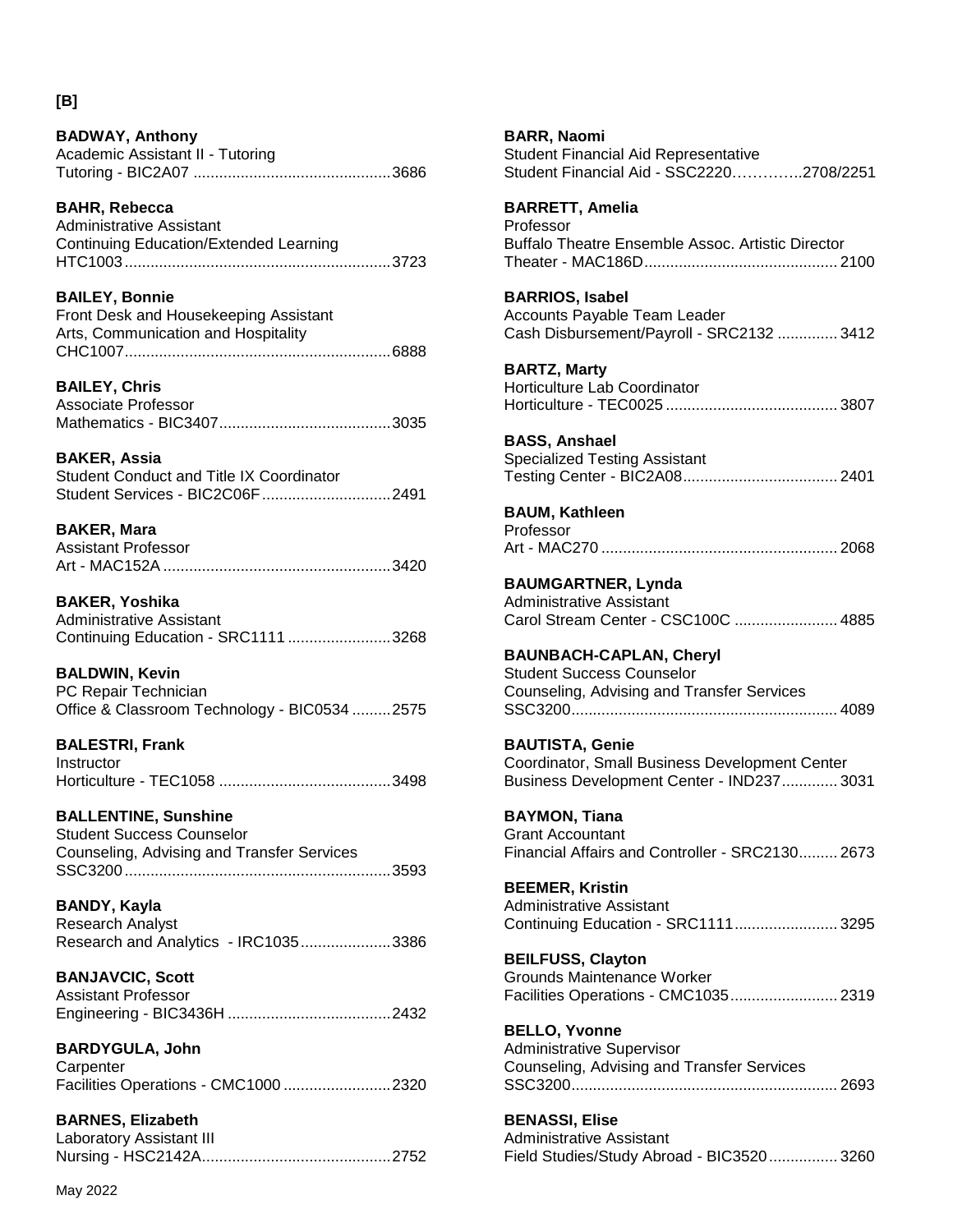**BENASSI, Marco** Professor Speech/Film – BIC2E07J .....................................3049

**BENDER, Angela** Manager, Communication and Events Institutional Advancement - BIC1520D ................2469

**BENIK, Frank** Fitness Center Supervisor/Personal Trainer Athletics - PEC202B.............................................2633

**BENKERT, Becky** Instructional Designer Learning Technologies - BIC3401 .......................3732

### **BENNETT, Alexandra CK**

| <b>Assistant Professor</b> |  |
|----------------------------|--|
|                            |  |

**BENSON, Barbara** Instructional Assistant III Naperville Learning Commons.............................4750

## **BENSON-MEIRICK, Or'Shaundra**

Assistant Professor Psychology - BIC2556F .......................................3572

**BENTÉ, James**

Vice President Planning and Institutional Effectiveness IRC1028 ...............................................................2409

#### **BERLINER, Donna**

Director, Information Technology Services Information Systems - SRC2167..........................2475

**BERNA, Michael** Lead Systems Analyst/Programmer Information Systems - SRC2162A.......................2807

**BETKA, Roxana** Division Support Specialist - STEM STEM - BIC2E06A ...............................................2055

**BHUIYAN, Mohammed** Library Assistant Library Print Ctr. & Computer Sup. - SRC2021 ...2671

**BIELAT, Mira** Instructional Assistant Addison Center.....................................................4600

**BIN JU, Yann** Academic Assistant Math Assistance Area - SRC2102 .......................3339 **BINDERT, Daniel** Station Manager WDCB Radio - SRC1030..................................... 3706

**BIRD, Hayley** Instructional Assistant Learning Commons - SRC2102........................... 3940

**BIRKLAND, Dawn** Manager, College Curriculum Curriculum - Central Scheduling - BIC3400X...... 4289

**BISHOP, Jeffrey** Custodian Facilities Operations - BIC0501 ........................... 2694

**BLATT, Susan** Program Manager - ESL/ABE/ASE Continuing Education - SRC1111L...................... 2841

**BLEWETT, Daniel** Reference Librarian Library - SRC3136 ............................................... 2279

**BOJCZUK, Carol** Administrative Assistant Carol Stream Center - CSC100 ........................... 4888

**BONDY, Rebecca** Instructional Assistant II Learning Commons - TEC1016 ........................... 3960

**BOONE, Charles** Professor Art Studio - MAC157A ......................................... 2477

**BORN, Sarah** Assistant Professor Nursing - HSC2207N ........................................... 2399

**BOSHARDY, Leo** Editorial Assistant Community Engagement - IRC1048.................... 2802

**BOULOM, Karyin** Word Processing Operator Support Services IRC1001 .................................. 2026

**BOWERS, Tony** Assistant Professor English - BIC2H05E............................................. 2688

**BOYD, Adrian** Student Financial Aid Specialist Student Financial Aid - SSC2220B...................... 2247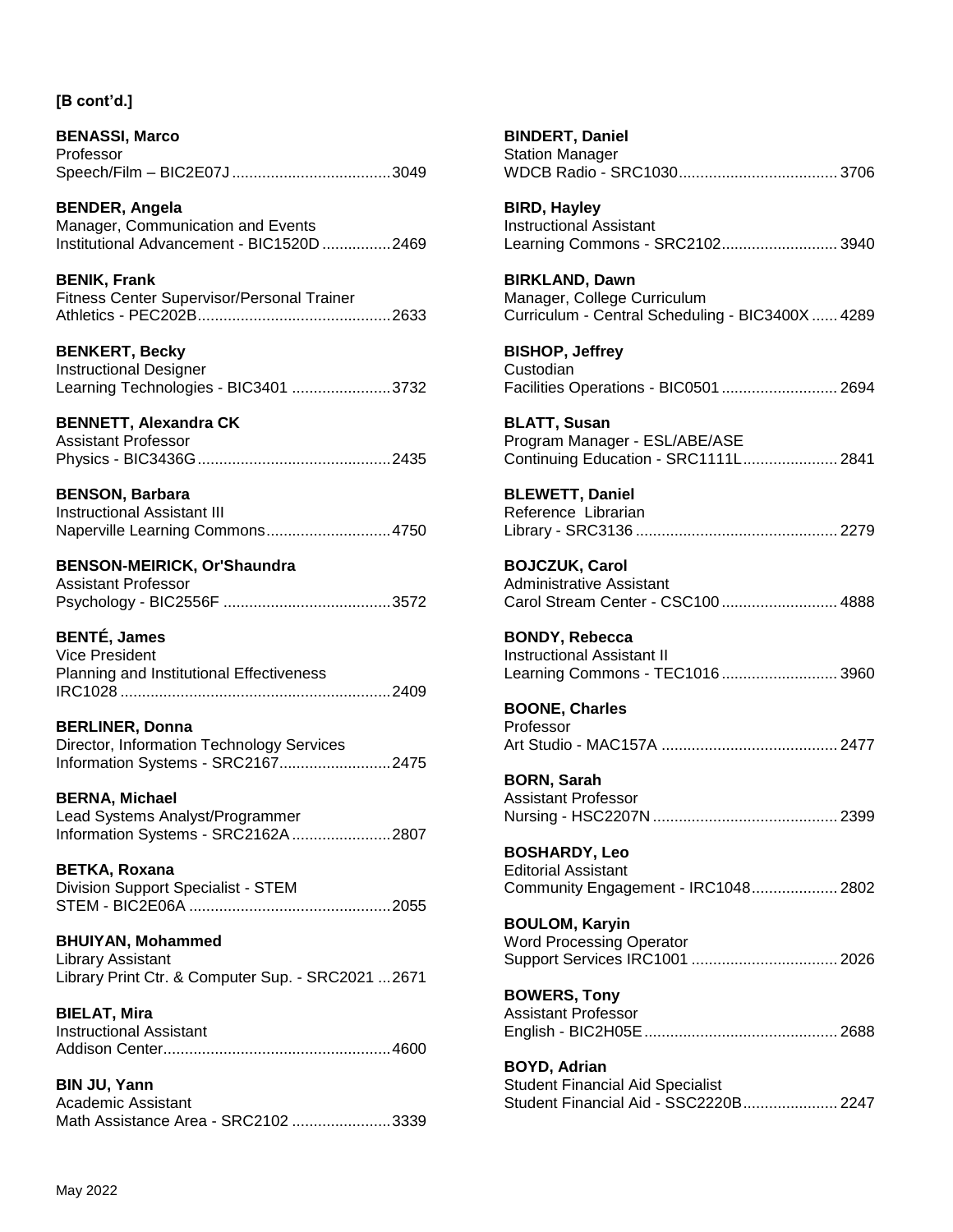**BOYD, Mia** Instructor Cosmetology - ADC132B.....................................2918

**BRACKMANN, Tina** Residency Specialist Registration Services - SSC2221 ........................3281

**BRADFORD, Joan** Administrative Assistant Adjunct Faculty Center - BIC2A07…………2303/2840 HSC1235…………………………………………….3371

**BRADLEY, Jim** Professor Mathematics - BIC3D12 .......................................3973

**BRADY, Mark** Supervisor, Design Marketing & Creative Services - IRC1045 ...........2753

**BRADY, Scott** Chief Financial Officer and Treasurer Administrative Affairs- SRC2130L .......................2219

**BRADY, Thomas** Associate Dean, Public Services Continuing Education - HTC1009 ........................2190

**BRAUN, Jennifer** Administrative Assistant IV Tutoring - BIC2A07 ..............................................3681

**BREMS, Brian** Assistant Professor English - BIC2E09B .............................................2521

**BRENNAN, Christa** Assistant Professor Respiratory Care - HSC2202W............................2105

**BRENNER, Joe** Manager, Network Services Network Services - SRC2170 ..............................3984

**BREW, Mary** Evening Supervisor Registration Services - SSC2221 ........................3289

**BRIGGS, Tashena** Manager, Academic Outreach and Program Development Adult Fast Track - BIC3400L................................2778

**BRODIE, Susan** Student Success Counselor Counseling, Advising and Transfer Services SSC3203..............................................................2343 **BROSE, Katherine** Library Assistant Library - SRC3100 ............................................... 3364 **BROWN, Celeste** Textbook Manager Follett Bookstore - SRC1668 ............................... 4330 **BROWN, Kimberly** Student Services Specialist – Navigator Student Affairs BIC1A04Q .................................. 3552 **BROWN, Terrie** Administrative Assistant Math Assistance Area - SRC2102....................... 3339 **BRUHNKE, Kristen** Veterans Services Program Coordinator Veterans Services - SSC2225K........................... 3852 **BRYAN, Robert Technician** Performing Arts - MAC132................................... 4245 **BUCZAK, Mariola** Custodian Facilities Operations BIC0501 ............................ 2694 **BUHMANN, Beth** Administrative Assistant V Social/Behavioral Sciences and Library BIC2E06............................................................... 2487 **BUJARSKI, Jenna** Financial Aid Representative Student Financial Aid - SSC2220 ........................ 2829 **BUKOWSKI, David** Network Analyst III Enterprise Networking - SRC2171F .................... 2591 **BURES, Kristina** Administrative Assistant V Liberal Arts - BIC3400 ......................................... 3249 **BURFIELD, Sarah** Instructional Assistant Learning Commons - NC27 ................................. 4750 **BURKINSHAW, Hilary** Business Development Center IND240................................................................. 3944 **BURT-NICHOLAS, Laura** Reference Librarian Library - SRC3111 ............................................... 3907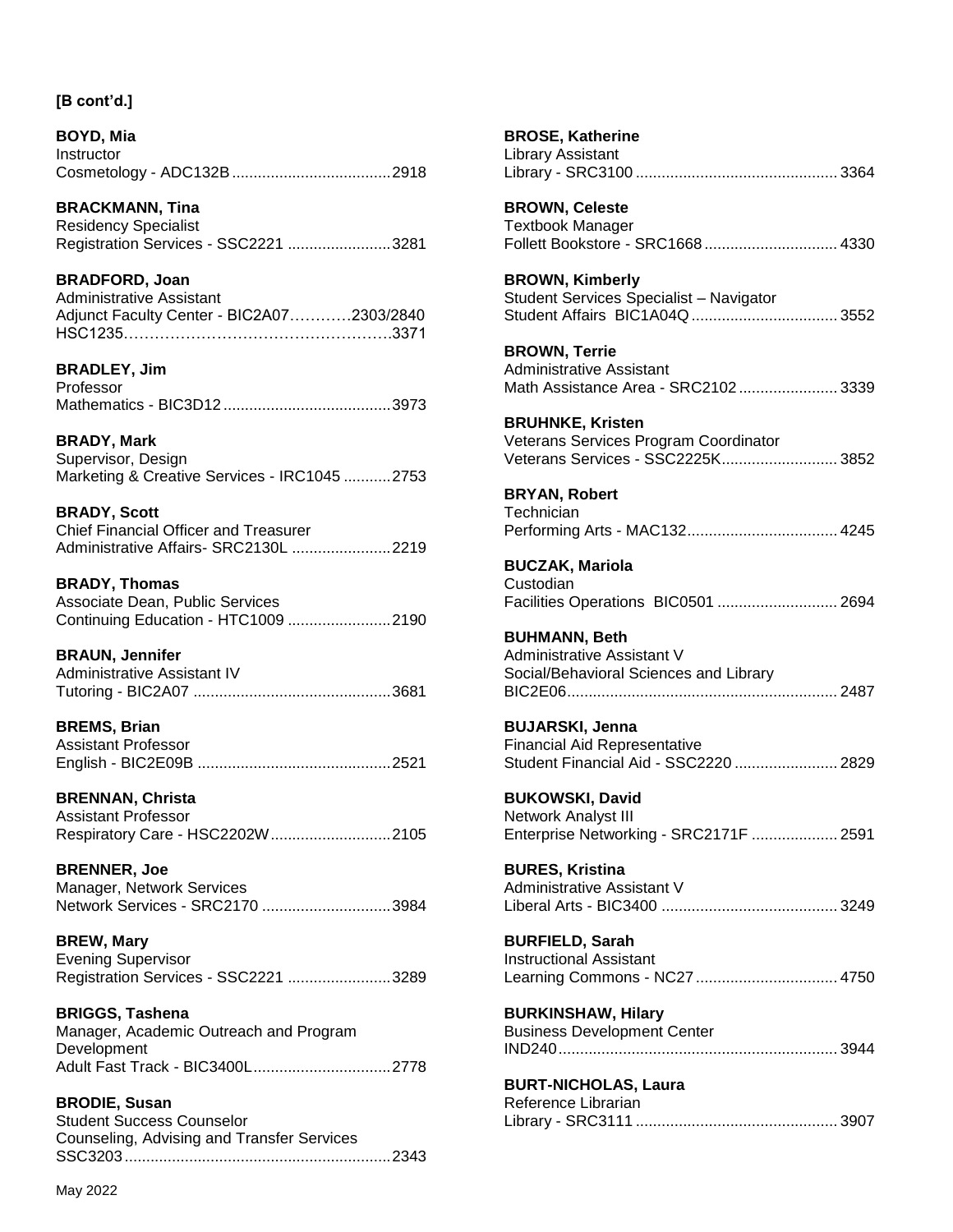## **BUSH, Barbara**

CAS Technical Support Counseling, Advising and Transfer Services SSC3230..............................................................2774

## **BUTKUS, Rosemarie**

Instructor, Physical Therapy Assistant Health & Sciences - HSC2202B..............................3743

### **BUTLER, Alison**

**Cashier** Financial Affairs and Controller - BIC2424...........2206

## **BUTLER, Jennifer**

| <b>Division Support Specialist</b>          |
|---------------------------------------------|
| Social/Behavioral Science and the Library - |
|                                             |

### **BUTLER, Sarah**

| Associate Professor |  |
|---------------------|--|
|                     |  |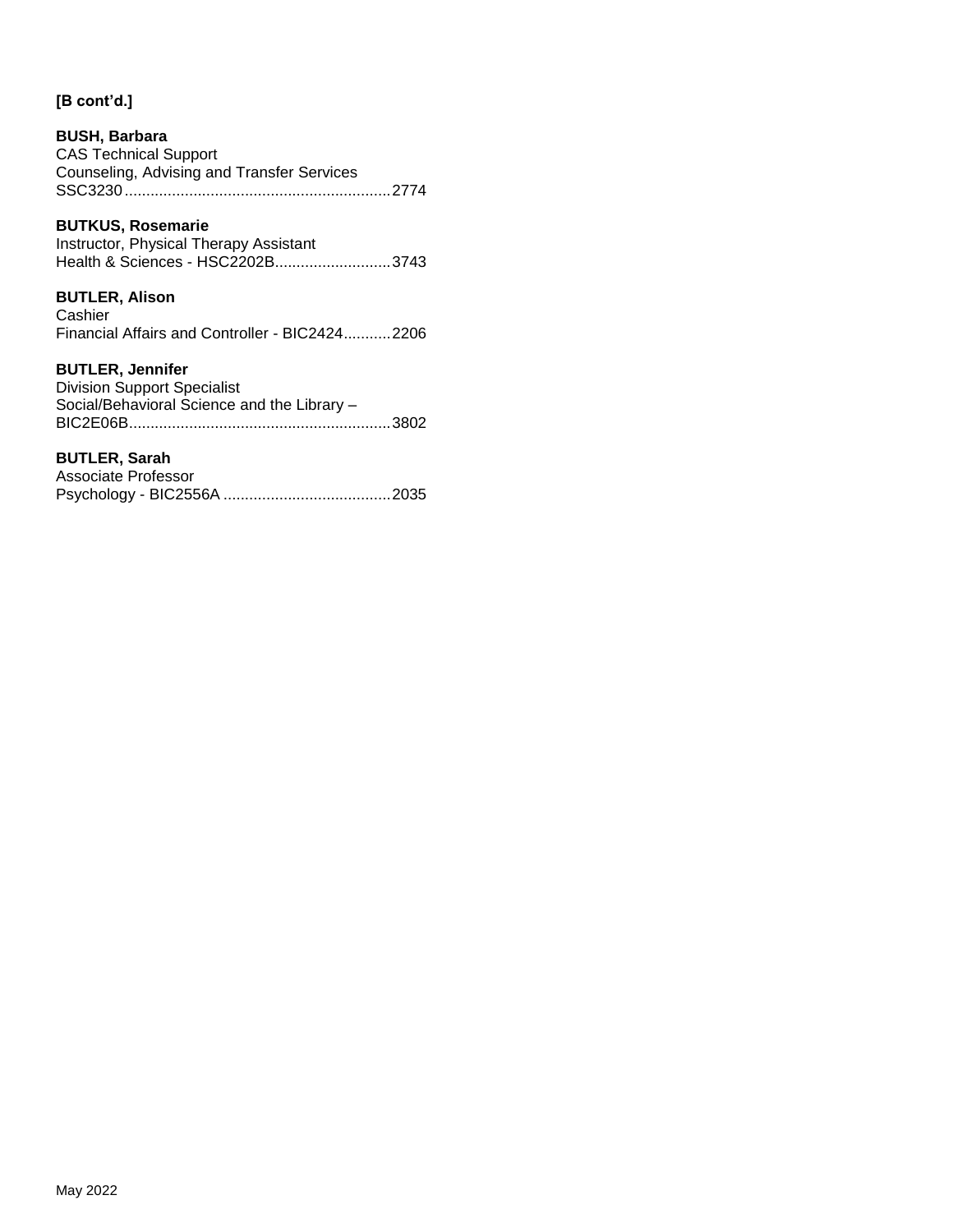**CABAI, Kathy** Coordinator/Professor Surgical Technology - HSC2202G.......................8328 COD Cell Phone ……………………….(630) 399-3147

**CABAY, Susan**

Lab Assistant Business and Applied Technology - BIC1E01A...2719

**CAHILL, Joseph** Community Service Officer Police Department - HEC1044.............................3942

**CAJTHAML, Kimberly** Administrative Assistant Registration Services - SSC2221 ........................4050

**CALDERARO, Christy** Program Simulation Technician Nursing - HSC2207K............................................2539

**CALHOUN, Amy** Internal Marketing and Communications Manager Marketing and Creative Services - IRC1046........2927

**CAMARENA, Alma** Director, Human Resources Human Resources - SRC2134M..........................2427

**CAMPBELL, Anna Instructor** Surgical Technology - HSC2202M.......................2419

**CAMPBELL, Gabriel Scott** Professor Geography - BIC2H06B .......................................2060

**CANNELLA, Robert Jr.** Electronics Lab & Electro-Mechanical Tech. Coord. Business & Applied Technology TEC2027………………………………………2406/3374

**CANTADA, Nelson** Assistant Professor Fashion Studies - SRC1006.................................2363

**CAO, Michelle** Administrative Assistant Registration Services - SSC2221 ........................3050

**CAPUTO, Brian** President Office of the President - SRC2140.......................2200

**CARBAJAL-ROMO, Rosaura** Student Success Counselor Counseling, Advising and Transfer Services SSC3214..............................................................3969 Conference & Events Specialist Conference & Events Services - BIC1409B ........ 3952 **CAREY, Nancy** Associate Professor Culinary Arts - CHC2021F ................................... 3378 **CARINO, Judy** Assistant Professor Nursing - HSC2207C ........................................... 2585 **CARLSON, Beverly** Program Support Specialist Business and Applied Technology - BIC1436B... 2140 **CARLSON, Brian** Dean Arts, Communication and Hospitality - BIC2E06J, MAC219A............................................................. 3105 **CARLSON, Mary Rojas** Associate Professor Business - BIC1454B........................................... 2465 **CARMODY, Bill** Professor Business Law - BIC2H07D .................................. 3358 **CARNANA, Joseph** Lead Painter Buildings & Grounds - CMC1020......................... 2320 **CARR, Gabriella** International Student Admission Specialist International Student Services - SSC2225M ....... 2382 **CARRILLO, Erin** Administrative Assistant VI Office of the President - SRC2135 ...................... 2203 **CARRINGTON, Robert** Laboratory Assistant Physics - BIC3E06............................................... 2413 **CARTER, Dr. Thomas** Professor, Chair Physics - BIC3E04A............................................. 3346 **CASEY, Kevin** Buyer Procurement Services - IRC1003........................ 2355 **CASSEL, Adrienne**

**CARBON-SHELDON, Sandra**

Compensation Specialist Human Resources - SRC2134 ............................ 4233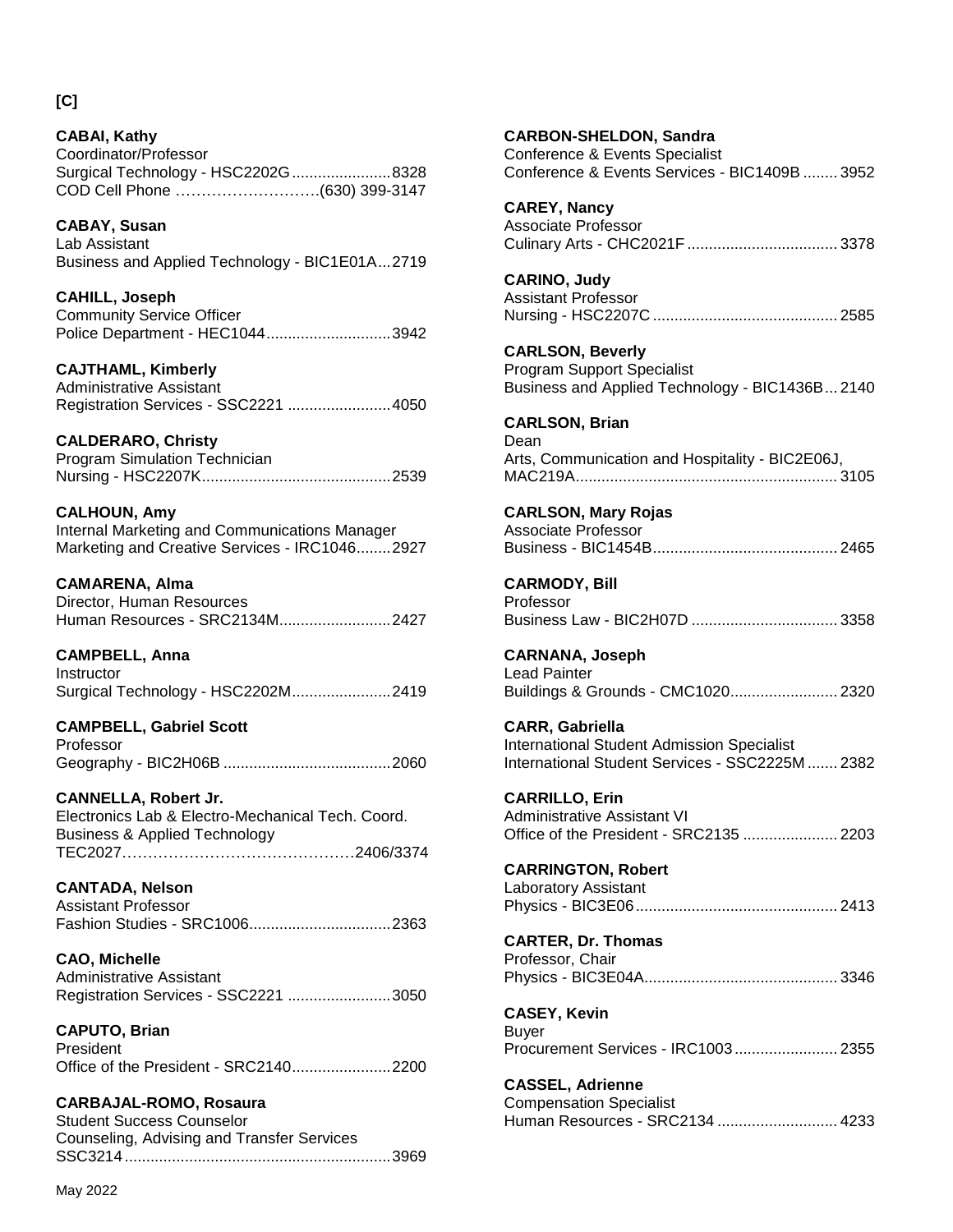# **CASSIDY, Joseph** Assistant Vice President Economic Development Dean, Continuing Education and Public Services Continuing Education - BIC3400T........................2316 **CASTANEDA MENDOZA, Yesenia** Custodian Facilities Operations - BIC0501 ...........................2694 **CEBULA, Paula** Orchestra Manager New Philharmonic - MAC186B.............................4239 **CEMEL, Cedric** HEC Technology Specialist Office & Classroom Technology - HTC1006........3436 **CERPA, Jenny Instructor** Surgical Technology - HSC2202M.......................2544 **CHAMBERLAIN, Constance** Administrative Assistant Continuing Education - SRC1111 ........................2210 **CHAMBERS, Ami** Program of Study Alignment Coordinator Academic Affairs - BIC3400N ..............................3823 **CHAMBERS, Devin** Student Success Counselor Counseling, Advising and Transfer Services SSC3206..............................................................3274 **CHAPA, Hilary** Administrative Assistant III Admissions and Outreach - SSC2207 .................4505 **CHARBONNEAU, Evan** Radio Dispatcher Police Department - SRC2100.............................2000 **CHARLES, Jennifer**

Conference & Events Specialist Conference & Events Services - BIC1409B.........3953

**CHARLES, Tamikia** Student Financial Aid Assistant Student Financial Aid - SSC2220 ........................2053

**CHASTEEN, Robert** Operations Support Supervisor Operations Support - SRC2159A…………..2470/2623

**CHEEKS, Edward** Device Support Supervisor Office & Classroom Technology - BIC0534 .........2554 **CHEN, Tony** Professor Computer & Internetworking Tech. - BIC1F09 .... 2537

**CHEPYATOR, Kayla** Program Coordinator - Community College Initiative International Student Services - SSC2225L ........ 2564

#### **CHARNESKY, Jacquelyn** Instructional Assistant II Learning Commons - SRC2102........................... 3940

**CHOW, Dawn** Assistant Professor Philosophy BIC2E08A ......................................... 3293

**CHOWANIEC, Monica** Manager, Custodial Operations Facilities Operations - BIC0551 ........................... 2741

# **CHOWDHURY, Dr. Shaheen**

Professor Sociology - BIC2557F.......................................... 2503

**CHRISTAKES, Louis** Professor Computer Information Systems - BIC2H07A....... 2970

**CHRISTIAN, Michelle** Administrative Assistant III Naperville Center - NC28..................................... 4700

**CHRISTOPHER, Diana** Financial Aid Specialist - Operations Student Financial Aid - SSC2222 ........................ 2844

**CHROMZACK, Emily** Specialized Testing Assistant Testing Center - BIC2A08.................................... 2401

**CICERO, Michael** Lead Systems Analyst Programmer Information Systems - SRC2162B....................... 2751

**CIOS, Maria** Custodian Facilities Operations - BIC0501 ........................... 2694

**CIPRIANO, Steven** Patrol Officer Police Department - HEC1040 ............................ 2000

**CLARK, Robert** Assistant Professor HVAC - TEC1057................................................. 3068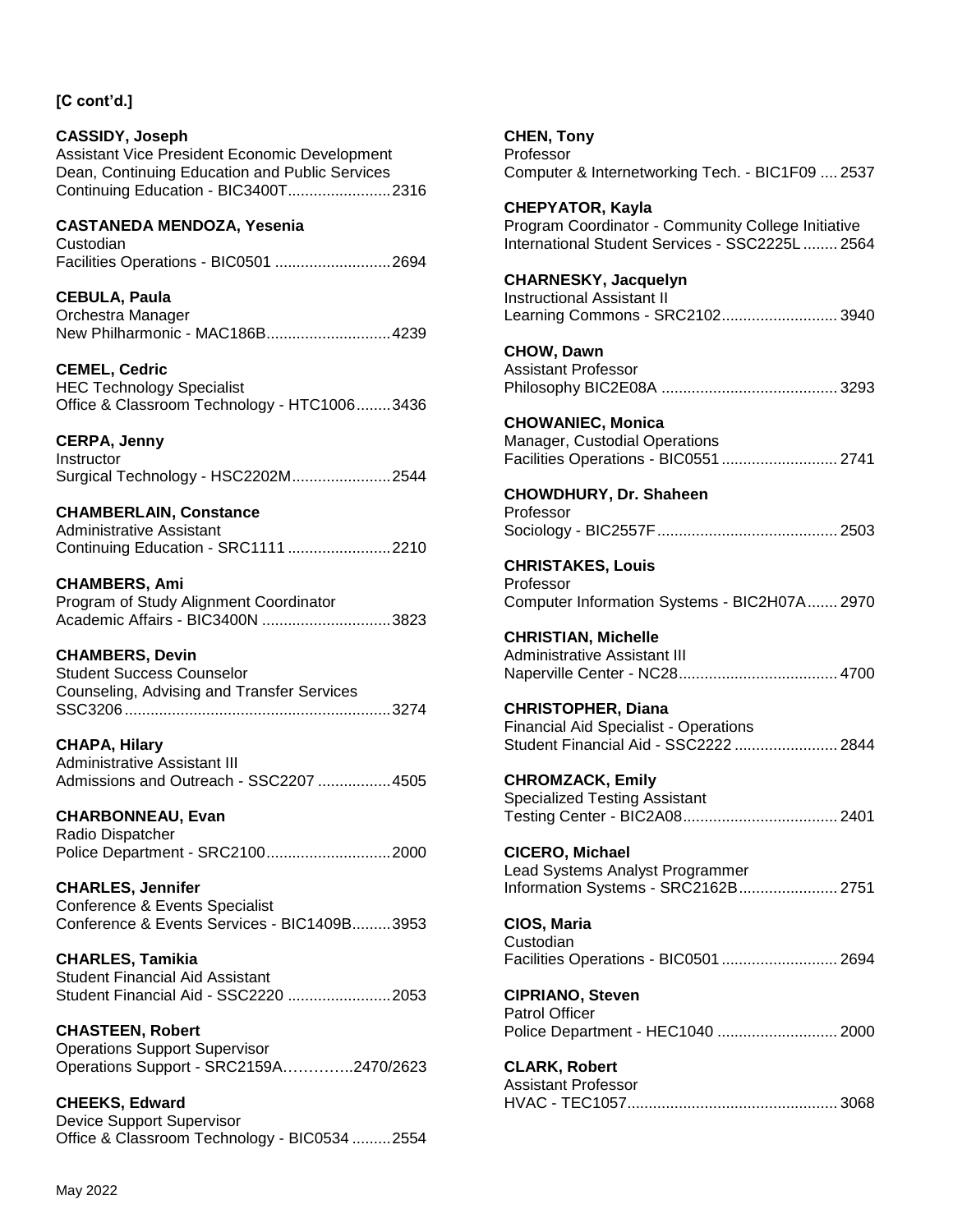May 2022

## **[C cont'd.]**

**CLAYTOR, Ida** Coordinator, Off Campus Program Continuing Education - SRC1111 ........................3697

**CLEMENT, Brian** Assistant Professor Horticulture - TEC1059 ........................................2526

**CLIFFORD, Tim** Associate Professor Humanities - BIC2433A........................................4263

**COATES, Judith** Manager of Learning & Organizational Development Employee Development Center - SRC1107D......3359

**COE, Barbara**

Associate Professor Respiratory Care - HSC2202U.............................2518

**COLELLA-MELKI, Rosa** Associate Professor Nursing - HSC2202J ............................................3445

**COLLINS, Anika** Program Advisor Counseling, Advising and Transfer Services BIC1454D.............................................................3961

**COLLSEN, Dana** Administrative Assistant Human Resources SRC2134...............................2639

**COLON, Orlando** Laboratory Technical Assistant Business and Applied Technology - BIC1E01 .....4462

**COMSTOCK, Jacob** Library Assistant Library SRC2043..................................................2675

**CONLEE, Keith** Chief Security Officer Information Technology - SRC2157A ..................3055

**CONLEY, Caroline** Academic Assistant-Tutoring Tutoring - SRC2102 .............................................3686

**CONNEELY, Margaret Instructor** Accounting BIC1448A..........................................3611

**CONNELLY, Daniel** Jewelry Lab Technician Liberal Arts - MAC272..........................................2395 **CONTI, Angelo** Supervisor, Mail & Warehouse Services Warehouse Services - BIC0517 .......................... 2238

**CONTRERAS, Abigail** Administrative Assistant Registration Services - SSC2225 ........................ 2848

**COOKE, Adeline** Coordinator, Dean of Student Affairs Office Student Services - BIC2C06H ............................. 2485

**COOPER, Elizabeth** Reference Librarian Library - SRC3109 ............................................... 2337

**CORNEJO, Bob** Program Analyst I Information Technology - SRC2160C.................. 4785

**COSENTINO, Kathy** Administrative Assistant Planning and Institutional Effectiveness IRC1025............................................................... 2903

**COSENTINO, Kyle** Student Success Counselor Counseling, Advising and Transfer Services SSC3200.............................................................. 2942

**COTÉ, Denise** Assistant Professor/Reference Librarian Electronic Resources Coordinator Library – SRC3133 .............................................. 2092

**COUSINS, Matt** Strength Complex Coord./Aerobic Fitness Lab Coord. Physical Education - PEC202A ........................... 2956

**CRAVENS, Mary Jean** Professor Sociology - BIC2557D ......................................... 2333

**CREMIN, Rebecca** Library Coordinator Library - SRC3120F............................................. 2978

**CROSBY, Tiffany** Administrative Assistant Registration Services - SSC2221 ........................ 3285

**CROWLEY, James** Manager, Athletic Equipment Athletics - PEC114............................................... 2378

**CRUZ, Anabel** Administrative Assistant Social/Behavioral Sciences - BIC2E06................ 2011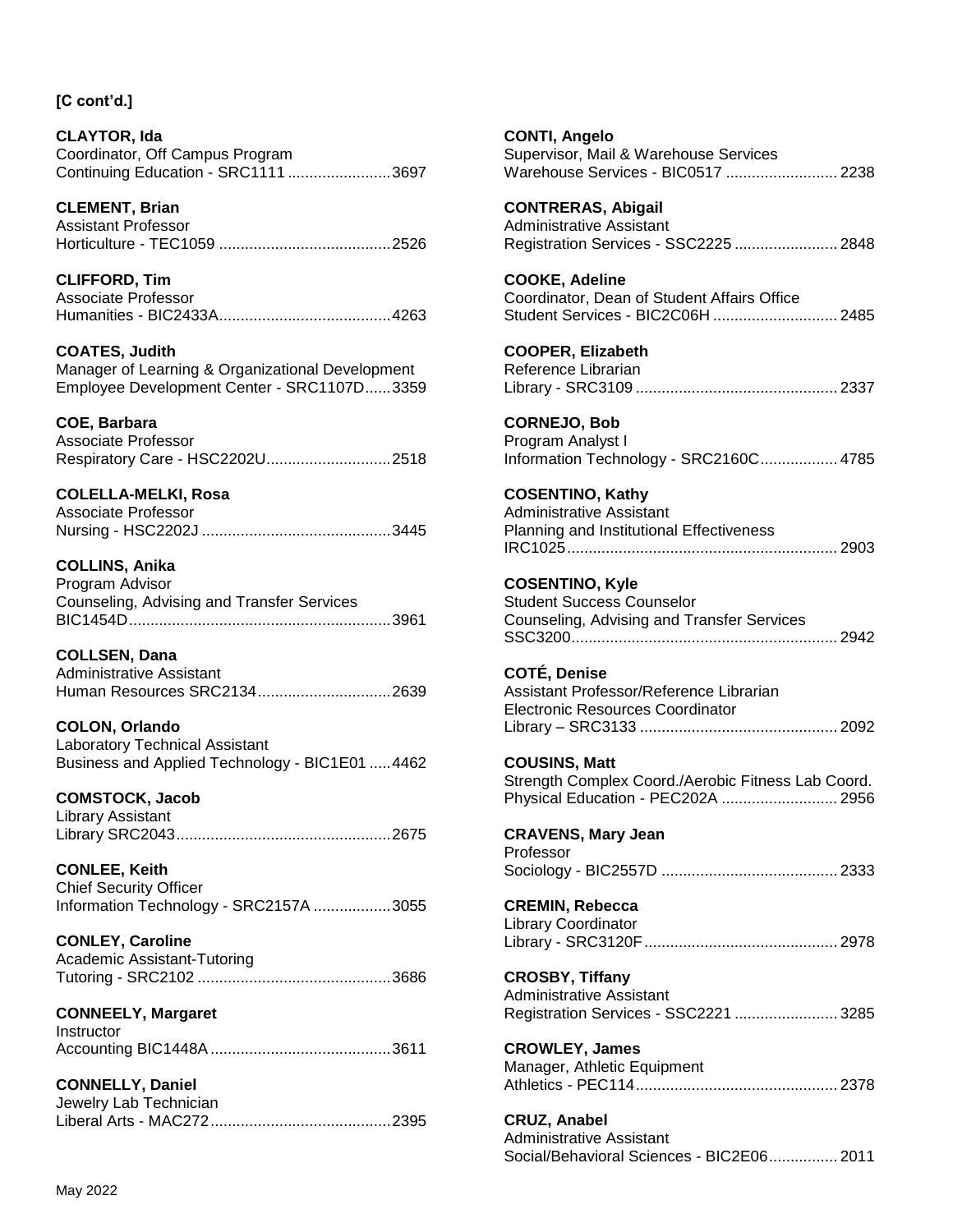## **CRYSTAL, Faon**

Director, Assessment of Student Learning Outcomes Academic Affairs BIC3400U.................................2266

### **CUMPSTON, Jennifer**

Dean, STEM Science, Technology, Engineering and Math BIC2E06D ............................................................3570

### **CURRAN, Peggy**

Reference Librarian Reference Desk Library - SRC3100 ....................3364

## **CURTIS-CHAVEZ, Mark**

Provost Office of the Provost - BIC3400F .........................3535

### **CZAHOR, Barbara**

Associate Professor Dental Hygiene - HSC2202Q...............................3253

### **CZAJKA, Patrick**

PC Repair Technician I Office and Classroom Technology - BIC0534......2917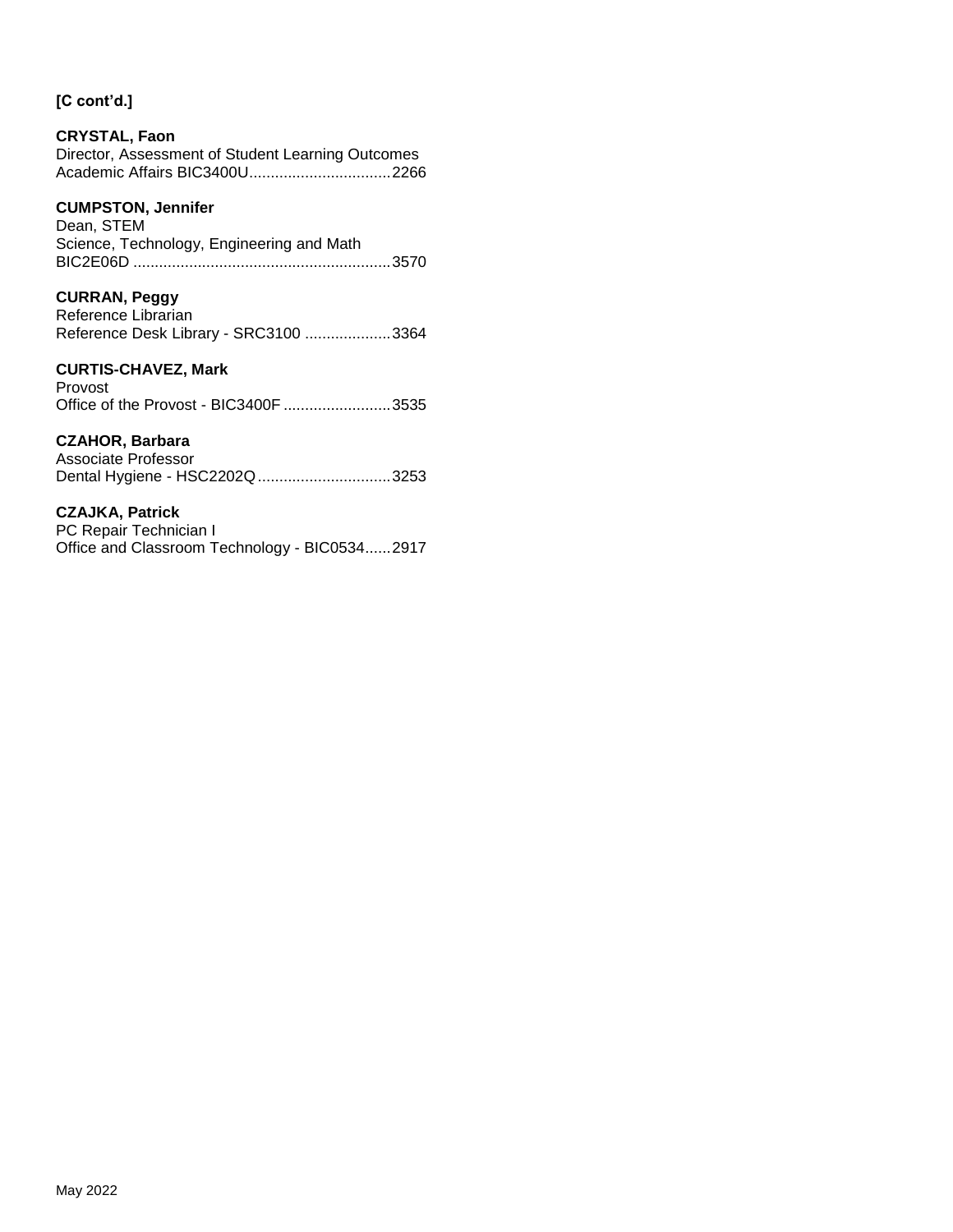**DAGEN, Yvette** Administrative Assistant IV Risk Management - CMC.....................................2996

**D'AGOSTINO, Jessica** Specialized Testing Assistant Testing Center - BIC2A08 ....................................2400

**DALSANTO, Joseph** Assistant Professor Earth Sciences - BIC3C06D.................................2163

**DANAN, Maria** Administrative Assistant Human Resources - SRC2134.............................3382

**DANDO, Anne Marie** Administrative Assistant IV Marketing and Creative Services - IRC1045........3370

**DANG, Yumei** Associate Professor Math - BIC2H09F .................................................2039

**DANIEL, Katarzyna** Supervisor, Reserves and Distribution Library - SRC2046 ...............................................3844

**DANIELSEN, Ken** Maintenance Mechanic Plant Engineering - BIC0525................................2129

**DARDEN, Theodore** Professor Justice Studies - HEC1016 ..................................2989

**DAVIS, Alanna** Administrative Assistant II AVP Academic Affairs - BIC2A07 ........................3489

**DAVIS, Felix** Associate Professor Computer & Networking - BIC1536......................2134

**DAVIS, Pamela** Library Assistant Library Circulation Desk - SRC2042 ....................2675

**DAVISSON, Deanna** Professor Justice Studies - HEC1027 ..................................2995

**DAWKINS, Richard** Assistant Athletic Director of Internal Operations Athletics - PEC121A.............................................2308 **DEANE, Jared** Dean, Nursing and Health Sciences HSC1214 BIC2E06F............................... 4071 4076

**DEASY, Daniel** Manager - Grant Policy Compliance Continuing Education - SRC1111D ..................... 4021

**DEEMAN, Peter** Program Advisor Counseling, Advising and Transfer Services TEC1041.............................................................. 2548

**DeGRADO, Jourdan** Specialized Testing Assistant Testing Center - BIC2A08.................................... 2401

**DELGADO, Shannon** Associate Professor Education - BIC2H01B......................................... 3014

**DEL ROSARIO, Diana** Assistant Provost of Student Affairs Student Affairs BIC3400B.................................... 3688

**DELIBERTO, Grant** Enrollment Associate/Administrative Assistant III Campus Central - SSC2206 ................................ 4519

**DeMARCO, Diana** Coordinator - Off Campus Program Continuing Education - Addison .......................... 4600

**DEMAS, Lou** Manager, Website & Design Marketing & Creative Services - IRC1063........... 2256

**DEVINE, Molly** Student Services Specialist – Navigator Student Affairs BIC1A02L.................................... 3558

**DEXTER, Kathleen** Associate Professor Mathematics - BIC3436E..................................... 3397

**DiCARLO, Cory** Associate Professor Chemistry - HSC3327.......................................... 2761

**DIEDRICK, Erin** Coordinator, Programming and Marketing Continuing Education/Extended Learning SRC1111J............................................................ 2061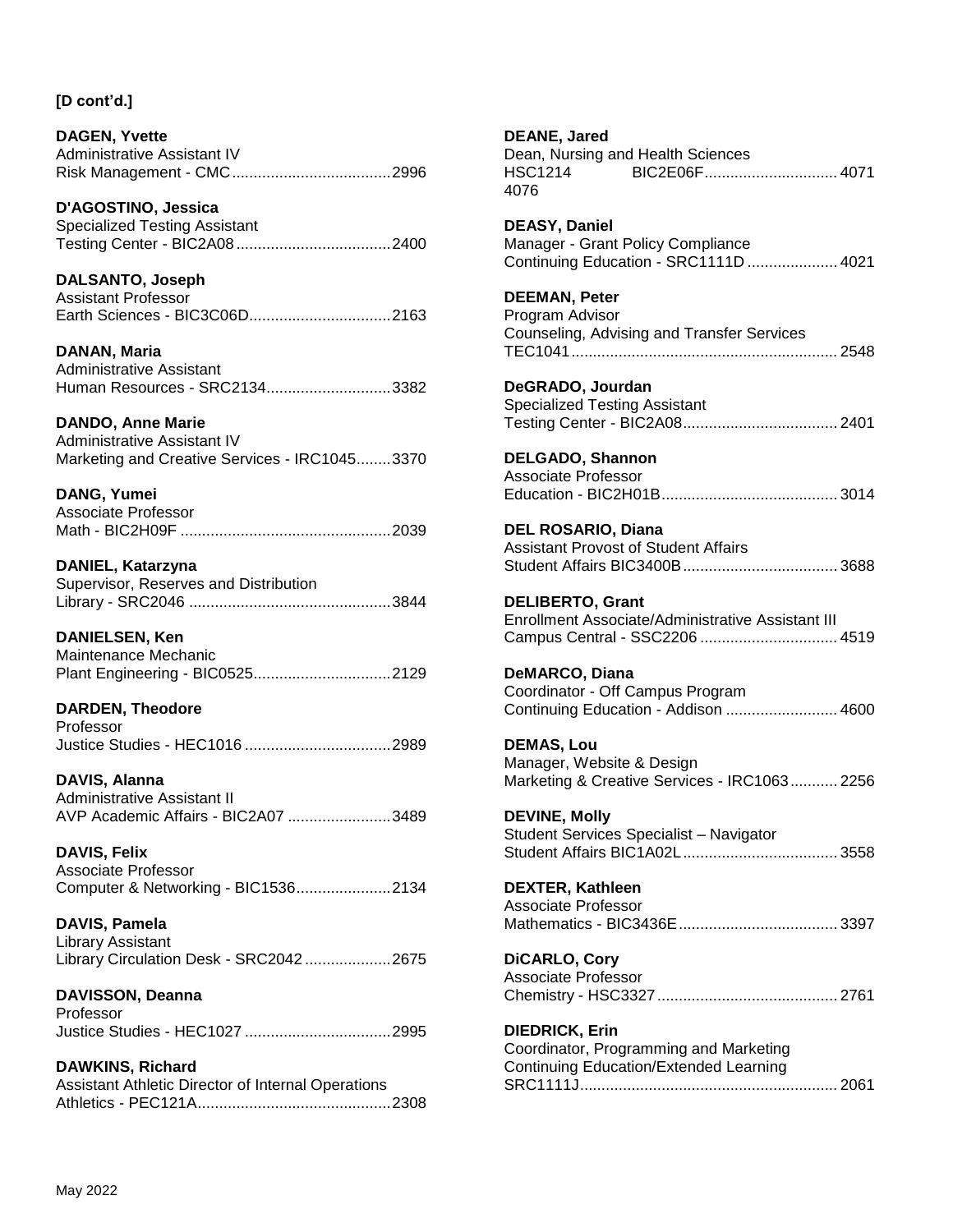**DIETZ, Michael** Associate Professor Anthropology - BIC2H11E....................................2553

**DIETZ, Teresa** Program Support Specialist Business and Applied Technology - TEC1008 ....3997

**DiFORTI, Joshua** Warehouse Worker/Driver Warehouse Services - BIC0517...........................2550

**DiLIBERTI, Dr. Julia** Professor Humanities - BIC2537D .......................................2578

**DINUCCI, Pam** Administrative Assistant Nursing & Health Sciences - HSC1217 ...............2902

**DiPIERO, Joan** Community Engagement Coordinator Community Engagement - IRC1055 ....................3872

**DITCHFIELD, David** Chief Engineer, West Campus Plant Engineering - BIC0525D.............................4220

**DIXON, Dr. Larinda** Professor Nursing - HSC2207Q ...........................................3363

**DIXON-KOLAR, Robert** Assistant Professor English - BIC2447B..............................................3966

**DLUGOPOLSKA, Krystyna Custodian** Facilities Operations - BIC0501 ...........................2694

**DOBERSZTYN, Theresa** Manager, Procurement Services Procurement Services, IRC1004..........................4535

**DOGUIM, Melissa** Administrative Assistant V Student Affairs BIC3400......................................3687

**DONALDSON, Caleb** AV Repair Technician Office and Classroom Technology - BIC0534......2916

**DONALDSON, Katrina** Graphic Designer/Group Sales Coordinator Performing Arts - MAC201J .................................3026 **DONATELLI, Silvia** Counselor, Mental Health Counseling, Advising and Transfer Services SSC3224.............................................................. 3967 **DONOVAN, Elizabeth** Student Services Specialist – Navigator Student Affairs BIC1A02N .................................. 3549 **DRAFKE, Alex** HVACR Lab Assistant HVACR - TEC0002.............................................. 2197 **DRUMMER, Lori** Professor Dental Hygiene - HSC2202H............................... 2430 **DRUMMOND, Douglas** Academic Assistant Tutoring................................................................ 3681 **DRUMMOND, Stephanie** Aquatics Assistant Manager Athletics - PEC 140.............................................. 4354 **DUDA, Eva Custodian** Facilities Operations - BIC0501 ........................... 2694 **DUDA, Jennifer** Senior News Bureau and Community Engagement Manager Public Relations and Communications IRC1056............................................................... 3097 **DUDZIK, Jamie** Administrative Assistant Registration Services - SSC2221 ........................ 4050 **DUDZIK, Lynn** Administrative Assistant Field Studies/Study Abroad - BIC3520................ 3763 **DUFFEY, Mary Jo** Administrative Assistant VI Office of the General Counsel - SRC3110 .......... 2690 **DUGGAN, Michael Counselor** Counseling, Advising and Transfer Services SSC3216.............................................................. 2845 **DULCEAK, Tracey**

Program Support Specialist Arts, Communication and Hospitality - MAC169 . 2514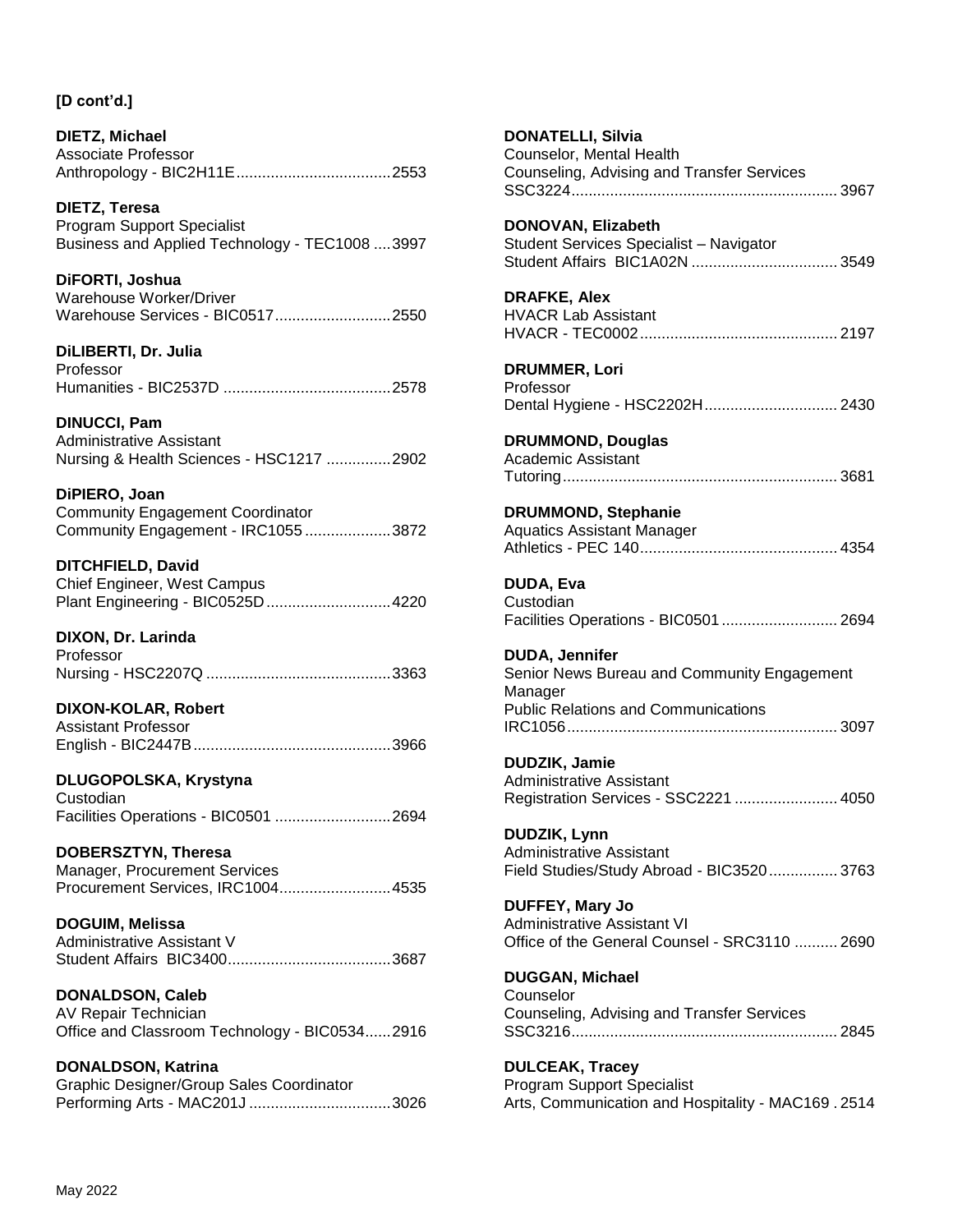#### **DUMFORD, Susan** Assistant Professor Diagnostic Medical Imaging Sonography HSC2207H ...........................................................2349

## **DUNBAR, Jenny**

Archivist/Library Assistant Library - SRC3103B.............................................3720

#### **DURKIN, Kristy** Coordinator, Student Services ESL/ABE/ASE SRC1111 .....................................2992

**DUZAN, Corey** Education Program Support Assistant Academic Affairs - BIC2H01E..............................3309

## **DYER, Jarret M.**

Testing Supervisor DuPage Chief GED Examiner Testing Center - BIC2A08B..................................3202

## **DYREK, Jessica**

Counselor Counseling, Advising and Transfer Services SSC3223..............................................................3497

### **DZIAK, Jill**

Assistant Professor Health and Sciences - HSC2202A.......................3491

## **DZIATKOWIEC, Grazyna**

Custodian Facilities Operations - BIC0501 ...........................2694

## **DZIURDZIK, Maria**

**Custodian** Facilities Operations - BIC0501 ...........................2694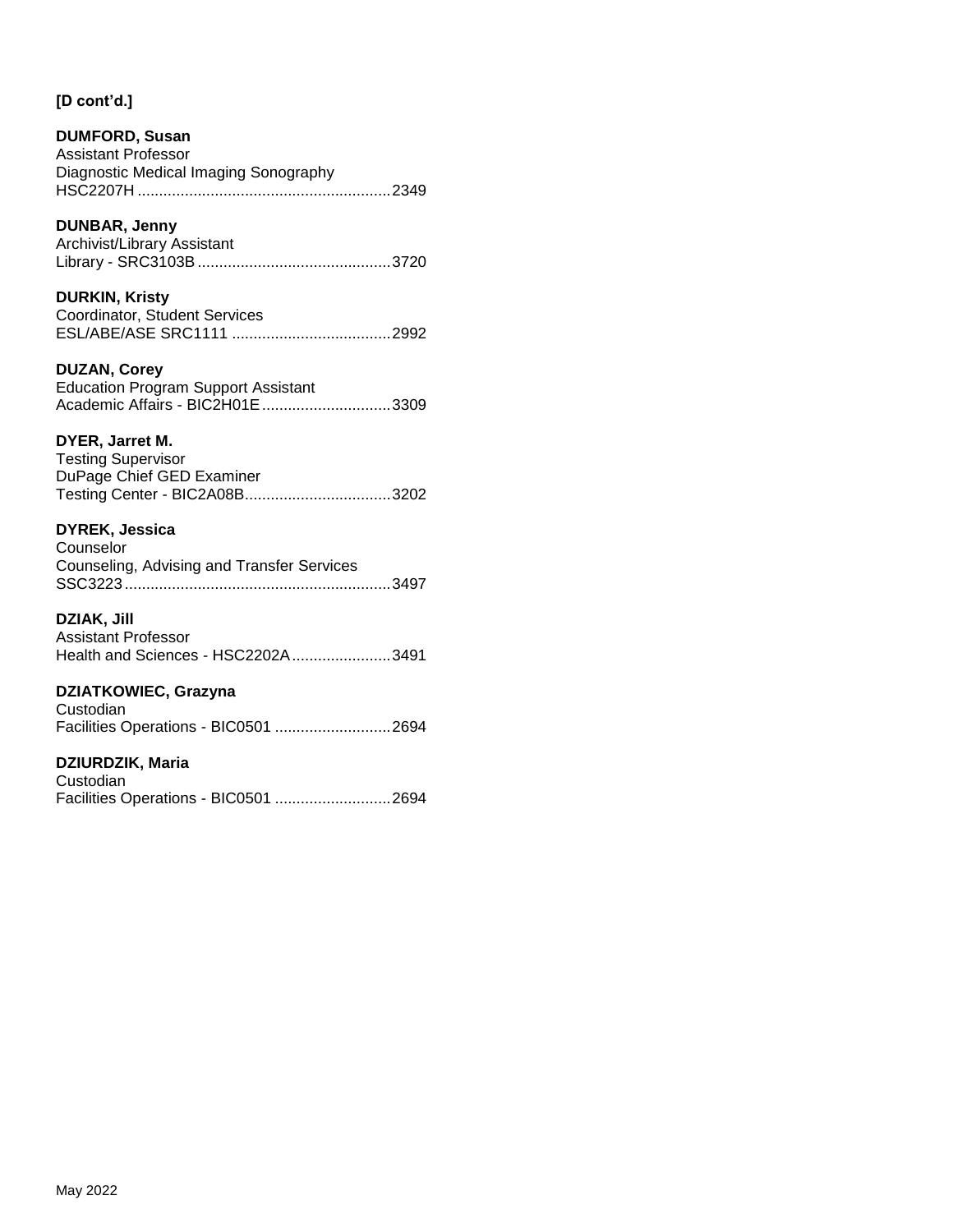**EBBOLE, Lori** Grading Support Specialist Office of Student Records - SRC2150 .................2440

**EBERSOLD, Sheryl** Accommodations Specialist Center for Access & Accommodations SSC3249H ...........................................................3798

**EGAN, Nina** Supervisor, Learning Commons Addison Learning Commons - ADC106...............4653

**EGGE, Gib** Instructor, Field Studies Coord. Experiential Education & Training Field Studies/Study Abroad - BIC3520D..............2787

**EISINGER, Carol** Reference Librarian Reference Desk Library - SRC3100 ....................3364

**ELGES, Julie** Ticket Office Manager Performing Arts - MAC101………………….3017/4000

**ELIJAH, Jeff** Content Writer/Editor Marketing and Creative Services - IRC 1069.......2780

**ELLIS, David** Assistant Professor Welding - TEC1062..............................................2527

**ELLIS, Jonita** CTE Program Improvement Manager Academic Affairs - BIC3400V...............................3228

**ELWELL, Geoffrey** Professor Speech - BIC2E07F .............................................3145

**EMANO, Dr. Dennis** Counselor/Associate Professor Counseling, Advising and Transfer Services SSC3222..............................................................3062

**EMERICH, Casey** Assistant Professor Office Technology - BIC1427...............................2472

**ENGEL, Layne** PE/Athletics Assistant Physical Education - PEC121P............................3519

**ENGLAND, Carolyn** Professor Computer Information Systems - BIC1544B........4125 **ENSWEILER, Remic** Outdoor Lab/Prairie Manager Biology - BIC0545................................................ 3919 **ERICSON, Melissa** Manager, Nursing Health Sciences Simulation Lab Health and Sciences - HSC2207M...................... 3938 **ERL, Lisa** Administrative Assistant V Business Services - IRC1007 .............................. 2232 **ERTZ, Jason** Reference Librarian Library - SRC3113 ............................................... 3317 **ESMITS, Stephanie** Administrative Assistant Center for Student Success - BIC1A02 ............... 3400 **ESSEX, Meesha** Program Support Specialist Nursing and Health Sciences HSC1216.............. 2612 **EVANS, Karin** Professor English - BIC2447D ............................................. 2027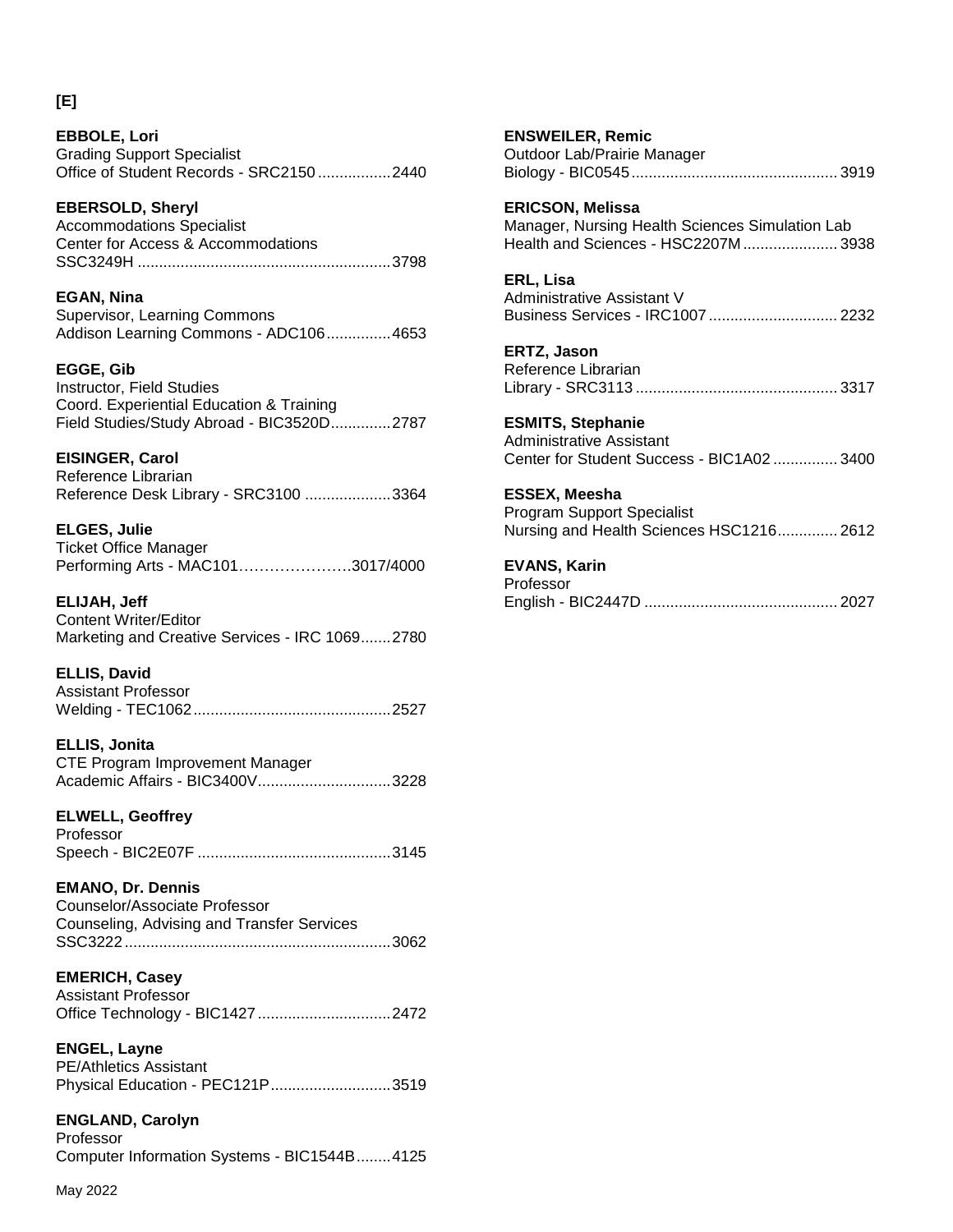**FABRIZIO, Erin**

**FAIRBANK, Sally N.**

Student Success Counselor

Counseling, Advising and Transfer Services

SSC3200..............................................................3594

| Professor<br>Paralegal Studies - BIC1471A 2955                                                                            |
|---------------------------------------------------------------------------------------------------------------------------|
| FAJARDO, Rosalva<br>Custodian<br>Facilities Operations - BIC0501 2694                                                     |
| <b>FAJKUS, William</b><br>Instructor/Membership Director Chaparral Fitness<br>Physical Education/Athletics - PEC202C 2479 |
| <b>FALKENBERG, Amy</b><br>Library Assistant, Reserves and Distribution                                                    |
| <b>FANELLI MUNGUIA, Cassi</b><br><b>Academic Division Business Associate</b><br>Arts, Communication, and Hospitality      |
| <b>FARNUM, Anne</b><br>Coordinator, Center for Student Success<br>Student Services BIC1A04F 2791                          |
| <b>FARROW, Ellen</b><br>Manager, Annual Giving and Alumni Relations<br>Institutional Advancement - BIC1525C4476           |
| <b>FATIMA, Farozan</b><br>Supervisor, Academic Lab<br>Office & Classroom Technology - SRC3001A 3455                       |
| <b>FATIMA, Mahveen</b><br><b>Library Computing and Support</b><br>Library Print Center - SRC2023 2671                     |
| <b>FAVALE, Rochelle</b><br><b>Accommodations Specialist</b><br>Center for Access & Accommodations                         |
| FAY, Kris<br>Dean, Business and Applied Technology<br>Academic Affairs - TEC10363505                                      |
| FAZZINI, Dr. David<br>Professor                                                                                           |
| <b>FENCL, Scott</b><br>Computer & Technology Assistant<br>Office & Classroom Technology - BIC1A082702                     |
| May 2022                                                                                                                  |
|                                                                                                                           |

| <b>FENLEY, Bill</b><br>Maintenance Mechanic<br>Plant Engineering - BIC0525E 2129                      |
|-------------------------------------------------------------------------------------------------------|
| <b>FENWICK, Susan</b><br>Student Success Coach - STEM                                                 |
| <b>FERN, April</b><br>Coordinator, Career Services Center<br>Career Services - SSC3258  2231          |
| <b>FERRERO, Michael</b><br><b>Assistant Professor</b>                                                 |
| <b>FERRO, Chris</b><br><b>Assistant Professor</b>                                                     |
| FERRO, James<br><b>Digital Print Operator III</b><br>Print Services - BIC05152843/2299                |
| FILOMENA, Joseph<br>Professor<br>Earth Sciences - BIC3C06B  2029                                      |
| FINAN, Kathleen<br><b>Associate Professor</b><br>Anatomy Physiology - HSC2323  3726                   |
| FINK, Kevin<br><b>Associate Professor</b>                                                             |
| <b>FINNIE, Brett</b><br>Carpenter                                                                     |
| <b>FINNO, James</b><br><b>Student Success Counselor</b><br>Counseling, Advising and Transfer Services |
| <b>FINUCANE, Gina</b><br>Administrative Assistant<br><b>Continuing Education/Extended Learning</b>    |
| FISK, Cynthia<br>Laboratory Assistant II Dental Hygiene<br>Dental Hygiene - HSC1122D 3257             |
| FISSEHA, Abraham<br>Supervisor, Academic Lab<br>Office & Classroom Technology - SRC3001A 4004         |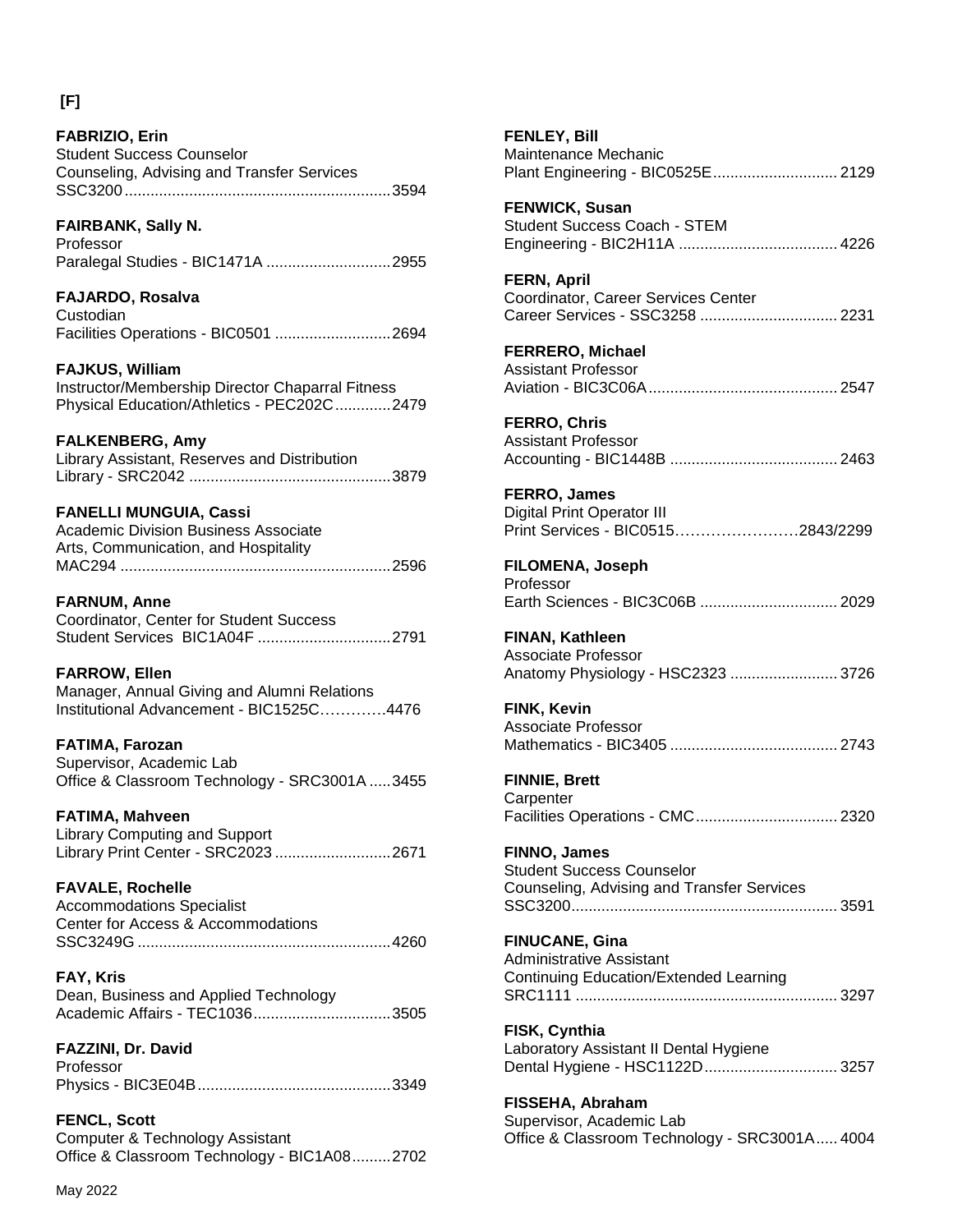**FLEX, Russell** Computer Operator II Office & Classroom Technology - SRC2159........3813

**FLOREK, Chris**

Shipping/Receiving Manager Follett Bookstore - SRC1069 ...............................6108

**FLORES, Cesar**

Interim Dean of Enrollment Management Student Affairs - BIC3400Q..................................3280

**FLORES, Daisy** Dual Credit/Dual Enrollment Specialist High School Partnerships - BIC3400H................3682

## **FLORIN, Jason**

Associate Professor Human Services - BIC2536C...............................2043

**FOGLIA, Lisa** Campus Scheduling Specialist Centralized Scheduling - BIC3400.......................2030

**FORST, Tauya** Professor Justice Studies - HEC1028 ..................................3019

**FOTOS, Adam** Assistant Professor Humanities - BIC2537F........................................3167

**FRAHM, Gabriele** Intstructional Designer Learning Technologies - BIC3401 .......................2357

**FRANCIS, Joe** Administrative Assistant III, Registration Registration - SSC2221 .......................................3409

**FRANK, Marcia** Grant Program Manager Academic Affairs - BIC3436C ..............................4611

**FRANKLIN, Marty** Programmer/Analyst II Information Systems - SRC2160J........................3959

**FRESE, Amy** Administrative Assistant Marketing/Creative Services IRC1048.................2205

**FREY, Meg** Project Hire-Ed-Apprenticeship Recruiter Project Hire-Ed - BIC1D02 ...................................2877 **FRIES, Sanford** Assistant Professor Mass Communication - MAC291 ......................... 2467

**FRYE, Tracey** Executive Assistant to the President Office of the President - SRC2138 ...................... 2201

**FUECHSL, Cayla** Laboratory Assistant I Welding Technology - TEC1024.......................... 8382

**FULLER, James** Courier Advisor and Advertising Coordinator Office of Student Life - SSC1219......................... 4269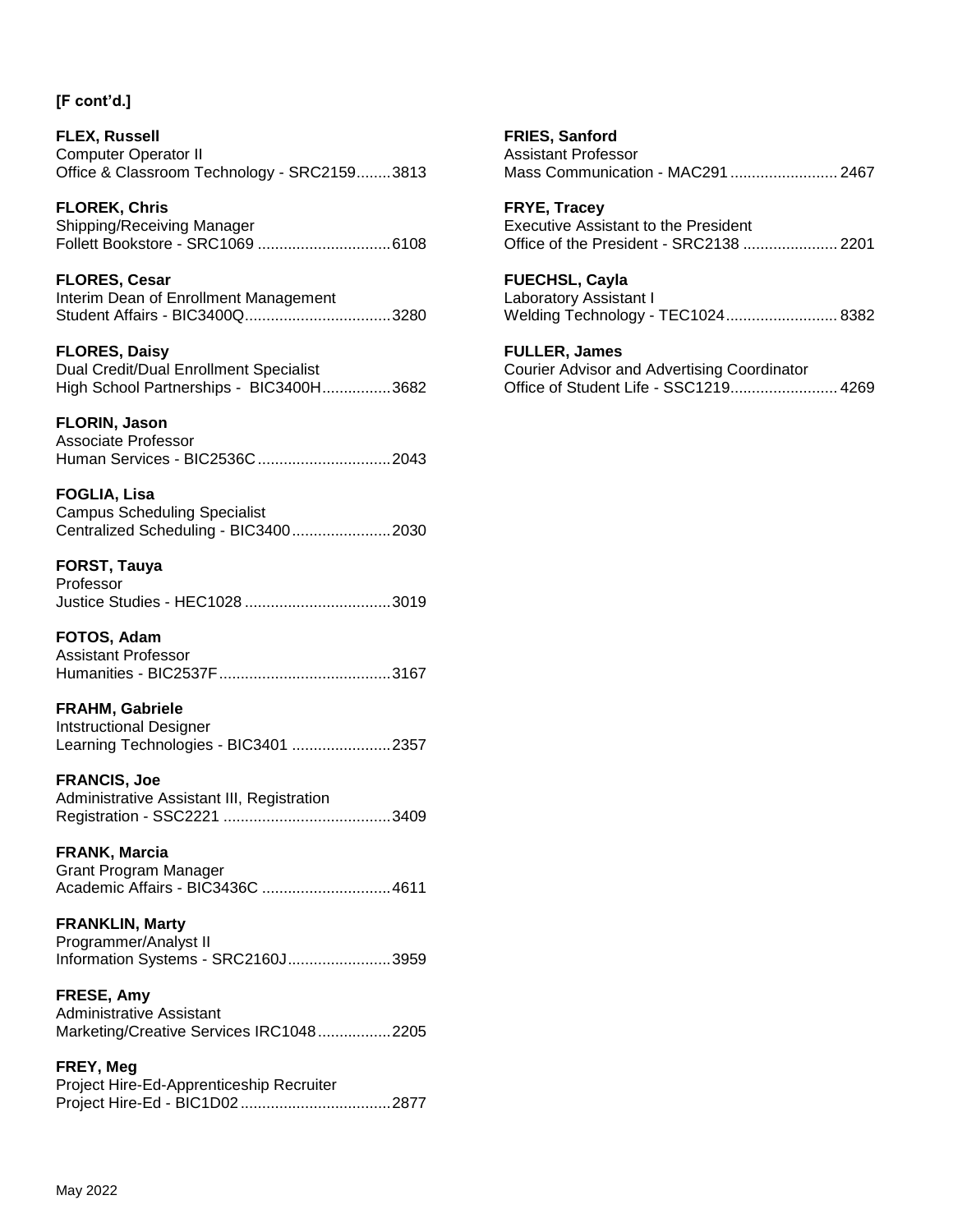**[G]**

| <b>GALGAN, Valerie</b>                     |  |
|--------------------------------------------|--|
| <b>Student Success Counselor</b>           |  |
| Counseling, Advising and Transfer Services |  |
|                                            |  |

**GALLYOT, Dilyss** Professor Nursing - BIC 3436J.............................................3238

**GALVAN, Marie** Digital Marketing Specialist Marketing and Creative Services - IRC1045........2752

**GAMEZ, Ashley** Front Desk/Night Clerk Arts, Comminication, and Hospitality CHC1007 ..6888

**GANDOR, John** Manager, Fixed Assets/Construction/Facilities Operations Accountant Financial Affairs and Controller - SRC2130D ......2045

**GANTT, Jon B. Coordinator** Technical Theatre Operations Theatre Workshop - MAC227 ..............................3004

**GARAY, Kris** Dual Credit/Enrollment Specialist Registration Services - BIC3400..........................2635

**GARCIA, Julie** Instructor, Nursing Nursing - HSC2331 ..............................................4397

**GARCIA, Lorelie** Program Manager Continuing Education/Extended Learning SRC1115..............................................................2412

**GARCIA, Salvador** Supervisor, Multimedia Production Multimedia Services - CHC2023..........................2025

**GARCIA-ORTEGA, Claudia** Chap Fitness Center Supervisor/Personal Trainer Athletics - PEC202B.............................................2691

**GARDELS, Mary** Testing Specialist Testing Center BIC2A08 ......................................2580

**GARDNER, Victoria** Program Support Specialist Public Services - BIC3E10A.................................2180

| <b>GARGULA, Kate</b><br><b>Administrative Assistant</b>                                            |
|----------------------------------------------------------------------------------------------------|
| <b>GARLAND, Wendy</b><br><b>Administrative Assistant</b><br>Continuing Education/Extended Learning |
| <b>GARON, Patrick</b><br><b>Box Office Assistant</b>                                               |
| <b>GARRETT, Rita</b><br>Cashier<br>Accounts Receivable BIC2424  2206                               |
| <b>GARSTKA, Mark</b><br>Administrative Assistant III<br>Center for Access and Accommodations       |
| GASCA, Omar<br>Custodian<br>Facilities Operations - BIC0501  2694                                  |
| <b>GASIOR, Maria</b><br>Custodian<br>Facilities Operations - BIC0501  2694                         |
| <b>GAWRON, Barbara</b><br><b>Assistant Professor</b>                                               |
| GAY, Anna<br><b>Program Support Specialist</b><br>Business and Applied Technology - BIC1441A 2502  |
| GEIGER, Jude<br><b>Assistant Professor</b>                                                         |
| <b>GEKAS, Christopher</b><br>Multimedia Developer<br>Multimedia Services - CHC2023B  4206          |
| <b>GENC, Tim</b><br><b>Assistant Professor</b>                                                     |
| <b>GHEBRU, Genet</b><br>Supervisor<br>Library Print Center & Computer Support                      |

SRC2021 ............................................................. 2671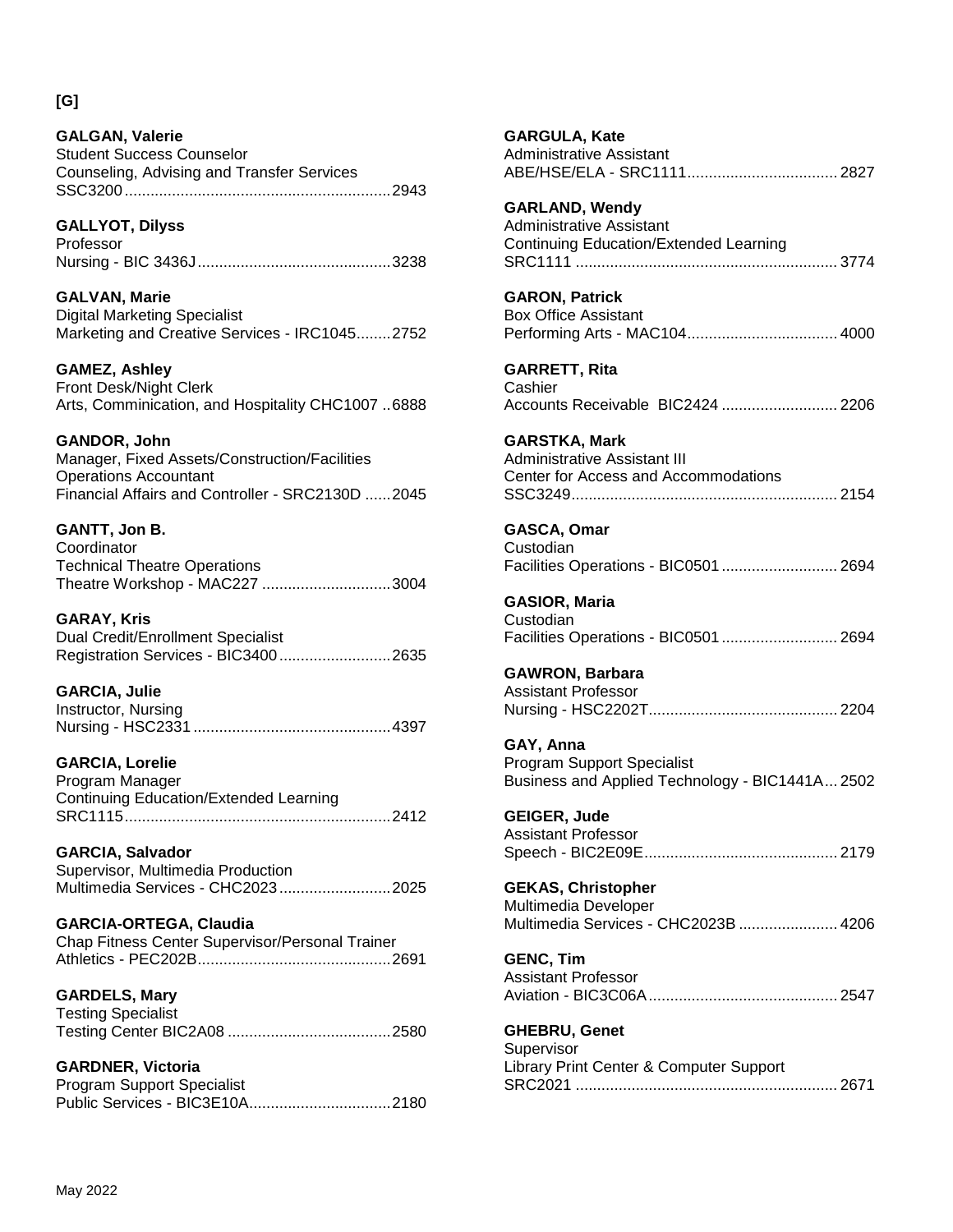| GIBBS, Dr. Julie |  |
|------------------|--|
| Professor        |  |
|                  |  |

**GIEDRAITIS, Jean** Interim Coordinator of Student Registration Registration Services - SSC2221 ........................2687

**GIESCHEN, Philip** Coordinator of Risk Management Risk Management - CMC1040.............................2993

**GILLES, Joseph** Instructor, Fire Science Fire Science - HEC1017 ......................................2831

**GILLESPIE, Donna** Associate Professor

Spanish - BIC2C06A............................................3513

**GILLIGAN, Meghan** Instructional Assistant Learning Commons - Westmont Center ..............4850

**GIMMELL, Jennifer, Ph.D.**

Assistant Professor Physics - HSC3329 ..............................................2930

**GIROLAMO, Tori** Graduation Specialist Office of Student Records - SRC2150 .................3829

**GIRON, Brittany** AR Lead Cashier and Banking Specialist Account Receivable - BIC2424 ............................2206

**GLENN, Mark** Student Success Counselor Counseling, Advising and Transfer Services SSC3200..............................................................2168

**GOCKMAN, Ashley** Client Solutions Specialist I Office and Classroom Technology - SRC2012....4302

**GODSHALL, Stacie** Administrative Assistant III Carol Stream Center CSC100..............................4888

**GOLDBERG, Dr. David** Professor Political Science - BIC2537C ...............................3722

**GOLDEN, George** Network Analyst II Enterprise Networking - SRC2171C ....................2808 **GOMEZ de la CASA, Elizabeth** High School Admissions & Outreach Representative Admissions & Outreach - SSC2207F .................. 3146

**GONCIARCZYK, Aleksandra** Custodian Facilities Operations - BIC0501 ........................... 2694

**GONZALEZ, Balo** Store Director Follett Bookstore - SRC1068 ............................... 4353

**GONZALEZ, Colleen** Program Support Specialist Health & Sciences - HSC1218............................. 2994

**GONZALEZ, Gabriel** Administrative Assistant V STEM - BIC2E06 ................................................. 2062

**GONZALEZ, Yannieliss** Administrative Assistant VI Facilities Operations - CMC1000......................... 2314

**GORECKI, Matthew** Primary Range Master SLEA - HTC1008 ................................................. 3108

**GOSLING, James** Assistant Supervisor, Box Office Performing Arts - MAC101A ................................ 2046

**GRABOWSKI, Gerard** Patrolman Police Department - HEC1040 ............................ 2000

**GRANBERRY, Jill** Associate Professor Academic ESL - BIC2C06C................................. 4270

**GRANGER, Claire** Enrollment Associate - Administrative Assistant Campus Central - SSC2206 ................................ 4923

**GRAUMAN, Jillian** Assistant Professor English - BIC2H05A............................................. 3261

**GRAY, Kenneth** Professor Psychology - BIC2556C....................................... 2223

**GREEN, Douglas** PC Repair Technician Office & Classroom Technology - BIC0534......... 4041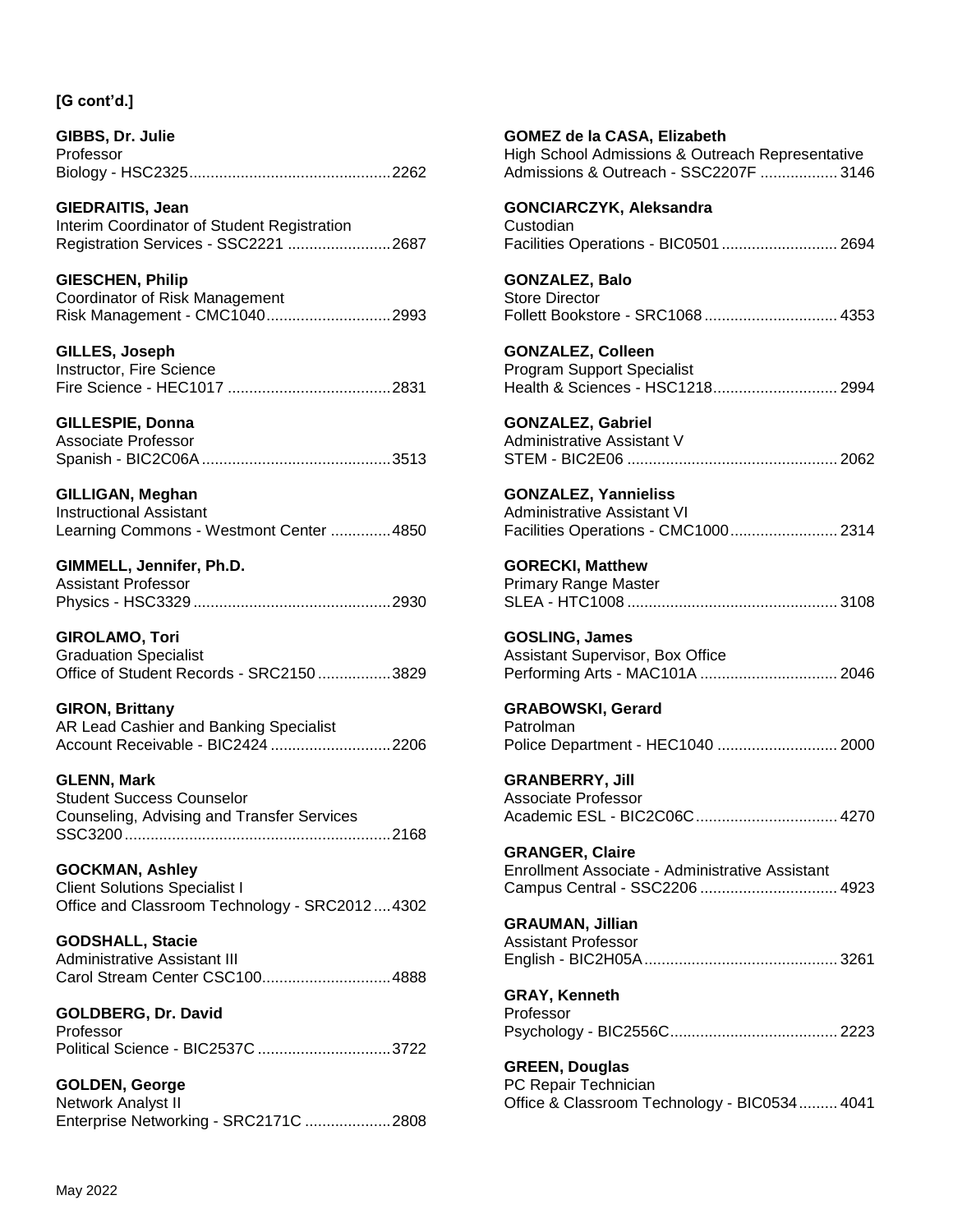**GREEN, Ellen** Instructor, Health Information Technology Health & Sciences - HSC2207G ..........................2549

**GREEN, Matthew** Professor Sociology - BIC2557E..........................................2287

**GREENBUSCH, Heather** Administrative Assistant Financial Affairs and Controller - SRC2130 .........2234

**GREENE, Alison** Advisor Business and Applied Technology - SSC3200 ....2969

### **GRENZOW, Sally**

Library Assistant Reference Desk, Library - SRC2020/3100 ..........3364

**GRIFFEY, Kelly**

Administrative Assistant II Counseling, Advising and Transfer Services SSC3200..............................................................2259

### **GRISHAM, Isaac**

Network Analyst IV Network Services - SRC2171 ..............................2951

**GROSS, Sheri** Manager, Veterans Student Services Veterans Services SSC2225G.............................2444

## **GRZYWINSKI, Amy**

Aquatics Assistant Manager Athletics - PEC140 ...............................................4354

### **GRYGLAK, Diane, CMA (AAMA)**

Associate Professor & Practicum Coordinator Medical Assistant - HSC2207P............................3507

#### **GUARINO, Michael**

Accounts Receivable Clerk/Cashier Accounts Receivable BIC2424............................2206

#### **GUENTHER, Anne**

| Learning Commons Desk Supervisor |  |
|----------------------------------|--|
| Learning Commons - SRC21023948   |  |

**GUERRA, Andre**

**Instructor** Economics - BIC2H09E .......................................2157

## **GUMM, Bryan D.**

Dispatcher College of DuPage Police Dept. - SRC2100........2000

#### **GUNDERSON, Kyle**

Patrolman College of DuPage Police Department HEC1040 ............................................................. 2000

### **GUPTA, Swarup**

Network Analyst IV Information Technology - SRC2171E.................. 2784

#### **GUSTIS, Steve**

Interim Associate Dean, Counseling, Advising and Transfer Services/Manager, Career Services Student Affairs - SSC3232................................... 2099

#### **GUTIERREZ, Juanita**

Financial Aid Specialist - Operations Student Financial Aid - SSC2222 ........................ 2730

#### **GUZMAN, Carol**

Advisor Counseling, Advising and Transfer Services SSC3209.............................................................. 3264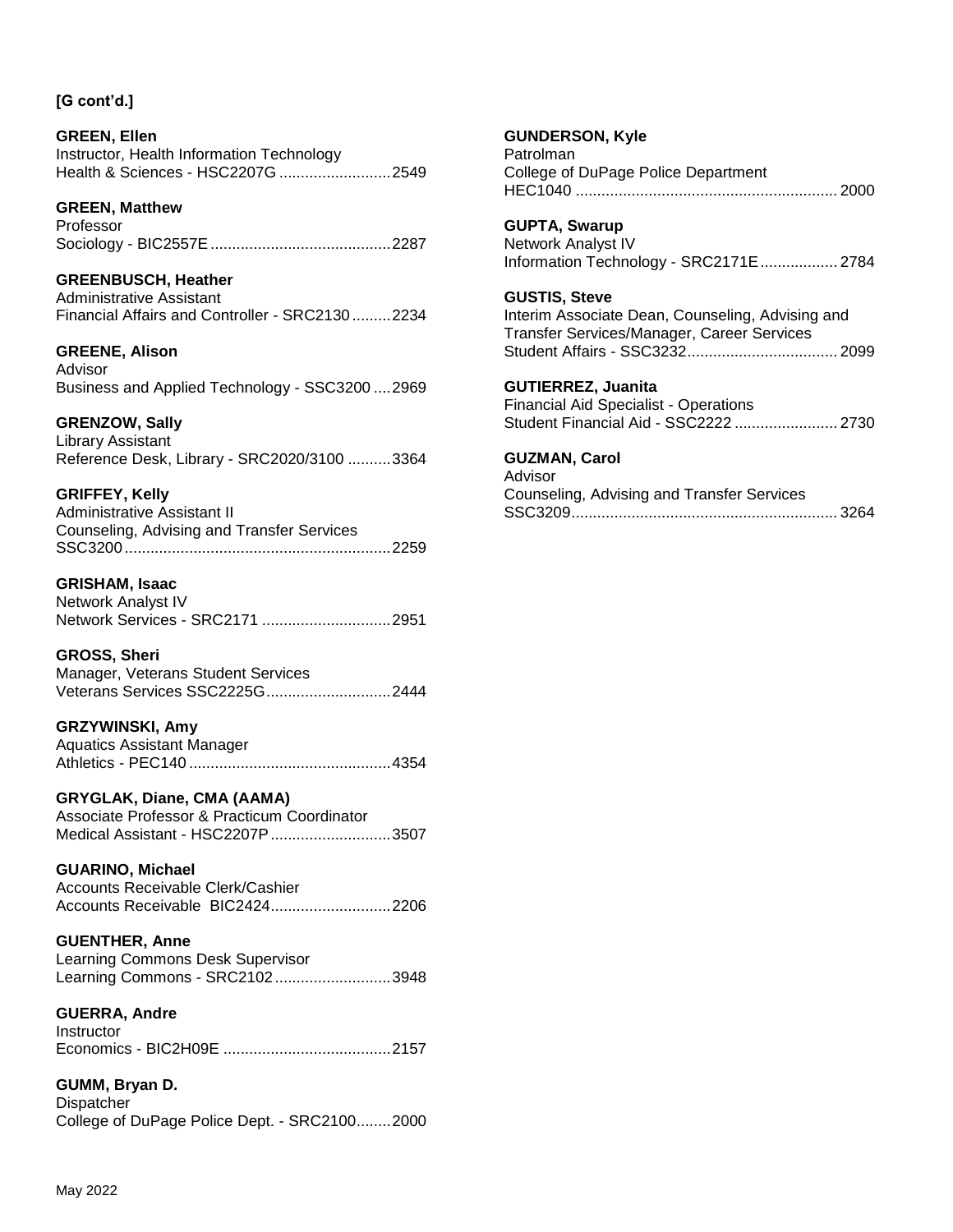**[H]**

**HAAKE, Rita**

Program Manager, Procurement Technical Assistance **Center** Business Development Center IND241 ...............2616 **HAEGELE, Lisa** Manager, Dual Credit/Dual Enrollment Programs High School Partnerships - BIC3400M ................3692 **HAINLINE, Kristi**

Testing Specialist Testing Center - BIC2405A..................................4365

**HALL, Lana** Student Success Counselor Counseling, Advising and Transfer Services SSC3200..............................................................4158

**HALL, Shameica** Accountant Financial Affairs and Controller - SRC2130 .........2678

**HALPIN, Karen** Cashier Financial Affairs and Controller - BIC2424...........2206

**HAMLER, David** Accounts Receivable Coordinator Financial Affairs and Controller - SRC2130 .........4568

**HANRAHAN, Kym** Web & Graphic Designer I Marketing & Communications - IRC1045.............2560

**HAQUE, Lubna** Associate Professor Chemistry - HSC3335 ..........................................2110

**HARDEE, Justin** Interim Manager, Admissions and Outreach, Campus Central Admissions and Outreach - SSC2207A...............3977

**HARDY, Thomas** Associate Professor Biology - HSC1341...............................................2127

**HARRINGTON, Rebecca** Career Services Specialist Career Services - SSC3253.................................2458

**HARRIS, Alisha** Accounting Assistant-Payroll Cash Disbursements/Payroll - SRC2133.............2697

**HARRIS, Martha** Sign Language Interpreter Center for Access and Accommodations SSC3249.............................................................. 2154 **HART, Kiana** Supervisor, Housekeeping Arts, Communication, and Hospitality CHC3009B........................................................... 6417 **HARTLE, Claire** Graduation Support Specialist Office of Student Records SRC2150 ................... 2456 **HARWIG, Aaron** Electronic Resources Coordinator Library - SRC3120C............................................. 3843 **HASKELL, Edward** Staff Accountant Financial Affairs and Controller - SRC2130......... 3487 **HASSE, Debbie** Business Solutions Senior Manager Business Solutions/Cont. Ed. - SRC1111F ......... 2679 **HATCHER, Courtney** Coordinator, Articulation and Partnerships AVP Academic Affairs - BIC3400R..................... 2651 **HAUGHNEY, Colin** Warehouse Worker/Driver I Warehouse Services - BIC0517 .......................... 2550 **HAUKLAND, Brandon** Administrative Assistant III Addison Center - ADC ......................................... 4600 **HAUSER, Denise** Administrative Assistant Office of Student Records - SRC2150................. 2340 **HAUSHAHN, Jon** Operating Engineer Plant Engineering - BIC0525E............................. 2129 **HAWKINS, Tara** Health Science Program Advisor Counseling, Advising and Transfer Services HSC2202K........................................................... 3565

**HAZARD, Robert** Associate Professor English - BIC2447F.............................................. 2402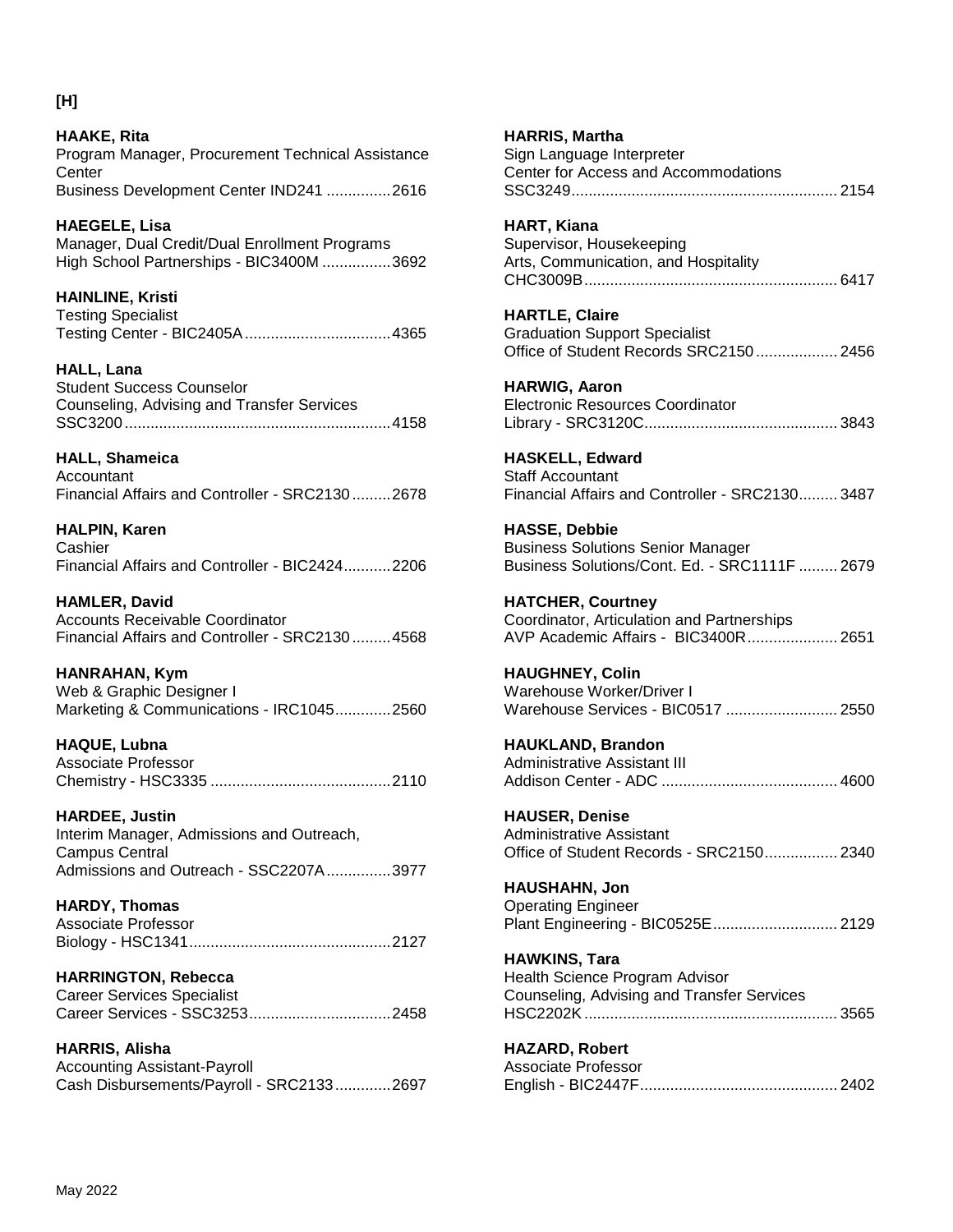**HEAVENS, Craig** Programming Supervisor Information Systems - SRC2164..........................2795

**HEFFERN PONICKI, Maureen** Assistant Professor Political Science - BIC2537A ...............................2012

**HEGRANES, Tatia** Box Office Assistant Performing Arts - MAC201 ...................................4000

**HEID, Dirk** Manager, Buildings and Grounds Facilities Operations - CMC1021 .........................2574

**HELLER, Jeffrey** Program Support Specialist Nursing and Health Sciences - HSC1216............2617

**HELS, Chuck** Mail Clerk Mail Services - BIC0535.......................................2249

**HELWIG, Susan** Administrative Assistant II Student Affairs - BIC1A02 ....................................3400

**HENCE, Ja Vontae** Chaparral Fitness Assistant Athletics - PEC202A.............................................4378

**HENDERSON, Debbie** Interim Manager of Registration Services Registration Services SSC2221A ........................4231

**HENDERSON, Kristina** Coordinator, Student Retention & Engagement Office of Student Life - SSC1217E ......................2510

**HENDERSON, Robbye** Interim Assistant Manager Learning Support Services Westmont Center - 288 ........................................4851

**HENNINGSEN, Timothy** Associate Professor English - BIC2H05F .............................................2276

**HENSON, Linda** Health Program Simulation Technician Nursing HSC2136 ................................................2539

**HERMES, Matthew** Announcer/Operations Assistant WDCB Public Radio - SRC1010 ..........................4200 **HERNANDEZ, Jesus** Information Center Specialist I Office & Classroom Technology - SRC2012B..... 2781

**HERNANDEZ, Margaret** Coordinator-Writing,Reading,Speech Assistance Learning Commons - SRC2108........................... 2084

**HERNANDEZ, Shannon** Coordinator, Student Life Advisor, Phi Theta Kappa Office of Student Life - SSC1217J....................... 3054

**HESS, Kathleen** Assistant Professor Chemistry - HSC3337.......................................... 2420

**HETELLE, Jon** Financial Systems Analyst Financial Affair - SRC2130 .................................. 2634

**HIAR, Jennifer** Administrative Assistant Multimedia Services CHC2023............................ 3299

**HIBBLER, Dion Custodian** Facilities Operations - BIC0501 ........................... 2694

**HICKEY, Kevin** Senior Accountant Financial Affairs and Controller - SRC2130......... 2239

**HIGGINS, Dr. Lisa** Professor English - BIC2E09C............................................. 3385

**HILL, Jennifer Instructor** Mathematics - BIC3436F ..................................... 2034

**HILL, Terri** Library Assistant Reference Desk, Library - SRC2020/3100 .......... 3364

**HILLOCK, Elisa** Instructor Graphic Design - MAC252A ................................ 3418

**HLINSKY, Dianne** Graphic & Web Designer I Marketing and Creative Services IRC1045 ......... 2023

**HO, Ben** Grant Accountant Central Accounting SRC2130.............................. 2723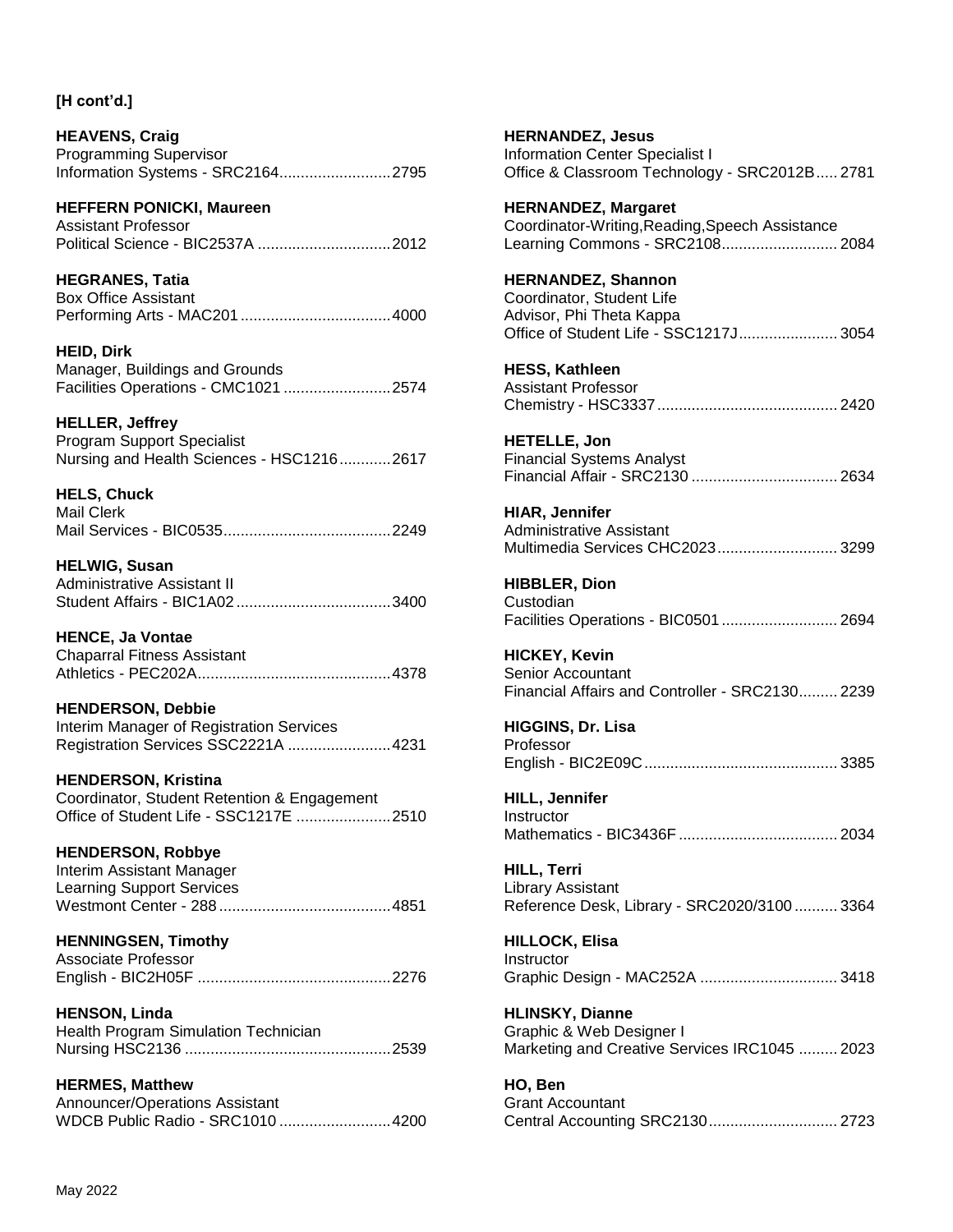**HOFFMAN, Elizabeth** Instructional Assistant III Learning Commons - CSC1000...........................4900

**HOFFMANN, Robert** Assistant Professor Nursing - HSC2202X............................................2160

**HOLLOWED, Leslie** Paralegal/FOIA Officer Office of the General Counsel - SRC3110...........2609

**HOLMES, Tracy** Academic Assistant - Tutoring Learning Commons - SRC2102...........................3940

### **HOLMWOOD, Elizabeth**

Administrative Assistant Business and Applied Technology - TEC1034 ....4283

**HOPPER, Joe** Coordinator, Events Production Performing Arts - MAC201D ................................2913

**HORN, Zeljka** Instructional Assistant Addison Learning Commons - ADC106...............4650

**HORVATIN, Lisa** Administrative Assistant Counseling, Advising and Transfer Services SSC3200..............................................................2693

**HOTSINPILLER, Erica** Associate Professor Mathematics - BIC3E11 .......................................4504

**HOU, Harry** Professor Computer Information Systems - BIC1550C........4024

**HOUDEK, Joseph** Lead PC Repair Technician Office and Clasroom Technology - BIC0534 ......2044

**HUBBARD, Dr. Danica** Professor English - BIC2C06P .............................................2101

**HUFFNUS, Eric** Patrol Officer Police Department - HEC1040.............................2000

**HUGGINS, Jeremy** Graphic & Web Designer II Marketing & Communications - IRC1045.............2557 **HUGHES, Sharon** Administrative Assistant Office of Student Records - SRC2150................. 3917

**HUINER, Cynthia** Accounting Assistant I - Payroll Cash Disbursements/Payroll - SRC2130............. 4292

**HULL, Amy** Greenhouse Supervisor Horticulture - TEC0026 ........................................ 3806

**HUME, Jeff** Specialized Testing Assistant Testing Center - BIC2A06.................................... 2401

**HUMECKE, Karen** Instructional Assistant Learning Commons West - TEC1016B ............... 3960

**HUMECKE, Kelly** Administrative Assistant Tutoring - SRC2102............................................. 3686

**HUMPHREY, Vera** Administrative Assistant to Vice President, Administration & Treasurer Administrative Affairs - SRC2130J ...................... 4285

**HUSETOVIC, Elmir** Lead Video Systems Engineer Multimedia Services - CHC2025D....................... 2332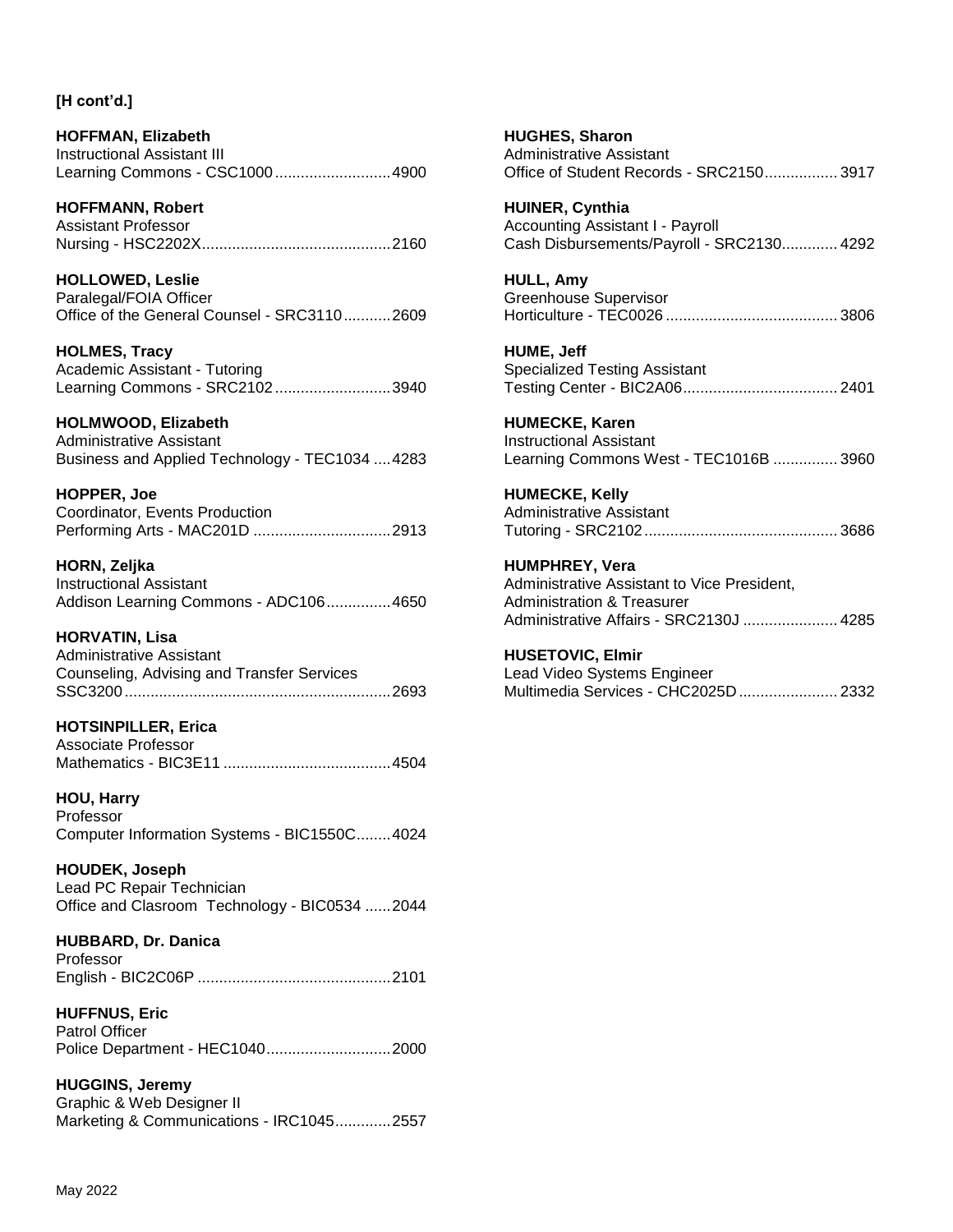## **[I]**

#### **IKEZOE HEARD, Nishia** Senior Director-Student Financial Assistance, Veterans Services, Scholarships Student Financial Aid - SSC2220H......................2725

## **INMAN, Donald**

| Director, Facilities                 |  |
|--------------------------------------|--|
| Facilities Operations - CMC1039 4046 |  |

### **IQBAL, Javed**

| Associate Professor |  |
|---------------------|--|
|                     |  |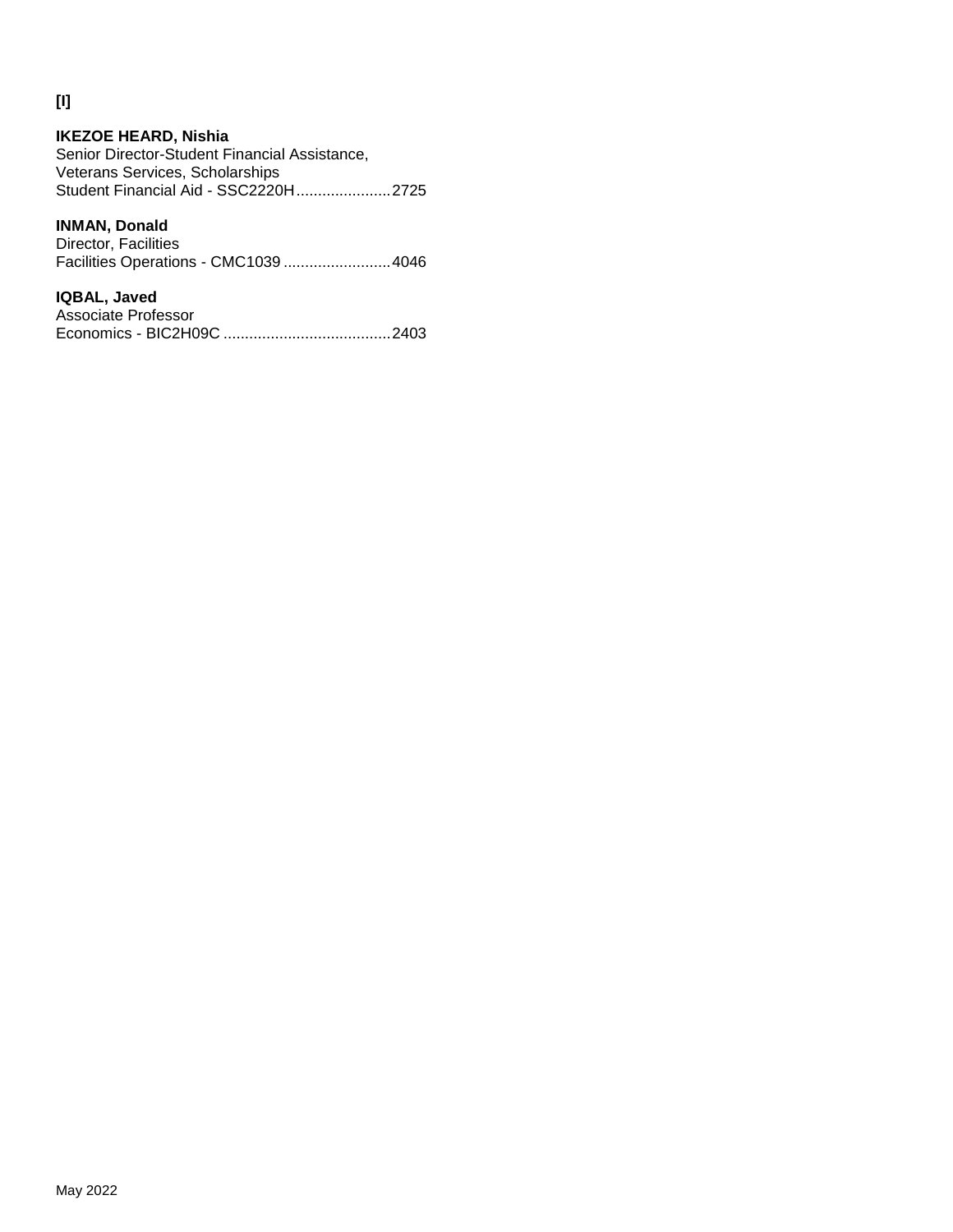## **[J]**

**JACKSON, Odell Custodian** Facilities Operations - BIC0501 ...........................2694

**JACO, Dr. Edith** Professor Spanish - BIC2E09A ............................................3332

**JACOBSON, Daniel** Program Support Specialist Business & Applied Technology - TEC1008 ........2324

**JAHNTZ, Pamela** Cashier Financial Affairs and Controller - BIC2424...........4107

**JAMES, Anna** Central Stores Follett Bookstore - SRC1660 ...............................2559

**JAMES, Peter** Assistant Professor Business and Applied Technology - BIC1454C...2618

**JANDAK, Christine** Program Advisor Counseling, Advising and Transfer Services BIC2H01F.............................................................2981

**JANICH, James** Professor Air Conditioning - TEC1065 Lab Office 2197.......3313

**JARAD, Amal** Student Success Counselor Counseling, Advising and Transfer Services SSC3200..............................................................3927

**JASNOCH, Jason** Operating Engineer Facilities Operations - BIC0525 ...........................2129

**JASSO, Olivia** Custodian Facilities Operations - BIC0551 ...........................2694

**JAVIER, Victor** Telecommunications Specialist Telecommunications - BIC1419B.........................2707

**JEFFAY, Debbie** Adult Admissions Representative Admissions and Outreach - SSC2207G ..............3898

**JENKINS, Timothy** Assistant Aquatics Manager Physical Education - PEC140A............................4354 **JENSEN, Derek** Patrol Officer College of DuPage Police Dept. - HEC1051 ....... 2805

**JESK, Jamie** Credentials Specialist Office of Student Records - SRC2150................. 2260

**JIMENEZ, Jose Custodian** Facilities Operations - BIC0501 ........................... 2694

**JIMENEZ, Jose Angel** Grounds Maintenance Worker Buildings & Grounds - CMC1035......................... 2319

**JOHNSON, Ben** Sound and Lighting Specialist Performing Arts - MAC135................................... 3006

**JOHNSON, Brian** Student-Athletic Enrichment Coordinator Athletics PEC121C .............................................. 2426

**JOHNSON, Carla** Student Success Counselor Counseling, Advising and Transfer Services SSC3208.............................................................. 3962

**JOHNSON, Jamie** Network Analyst III Network Services - SRC2171 ............................. 2014

**JOHNSON, Joshua** Assistant Professor Art MAC157A....................................................... 2057

**JOHNSON, Matthew** Library Assistant Reference Desk, Library - SRC2020/3100 .......... 3364

**JOHNSON, Rose** Instructional Assistant Naperville Learning Commons ............................ 4750

**JOHNSON, Walter** Vice President, Institutional Advancement Institutional Advancement - BIC1520G................ 3416

**JONES, Carolyn** Senior Marketing Web Editor Marketing and Creative Services - IRC1045 ...... 2758

**JONES, Sharon** Music Archivist Liberal Arts - MAC239 ......................................... 2416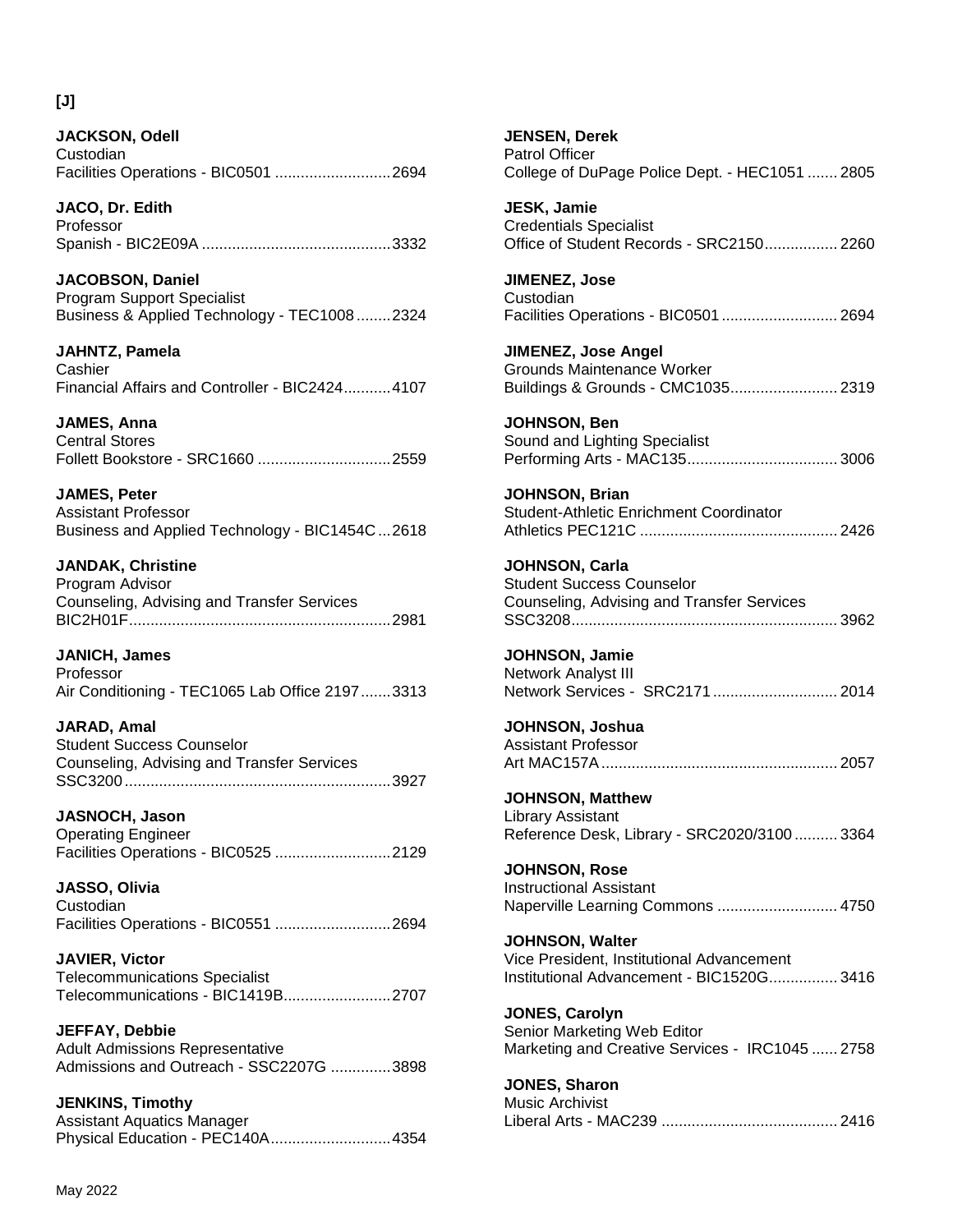## **JONUSAITIS, Ruta**

Coordinator, Adult Education, Workforce Development/Transitions ESL/ABE/ASE SRC1111 .....................................3796

## **JORDAN, Angela**

Library Assistant Reference Desk, Library - SRC2020/3100 ..........3364

### **JORGENSEN, Laurie**

Director of Marketing & Creative Services Marketing & Creative Services - IRC1060 ...........2755

### **JONYNAS, Linda**

Coordinator, CTE Outreach and Career Exploration Business and Applied Technology - TEC1008 ....3095

#### **JUNOKAS, Molly**

Frida Kahlo Project Manager Performing Arts - MAC201D ................................3042

#### **JURSINIC, Maki**

| <b>Accounting Supervisor</b> |  |
|------------------------------|--|
|                              |  |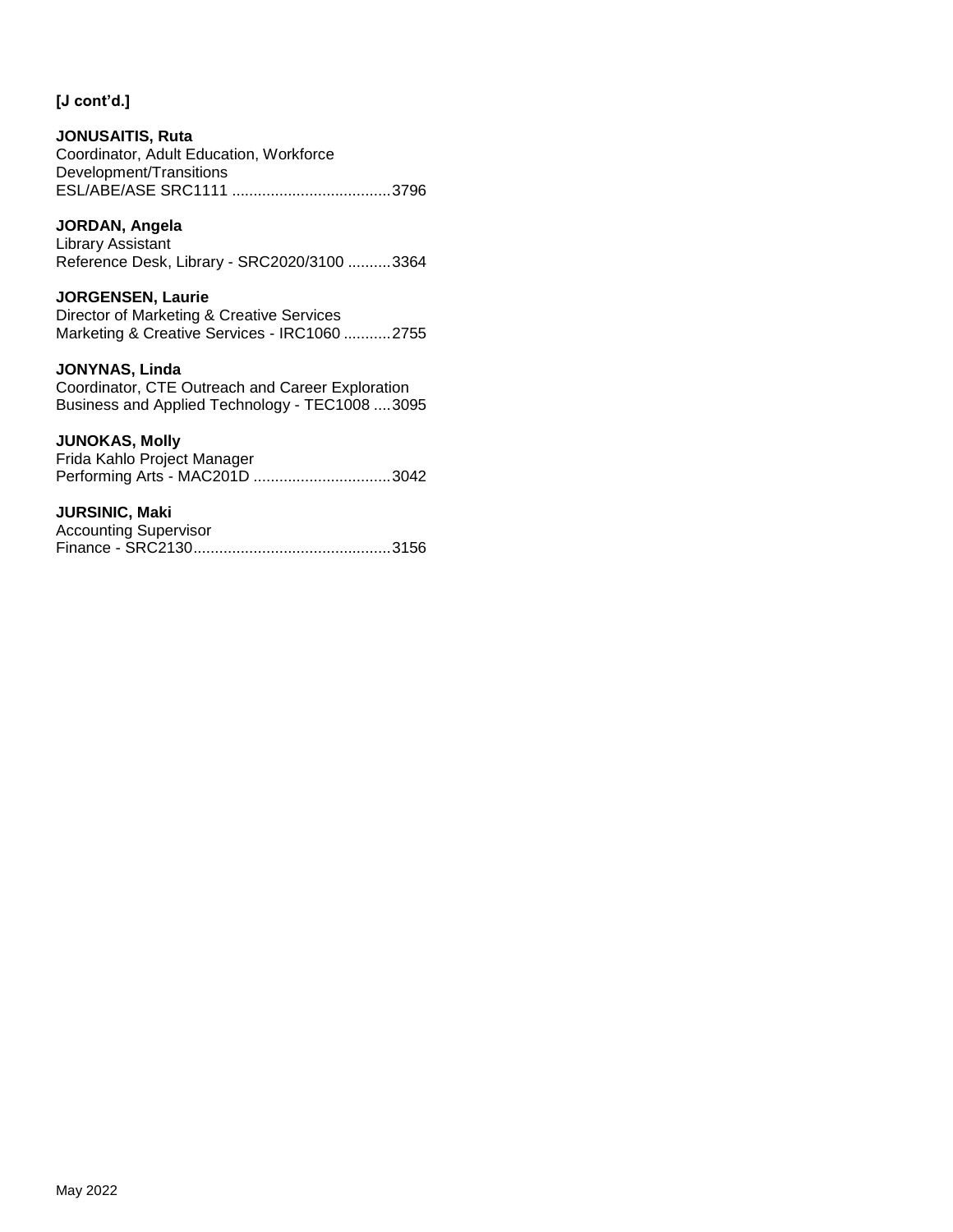## **[K]**

**KAATZ, Pamela** Coordinator, Employment Human Resources--SRC2134A...........................2936

**KACKERT, Michael** Maintenance Mechanic Facilities Operations - BIC 0018 ..........................2129

**KAISER, Ryan** Director,Athletics and Recreational Programs Athletics - PEC121B.............................................2895

**KALBOTH, Brett** Manager, Campus Services Campus Services - IRC1008................................2017

**KALBOW, Josh** Event Supervisor Conference & Events Services - BIC1409 ...........3954

**KALIN, Lilianna** General Counsel Office of the General Counsel - SRC3110B ........3860

**KALISH, Amber** Purchasing Assistant Procurement Services - IRC1001 ........................2813

**KANAK, Donna** Assistant Professor Nursing - HSC2202C ...........................................2348

**KANETIS, Peter Instructor** Philosophy - BIC2E09H .......................................3266

**KAPUSTKA, Brian** Academic Assistant - Tutoring II Tutoring - BIC2A07 ..............................................3686

**KASPER, Jeffrey** Custodian Facilities Operations - BIC0501 ...........................2694

**KAST, Donald, Jr.** Maintenance Mechanic II Plant Engineering - BIC0525................................2129

**KATS, Mary** Administrative Assistant - Temp Student Affairs - SSC2207 ...................................3555

**KAVOORAS (NICKOLS), Clarise** Assistant Coord./Radio Programming Operations WDCB Public Radio - SRC1035……………3707/4200 **KAYSER, Marie** Front Desk/Night Clerk Arts, Comminication, and Hospitality CHC1007 ............................................................. 6888

**KEENAN, Damin** Full Time Supervisor Academic Lab Office & Classroom Technology - SRC3001A..... 3302

**KELLEY, Jennifer** Reference Librarian Library - SRC3134 ............................................... 2383

**KELLY, Christine** Student Success Coach Continuing Education/Extended Learning SRC1111M .......................................................... 3193

**KELLY, Ileen** PTAC Coordinator Business Development Center IND242............... 2184

**KERBY, Sue** Coordinator of Study Abroad Field Studies/Study Abroad BIC3509 .................. 3078

**KERNS, Kelli** Coordinator of Accommodations Center for Access and Accommodations SSC3249F ........................................................... 2567

**KEROS, Leslie** Radio Announcer/Operator WDCB Radio - SRC1010..................................... 4200

**KEYS, Crystal** Administrative Supervisor Counseling, Advising and Transfer Services – SSC3200.............................................................. 2259

**KHAN, Samina** Administrative Assistant III Student Records - SRC2150 ............................... 2340

**KICKELS, Christine** Reference Librarian/Associate Professor Library - SRC3132 ............................................... 2313

**KIDD, Brian Sergeant** College of DuPage Police Dept. - HEC1049 ....... 3926

**KIEDAISCH, Elizabeth (Betsy)** Professor Mathematics - BIC3D02....................................... 3912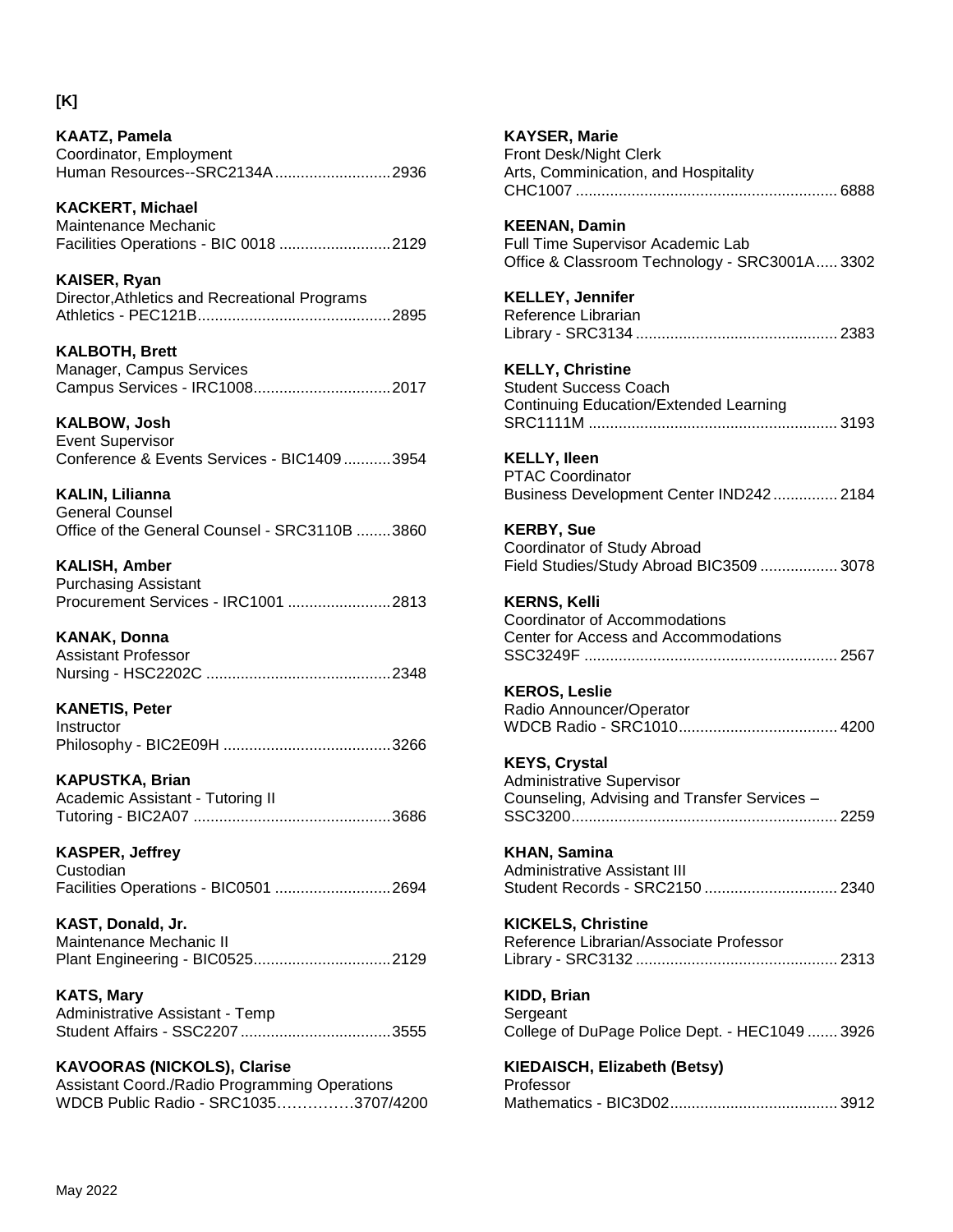**KILE, Corey** Multimedia Writer/Producer/Director Multimedia Services - CHC2023D .......................2883

**KILLAM, Brad** Associate Professor Art - MAC289........................................................2421

**KING, Deon** Building Maintenance Supervisor Facilities CMC1020 ..............................................2320

**KIRKLAND, Nancy** Administrative Assistant III Carol Stream Center - CSC100 ...........................4888

**KIRKPATRICK, Dr. Beth** Professor Biology - HSC1335...............................................3387

**KLEEMANN, Brian** Media Relations Specialist Marketing & Communications - IRC1057.............2370

**KLEHR, Gabrielle** Transcript Evaluator Office of Student Records - SRC2150 .................3832

**KLINE, Tracy** Coordinator, Continuing Education Continuing Education - SRC1112A......................3779

**KLOPFENSTEIN, April** Administrative Assistant III Information Technology Services - SRC2155......3756

**KNOOP, Scott** Program Analyst I Information Technology - SRC2160E ..................2474

**KNUTSON, Lars** Program Analyst I Information Systems - SRC2160H.......................2938

**KOLEK, Deborah** Assistant Supervisor, Patron Services Performing Arts - MAC106 ...................................2739

**KONCZYK, Julie** Program Manager, Youth Academy and Adult **Enrichment** Continuing Education/Extended Learning SRC1112A ...........................................................2207

**KONICEK, Lynn** General Manager Sodexo - SRC1140 ..............................................2555 **KONKEL, Mary S.** Professor, Head of Technical Services Library - SRC2034A............................................. 2662 **KONOPKO, Cheryl** Student Success Counselor Counseling, Advising and Transfer Services SSC3200.............................................................. 3567 **KOPOL, Ann Instructor** Nursing and Health Sciences - HSC2207D........ 2568 **KOSTECKI, James** Director, Research and Analytics Research and Analytics - IRC1029...................... 3821 **KOSTNER, Robert** Custodian Facilities Operations - BIC0501 ........................... 2694 **KOTELES, Colin** Reference Librarian Library - SRC3142 ............................................... 2923 **KOVAL, Ruth** Instructional Assistant Carol Stream Learning Commons 101 ................ 4900 **KOVAR, Marcia** Laboratory Assistant Nursing & Health Sciences - HSC3316D............. 2767 **KOZIK, Denise** Library Assistant Library - SRC2042 ............................................... 2675 **KRAKORA, Daniel** Fire Science Manager Health & Sciences - HEC1018............................. 2107 **KRAMER, David** Associate Professor Culinary Arts - CHC2021D…………………..2868/3663 **KRAUS, Jacqueline Instructor** Mathematics BIC3437A ....................................... 2535 **KREFT, Jodi** Administrative Assistant Registration Services - SSC2225 ........................ 3377 **KROK, Lisa** Accounts Receivable Clerk/Cashier II Accounts Receivable BIC2424 ........................... 3301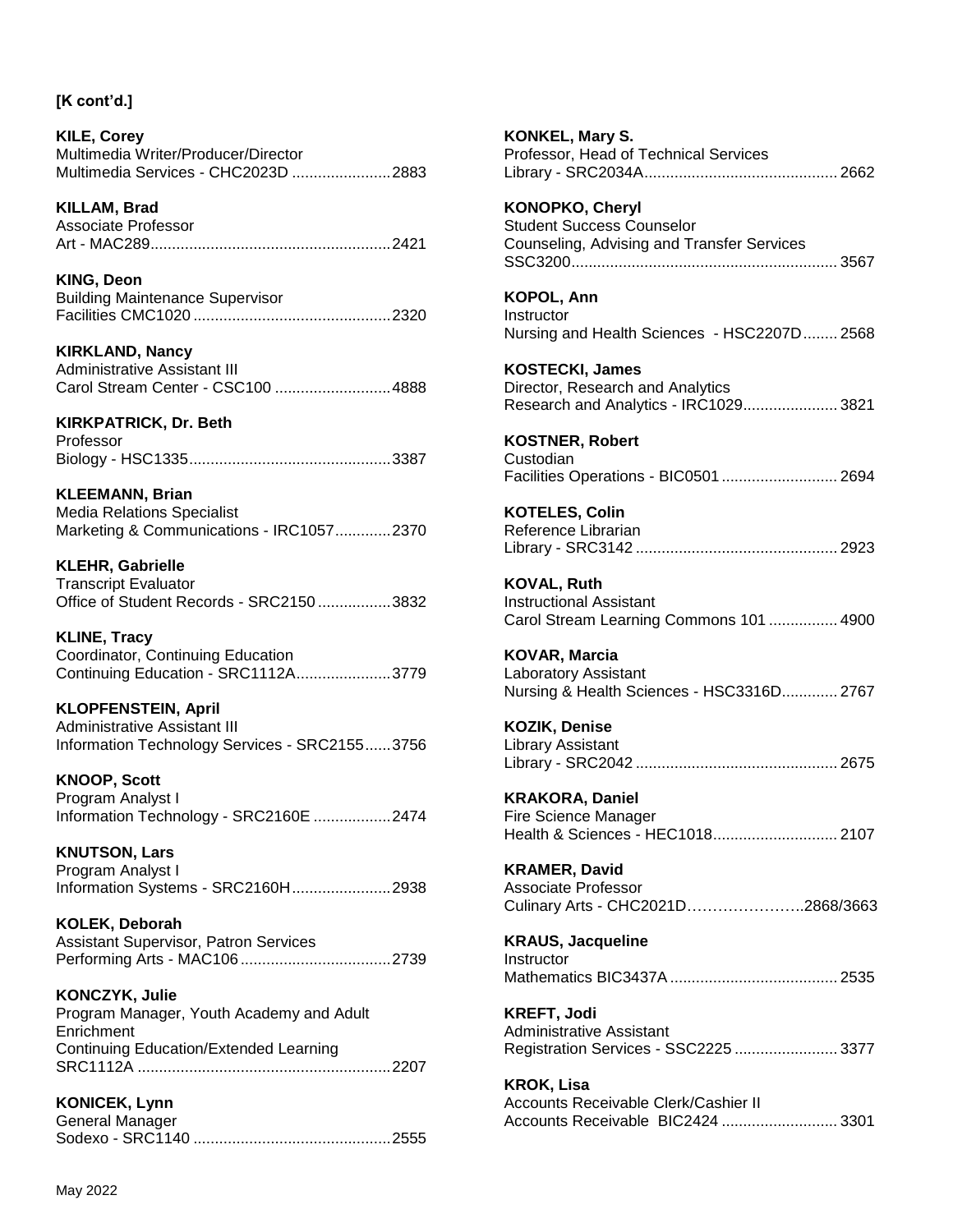## **KRUPA, Halina** Custodial Group Leader Facilities Operations BIC0501..............................2694

## **KUBE, Michael**

| <b>Computer Operator II</b>       |  |
|-----------------------------------|--|
| Operations Support - SRC2159 3815 |  |

## **KUCHINSKI, Marina**

| Professor |  |
|-----------|--|
|           |  |

# **KUGLIN SEAGO, Danielle**

| Manager, Project Hire-Ed       |  |
|--------------------------------|--|
| Project Hire-Ed - BIC1D02A2269 |  |

## **KUHLMAN, J. Cody**

| Front Desk/Night Clerk |  |
|------------------------|--|
|                        |  |

## **KUHN, Karen**

Executive Director, College of Dupage Foundation Foundation - BIC1520E........................................2698

## **KUHS, Edward**

Multimedia Lead/Writer/Creative Supervisor Multimedia Services - CHC2023H .......................2255

## **KULACH, Barbara**

Custodial Group Leader Facilities Operations - BIC0551 ...........................2694

## **KULANJIYIL, Thomas**

| Associate Professor |  |
|---------------------|--|
|                     |  |

## **KULBIDA, Jennifer**

Facilities Documentation and Project Coordinator Facilities Operations - CMC1038 .........................4072

## **KURPIEL, John**

| Library Assistant |  |
|-------------------|--|
|                   |  |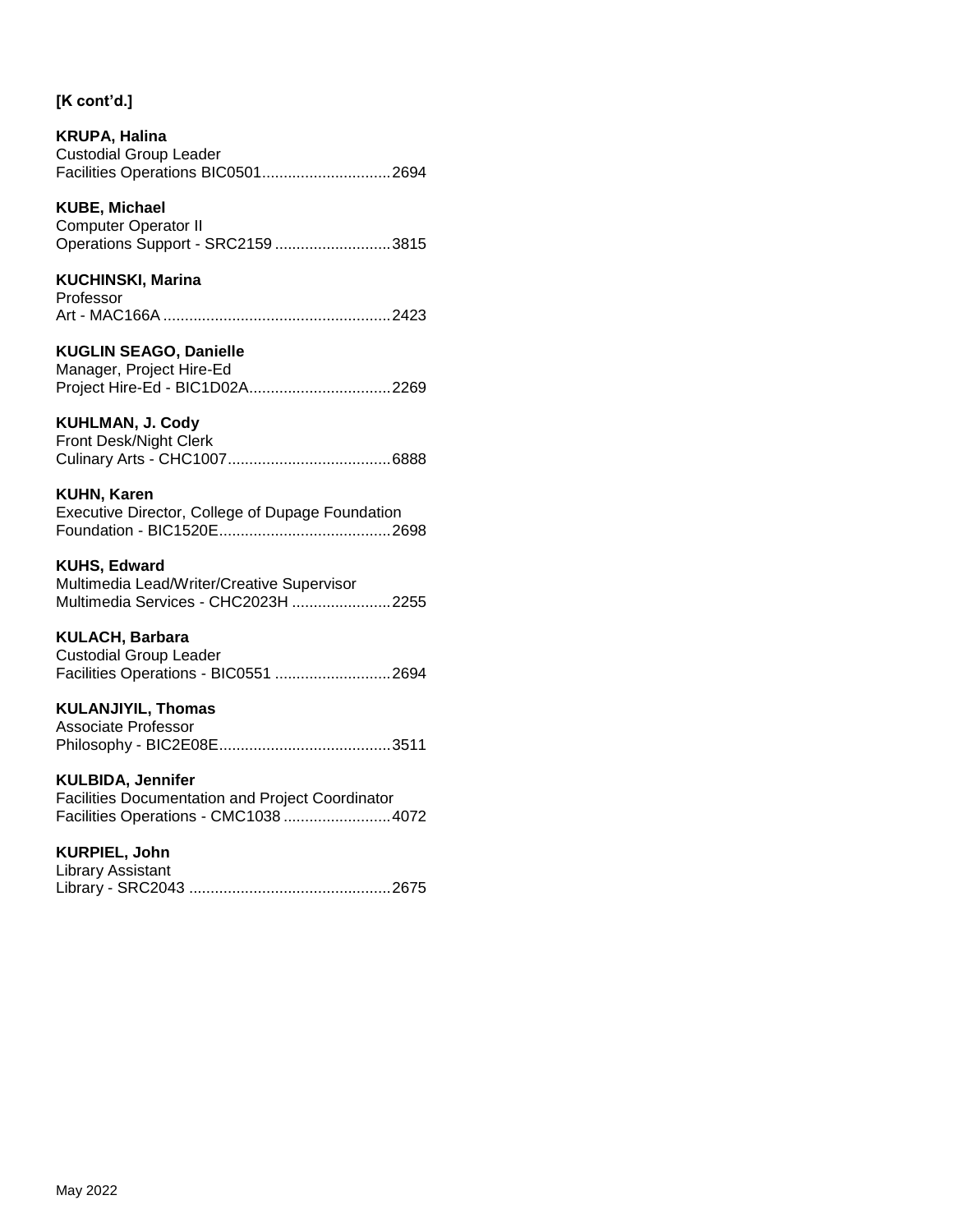## **[L]**

**LABUT, Celina Custodian** Facilities Operations - BIC0501 ...........................2694

**LACIVITA, Emily** Supervisor, Learning Commons Naperville Naperville - NC27A ..............................................4752

**LAHAIE, Jana** Compensation Analyst Human Resources - SRC2134L...........................2656

**LALAS, Margaret J.** Event Supervisor Conference and Events Services - BIC1409 .......3956

**LANAGAN, Thomas Instructor** 

Manufacturing Technology - TEC1055 ................2038

**LANCILOTI, Lisa** Counselor Counseling, Advising and Transfer Services SSC3200..............................................................4700

**LANE, Cheryl** Administrative Assistant Support Services IRC1001...................................2112

**LANG, Jessica** Program Support Specialist Nursing and Health Science - HSC1218..............2447

**LANGE, Jennifer** Coordinator, Continuing Education Program Continuing Education/Extended Learning SRC1112B ...........................................................2769

**LAPINSKI, Robert** Workforce Connection Coordinator Career Services - SSC3256.................................2608

**LAPPA HAAS, Karen** Content Writer/Editor Marketing and Creative Services - IRC1068........2372

**LARGE, Brenda** Coordinator, Continuing Education Continuing Education - SRC 1112C ....................3076

**LaSORSA, Krystina** Interim Manager, Career Services Career Services - SSC3258A ..............................2657

**LATIMER, John** Assistant Professor Photography - MAC273........................................3380

| Custodian I                                                                                                                                        |
|----------------------------------------------------------------------------------------------------------------------------------------------------|
| LATORIA, Joseph<br><b>Admissions Processing Specialist</b><br>Admissions and Outreach - SSC2207  2721                                              |
| <b>LATTA, Nancy</b><br><b>Assistant Professor</b>                                                                                                  |
| <b>LAURENT, Gail</b><br><b>Assistant Professor</b>                                                                                                 |
| <b>LAUSIER, Susan</b><br>COVID-19 Support Specialist (temp)<br>Academic Affairs - BIC2C06E 2050                                                    |
| LEISMER, Melissa<br>Instructor                                                                                                                     |
| <b>LELI, Christopher</b><br>Maintenance Painter<br>Facilities Operations - CMC1020 2320                                                            |
| LE MIEUX-MURPHY, Josephine<br>Senior Project Manager-Construction<br>Denior + reject Manager Construction<br>Administrative Affairs - CMC1039 4034 |
| <b>LEONE, Marybeth</b><br>Professor<br>Hospitality Management - CHC2021E 2059                                                                      |
| LEOPALDI-ALEMAN, Daniela<br><b>Graduation Specialist</b><br>Office of Student Records SRC2150 3828                                                 |
| <b>LERDAL, Laura</b><br><b>Culinary Market Manager</b>                                                                                             |
| <b>LESZCZEWICZ, Tara</b><br><b>Associate Professor</b><br>Anatomy & Physiology - HSC2335 2265                                                      |
| LEVAGGI, Jason<br><b>AV Repair Technician</b><br>Office & Classroom Technology - BIC0534 2919                                                      |
| <b>LEWIS, Andrea</b><br>Administrative Assistant-Temp                                                                                              |

**LATOCHA, Halina**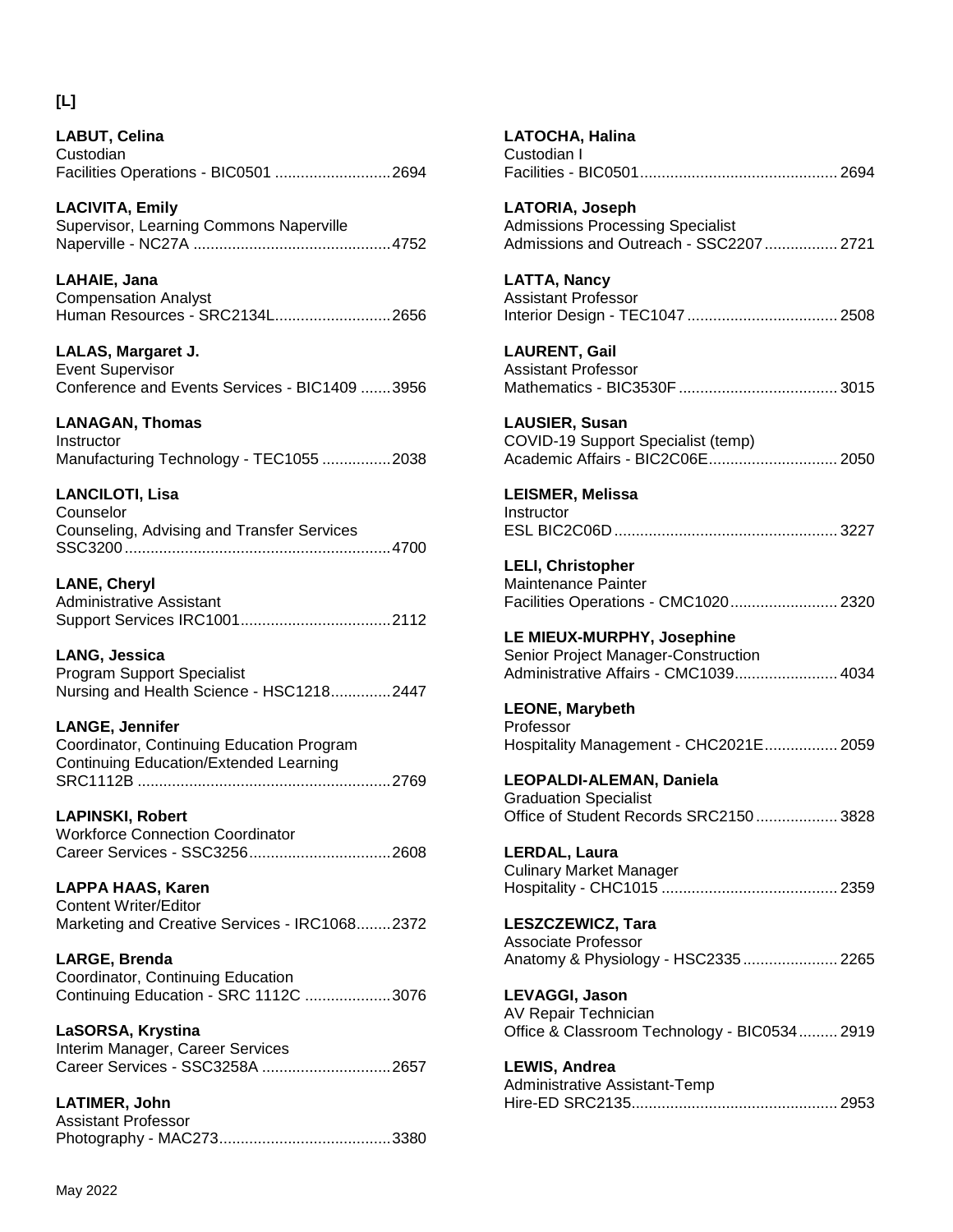**LI, Maria** Gallery Assistant Performing Arts - MAC201F.................................3206

## **LIDINSKY, Kelly**

Program Advisor Counseling, Advising and Transfer Services BIC2536D.............................................................3248

**LIN, I Chen** Program Manager Business Development Center IND243 ...............3041

**LINARES, Priscila** Coordinator, Enrollment Support Center Registration Services - SSC2225A......................3987

### **LINDERMAN, Travis**

Managing Director, Innovation DuPage Innovation DuPage IND122 .................................3536

**LINK, Diane**

Administrative Assistant Human Resources - SRC2134.............................4355

**LITTLEDALE, Robert** Help Desk Supervisor Office & Classroom Technology - SRC2012........2926

**LIU, Dejang** Professor Computer Information Systems - BIC1550D........3270

**LLEREZA, Joseph** Technical Service Supervisor Conference & Events Services - BIC1400 ...........3951

**LOCONSOLE, Stephanie**

High School Admissions Representative Admissions and Outreach - SSC2207L ...............2397

**LODER, Bonnie** Associate Professor Languages - BIC2430F........................................3040

**LOGAN, Robert** Laboratory Assistant

Motion Picture Television - MAC173....................2162

**LOPATA, Rosalyn** Instructional Assistant Learning Commons - SRC2102...........................3322

**LOPEZ, Michael Custodian** Facilities Operations - BIC 0501 ..........................2694 **LOSACCO, Michael J.** Professor Computer Information Systems - BIC1544C ....... 3277 **LOTTIE, Craig** Student Services Specialist Student Affairs - BIC1A02M................................. 3557 **LUCE, Andrew** Grants Specialist Institutional Advancement BIC3436A .................. 4613 **LUDDEN, Dr. James** Professor Biology - HSC2333 .............................................. 4073 **LUDWIG, Zachary** Coach Athletics PEC121G .............................................. 2736 **LUGIAI, Robert** Aquatics Manager Physical Education - PEC140.............................. 4354

**LUNDT, Craig**

Patrolman Police Department HEC1040............................... 2000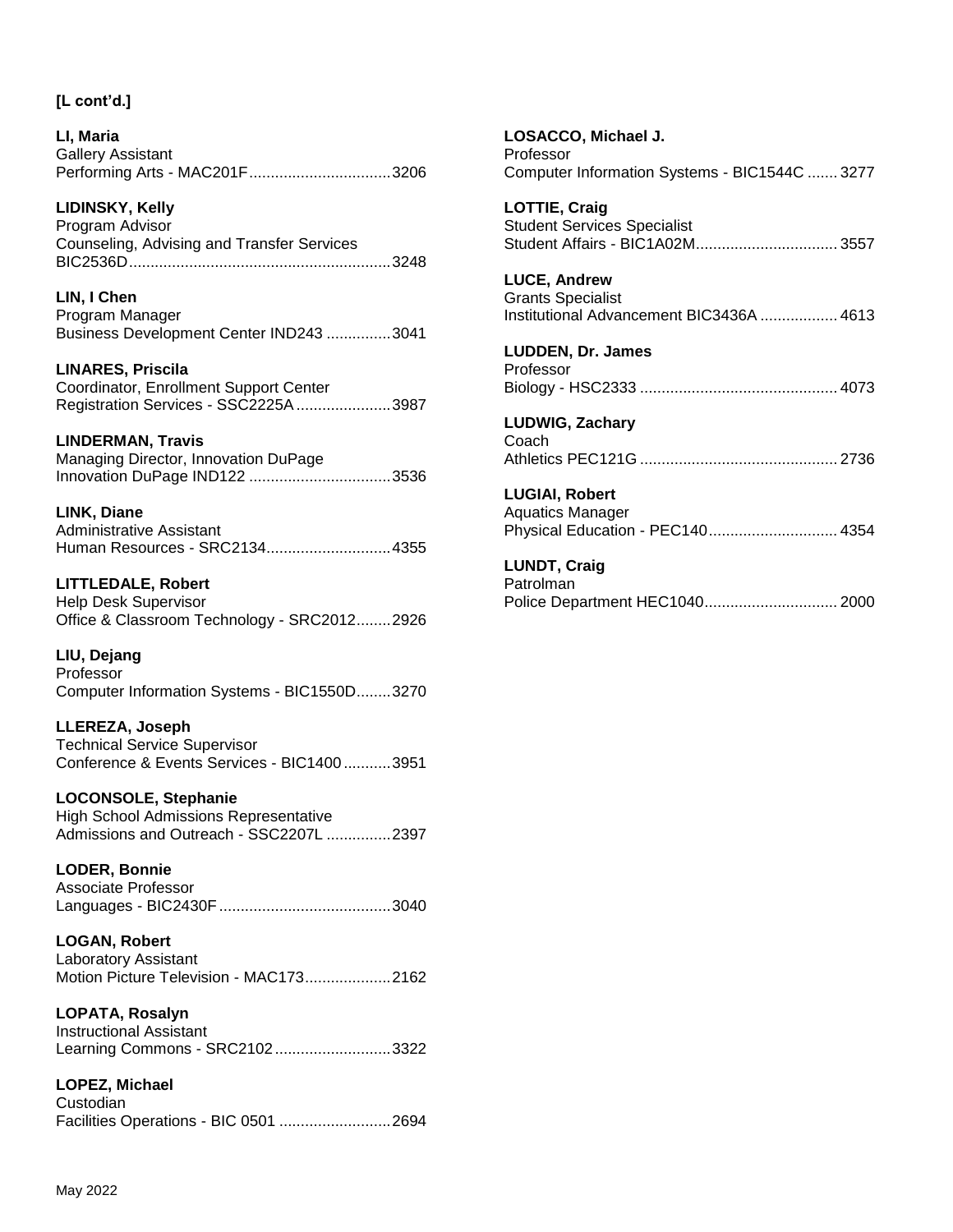## **[M]**

| <b>MACHACEK, Sherry</b> |  |
|-------------------------|--|
| Coordinator             |  |
|                         |  |

**MACMILLAN, Hayley** Social Media Specialist Public Relations and Communications IRC1045 ...............................................................2452

**MADDOX, Michael** Assistant Professor Culinary Arts - CHC2021K ...................................2546

**MADSEN, Jenny** Student Financial Aid Loan Specialist Student Financial Aid - SSC2220C......................2304

**MAGETT, Kimberly** Externship/Enrollment Coordinator Continuing Education/Extended Learning – SRC1111..............................................................2788

**MAHAJAN, Nalini** Reference Librarian Reference Desk Library - SRC3100 ....................3364

**MAKA, Luisa** Administrative Assistant Registration Services - SSC2221 ........................3290

**MALDONADO, Heriberto**

Custodian Facilities Operations - BIC0501 ...........................2694

**MALIK, Michelle** Career Services Specalist Career Services - SSC3251.................................2079

**MALIK, Sufiya** Administrative Assistant Continuing Education/Extended Learning............2212

**MALONEY, Jourdan** Specialized Testing Assistant Testing Center - BIC2A06 ....................................2401

**MALONEY, Susan** Administrative Assistant IV Learning Commons - SRC2102...........................2674

**MARCHETTI, Sandra** Coordinator,Tutoring Services Tutoring Services - SRC2119 ..............................3681

**MAREK, Robert** Senior Accountant Central Accounting SRC2130 ..............................2655

| <b>MARES, Elizabeth</b><br>Professor                                                                                                   |
|----------------------------------------------------------------------------------------------------------------------------------------|
| <b>MARGRAVE, Carolyn</b><br><b>Student Success Counselor</b><br>Counseling, Advising and Transfer Services                             |
| <b>MARSHALL, Brandon</b><br><b>Supervisor, Circulation Services</b>                                                                    |
| <b>MARTIN, Melina</b><br><b>Associate Professor</b>                                                                                    |
| <b>MARTIN, Patrick</b><br>Student Services Specialist - Navigator                                                                      |
| <b>MARTINEZ, Diana</b><br>Director, McAninch Arts Center                                                                               |
| <b>MARTINEZ, Lisette</b><br><b>Textbook Coordinator</b><br>Follett Bookstore - SRC1600  2367                                           |
| <b>MARTINS, Dr. Sandra</b><br>Professor                                                                                                |
| <b>MARTNER, James</b><br>Director, Compliance and Internal Audit<br>Internal Auditor - SRC3110C  2543                                  |
| <b>MATAYOSHI, Jessica</b><br><b>Administrative Assistant II</b><br>Counseling, Advising and Transfer Services                          |
| <b>MATIASEK, Jennifer</b><br><b>Research Specialist</b><br>Research and Analytics - IRC1039 2455                                       |
| <b>MATOS, Nicole</b><br>Interim Associate Vice President Assessment/<br><b>Student Success</b><br>AVP Academic Affairs - BIC3400G 4120 |
| <b>MAXSE, Michael</b><br>Manager, Learning Technologies<br>Learning Technologies - BIC3401  2294                                       |
| <b>MAXWELL, Barbara</b><br>Administrative Assistant V                                                                                  |

Addison Center - ADC102 ................................... 4648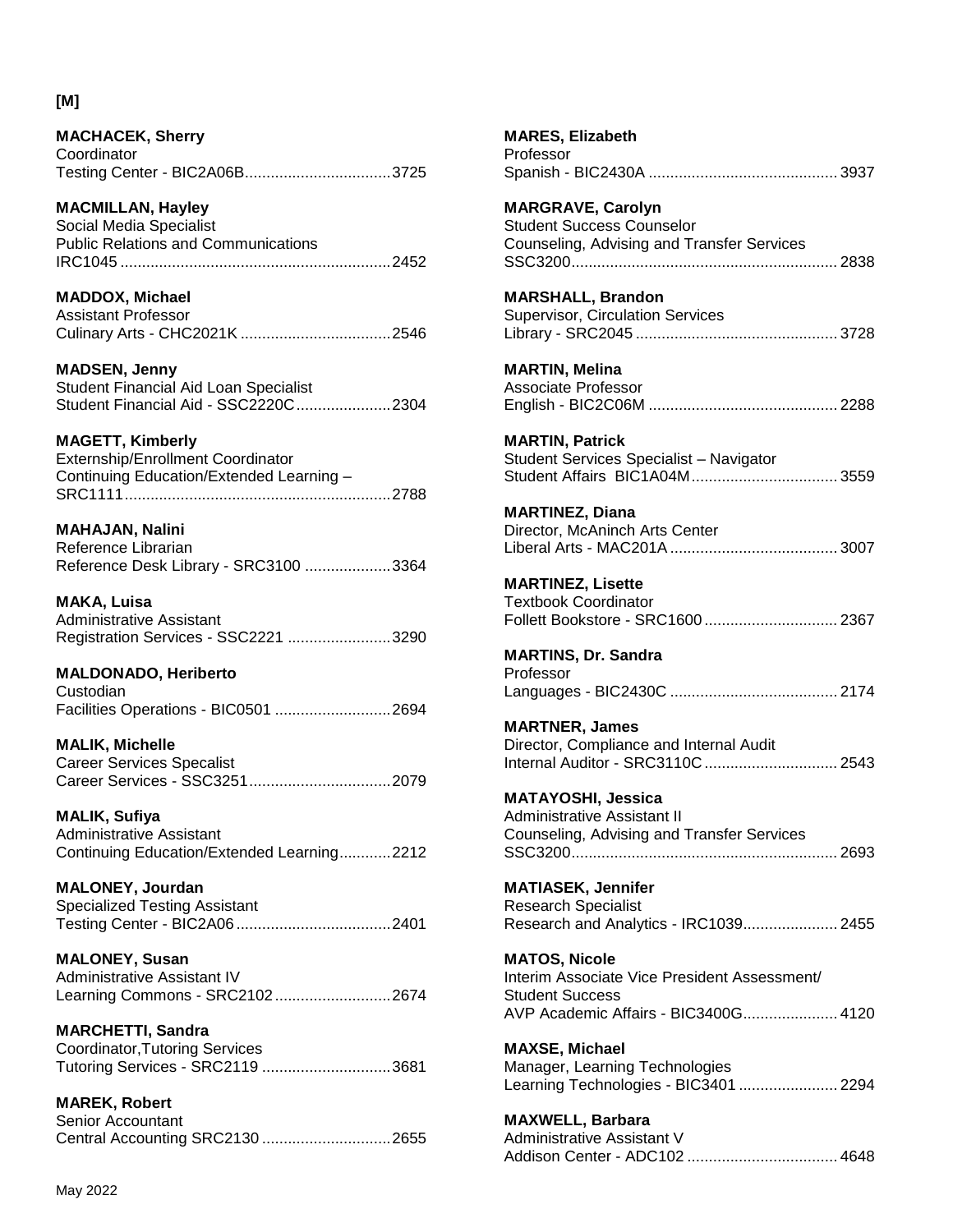**McBETH, Maureen** Professor, Accounting Accounting - BIC1451A........................................2879

**McBRIDE, Marybeth** Administrative Assistant Office of Student Records - SRC2150 .................2340

**McCABE, Michael Instructor** Mathematics BIC3436B .......................................2152

**McCALL, Jennifer** CTE Program Support Assistant Academic Affairs - BIC3400.................................2235

**McCALLUM, Daniel** Instructional Designer II Learning Technologies - BIC3401 .......................3906

**McCAMBRIDGE, Wendy** Director, Legislative Relations Special Assistant to the President Office of the President - SRC2141.......................2227

**McCLAIN, Tamara** Interim Associate Vice President, Academic Partnerships and Learning Resources AVP Academic Affairs - BIC3400A ......................2442

**McCONNELL, Amy** Administrative Assistant VI Human Resources - SRC2134.............................3342

**McCOY, Tsuiyun** Buyer Procurement Services - IRC1001 ........................2216

**McFARLAND, Bridget** Program Support Specialist Business and Applied Technology - BIC1436A ...8419

**McGOVERN, Melissa** Instructor, Nursing Health & Sciences - HSC2202R ..........................2976

**McGOWAN, Ellen** Business Manager McAninch Arts Center - MAC201G ......................3009

**McGOWAN, Pamela** Employee Development Center Specialist Employee Development Center - SRC1107B.....2637

**McGRATH, Jacqueline** Professor English - BIC2447E..............................................2709 **McGRATH, Danice** Student Success Counselor Counseling, Advising and Transfer Services SSC3200.............................................................. 3929 **McGREGOR, Laurette** Assistant Professor Mathematics - BIC3436D..................................... 3375 **McINTOSH, Jennifer** Associate Dean, Library Library - SRC3120D............................................. 2353 **McKEEN, Sandra** Administrative Assistant III - ESC Registration Services - SSC2225 ........................ 2248 **McKELLIN, Maren** Mgr., Field & Experiential Learning, Study Abroad Field Studies/Study Abroad BIC3520C……………………………………..2356/3762 **McKEOWN-WELSH, Cara** Compensation Specialist Human Resources - SRC2134C.......................... 3576 **McKIRDIE, Melissa** Assistant Professor Diagnostic Medical Imaging Sonography HSC2202AA......................................................... 3608 **McKISSACK, Mike** Internal Communications Specialist Public Relations and Communication IRC1051............................................................... 2376 **McLAUGHLIN, Ashley** Adult Education Systems Coordinator ABE/HSE/ELA - SRC1111J................................. 2209 **McLAUGHLIN, Charlotte** Instructional Assistant Carol Stream Learning Commons 101 ................ 4900 **McLAUGHLIN, Linda** Administrative Assistant III Math Asst. Area - SRC2103 ................................. 3730 **McTEE, Patrick** Corrective Repair Carpenter Facilities Operations - CMC1017......................... 2320 **MEAH, Abdulrahman** Digital Print Operator Print Services - BIC0515 ..................................... 2299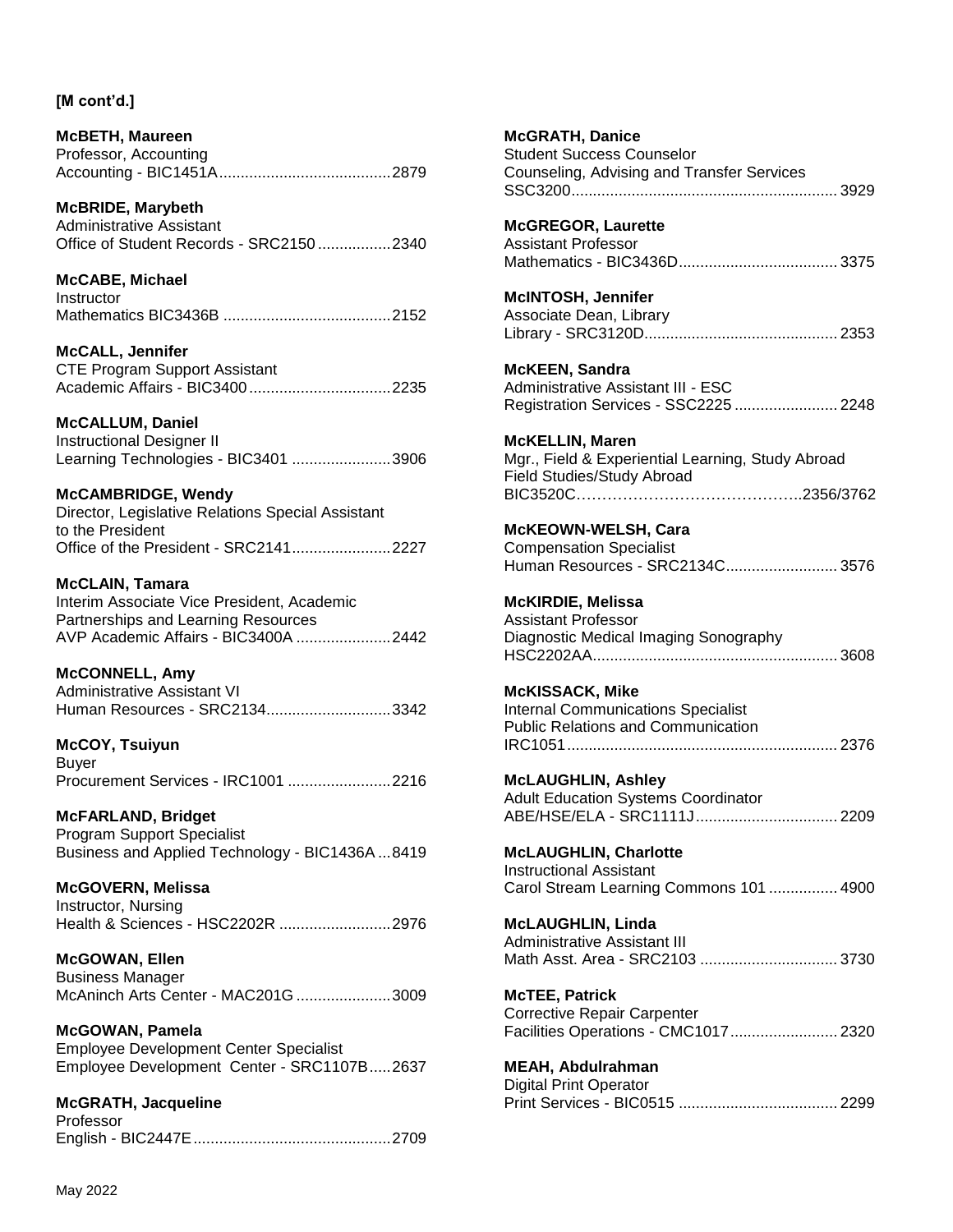**MECHELLE, Valerie** Grounds Supervisor Building & Grounds - CMC1022...........................2305

**MEDINA, Kevin** Grounds Maintenance Worker Facilities CMC1035 ..............................................2319

**MEISCH-MERCADO, Melissa** Group & Rental Sales Coordinator - temp Performing Arts - MAC201J .................................3026

**MEITZ, Adela** Workforce Development/ Student Resources Specialist Academic Partnerships - 630-955-2063 ..............2389

**MEJIA, Jelymar** Student Club Specialist Office of Student Life - SSC1217.........................3920

**MELTON, Carldale** Supervisor - Second Shift Facilities Operations - BIC0549 ...........................2757

**MELVIN, Oumar Custodian** Facilities Operations - BIC0501 ...........................2694

**MELVIN, Patrick** Laboratory Assistant II - Art Studios Art - MAC162........................................................3061

**MENDOZA, Elvira** Staff Accountant Financial Affairs and Controller - SRC2130 .........2717

**MENDOZA, Mario** CDL Program Coordinator Continuing Education/Extended Learning ATDS5..................................................................4899

**MENNECKE, Angela** Media Outreach & Digital Content Specialist Marketing and Creative Services - IRC1059........3134

**MERKEL, Eric** Maintenance Mechanic Plant Engineering - BIC0525E .............................2129

**METOYER, Tonia** Administrative Assistant Center for Access and Accommodations SSC3249..............................................................4261

**MEYERS, Timothy Professor** Foodservice Administration - CHC2021C ............3223 **MICHIELS, Pierre** Career Services Specialist Career Services - SSC3252 ................................ 4276

**MIENE, James** Campus Scheduling Specialist Curriculum-Central Scheduling - BIC3400 .......... 3803

**MIKA, Martha** Administrative Assistant Continuing Education - SRC1111........................ 3697

**MILLER, Christopher** Professor Assistant Director of Forensics Speech - BIC2E07G ............................................ 2823

**MILLER, Larisa** Supervisor - Acquisitions Technical Services - SRC2034E ......................... 3664

**MILLER, Monica** Academic Division Business Associate Business and Applied Technology - TEC1042 .... 3074

**MILLS, Mary** Specialist,Testing Proctor Adult Continuing Education - SRC1111............... 3697

**MINTON, Janet** Lab Assistant Biology Lab - HSC2316A..................................... 2410

**MIRANDA, Anna** Library Assistant Circulation Services - SRC3100 .......................... 2675

**MITCHELL, Barbara Jo** Administrative Assistant, Communications Marketing & Communications - IRC1045 ............ 2373

**MITRANI, Sam** Associate Professor History - BIC2433B .............................................. 3131

**MOCCHI, Shelly** Assistant Professor Interior Design - TEC1067 ................................... 2538

**MOEN, Cheryl** Enrollment Associate - Administrative Assistant Campus Central - SSC2206 ................................ 3000

**MOHAMMAD, Rameen** Specialized Testing Assistant Testing Center BIC2A08...................................... 2401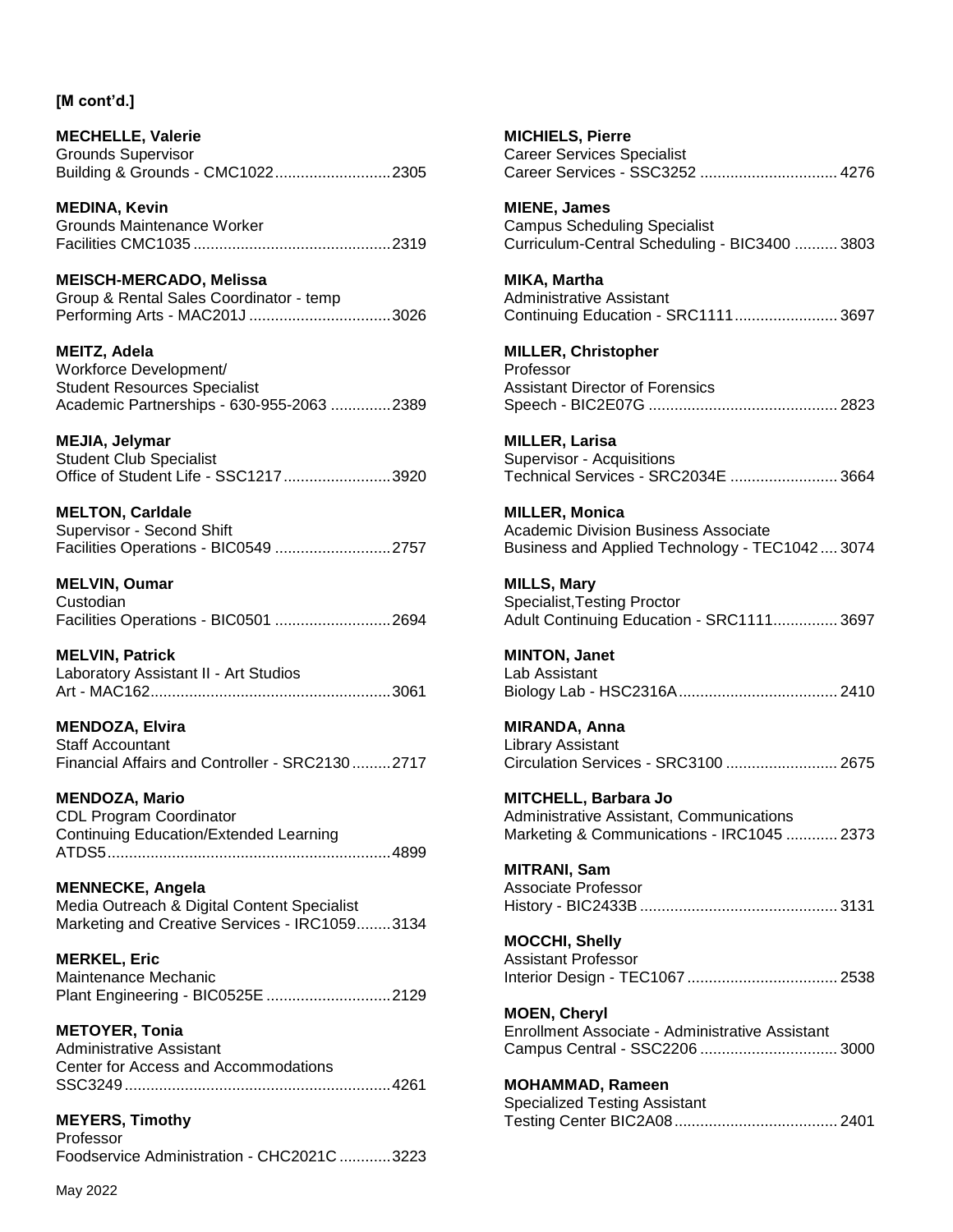**MOHRING, Michael** Client Solutions Supervisor Office and Classroom Technology - SRC2163....4108

**MOLINA, Amber** Administrative Assistant ABE/HSE/ELA - SRC1111 ...................................3776

**MOLINA, Michelle** Student Success Counselor Counseling, Advising and Transfer Services SSC3200..............................................................3596

**MOLL, Susan** Testing Assistant Testing Center - BIC2A06 ....................................2580

**MONDELLI, John** Program Manager

Suburban Law Enforcement Academy HTC1007..............................................................3721

## **MONNIER, Christine**

| Professor |  |
|-----------|--|
|           |  |

**MONTES, Nathania** Dean,Student Development Student Affairs - BIC2C06F..................................2492

**MOORE, Ernest** Lab Software Specialist II Office & Classroom Technology - BIC1A08.........3338

**MOORE, Dr. Michelle E.** Professor English - BIC2447C..............................................2793

**MOORE, Victor** Enrollment Management & Technology Assistant Continuing Education - SRC1132B......................3970

**MOOREHEAD, Robert** Associate Professor Sociology - BIC2557A..........................................2032

**MORALES, Elias** Event Production Specialist Performing Arts - MAC134 ...................................4255

**MORAN, Dr. Brian** Professor History - BIC2433D ..............................................3044

**MORDEL, Barbara** Custodial Group Leader Facilities Operations - BIC0501 ...........................2694 **MORGAN, Lauren** Professor Speech Communication - BIC2E07H .................. 2007 **MORIARTY, Patrick** Web Developer & Programmer

Marketing & Creative Services - IRC1064........... 2464

**MORICI, Dylan** Manager-Hotel Arts, Communication, and Hospitality CHC1007 ............................................................. 6888

**MOROVATI, Mohammad** Professor Computer Information Systems - BIC1550A ....... 2478

**MORRIS, Kimberly** Costume & Makeup Coordinator Liberal Arts - MAC226 ......................................... 3024

**MOSELY, Beryl** Benefits Specialist Human Resources - SRC2134 ............................ 3957

**MOSQUEDA, Miguel** Warehouse Worker/Driver II Warehouse Services - BIC0517 .......................... 2550

**MOURITSEN, Melissa** Assistant Professor Political Science - BIC2537B............................... 2670

**MUELL, Kurt** Lead Systems Analyst/Programmer Information Systems - SRC2162F....................... 2636

**MUELLER, Lindsey** Administrative Assistant Learning Commons - SRC2102........................... 3354

**MULLIN, Joseph A.** Chief of Police College of DuPage Police Department HEC1043………………………………………4278/2000

**MULYK, James** Assistant Professor Culinary & Hospitality Mgmt. - CHC2021B .......... 6429

**MUMFORD, Pete** Center Supervisor Westmont Center - WC26E ................................. 4829

**MUNOZ, Jerold** Patrol Officer College of DuPage Police Dept. - HEC1040 ....... 2000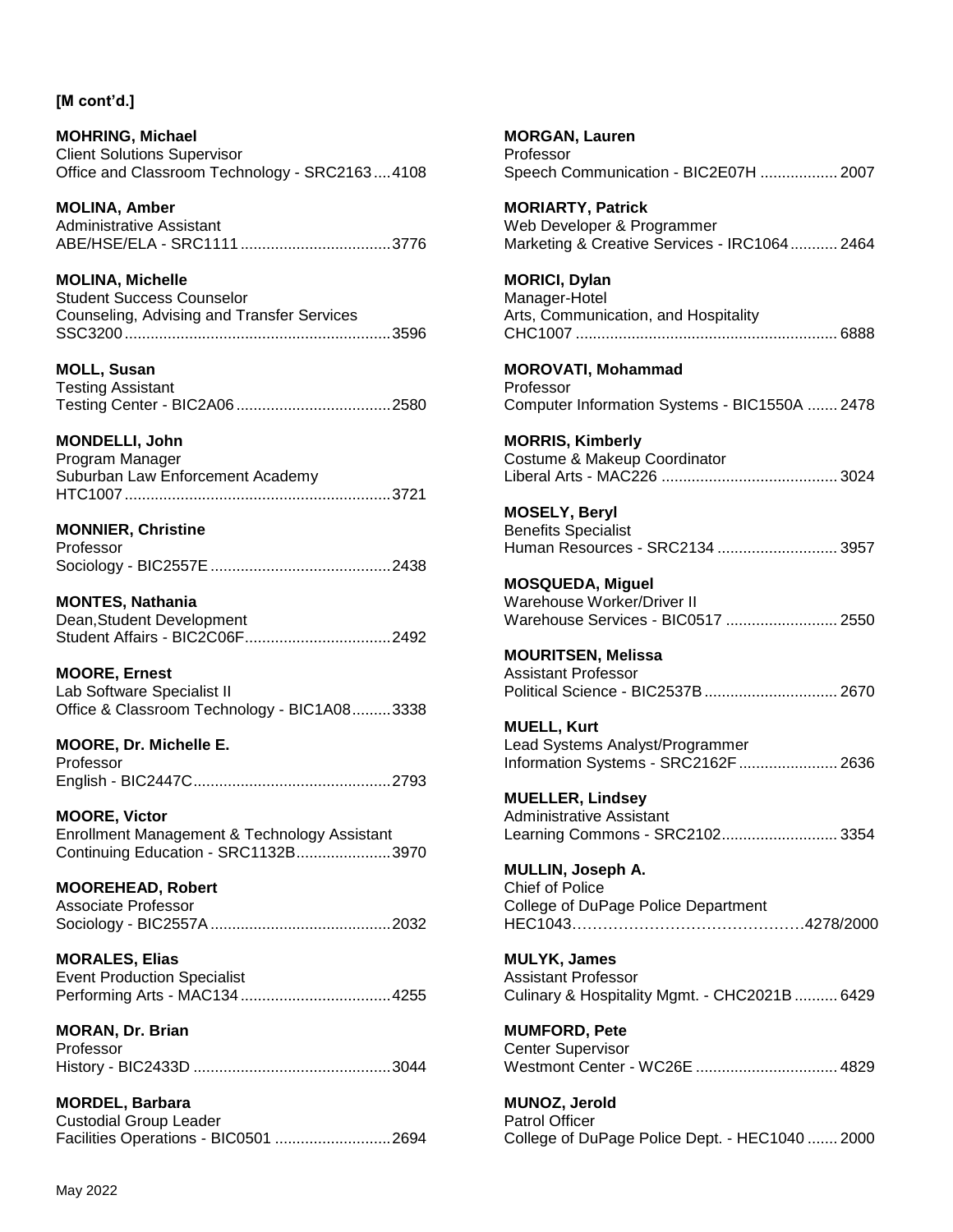## **MUNSTERMAN, Kent**

Lieutenant College of DuPage Police Dept. - HEC1047........3975

### **MURR, Robert**

Police Department Technology Specialist Information Technology - HEC2030……….3575/4215

### **MURRAY, Thomas**

Supervisor, Patron Services Performing Arts - MAC201H ................................3072

### **MURTAUGH, Jane**

Professor Business/Mgmt./Mktg. - BIC1E06 ........................2821

### **MUSACCHIO, Amanda**

Instructor Library and Information Technology - SRC3137..3787

#### **MUSPRATT, Kirk**

| Director and Conductor          |  |
|---------------------------------|--|
| New Philharmonic & DuPage Opera |  |
|                                 |  |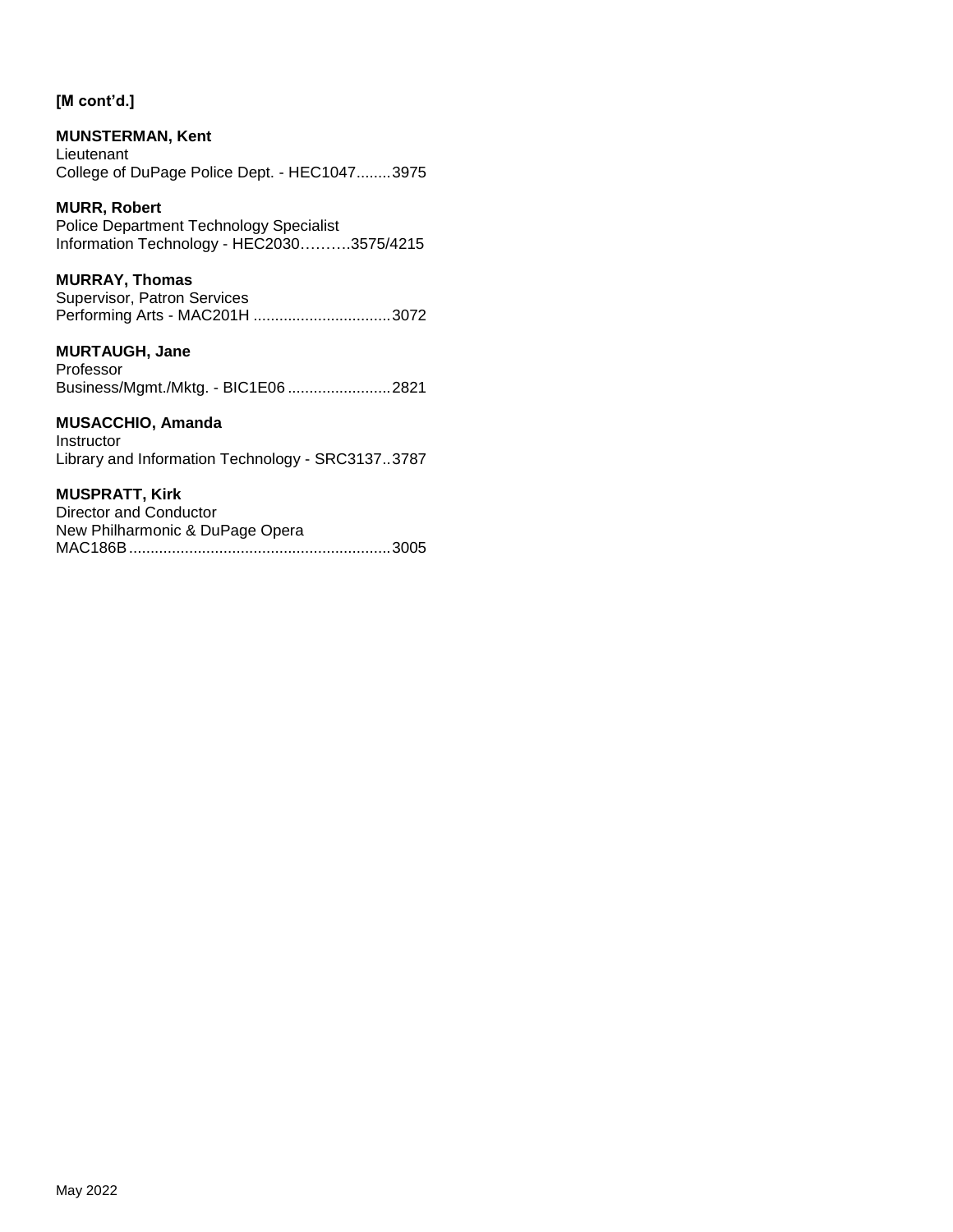#### **NACKOVIC, Angela** Adult Admissions & Outreach Representative Admissions & Outreach - SSC2207D ..................2398

**NADEL, Benjamin** Independent Contractor New Philharmonic - MAC186B............................3810

**NAGLE, Lynda** Administrative Assistant Admissions & Outreach -SSC2207......................2441

**NANCE, Angel** Coord. of Operations, Outreach & Technical Support Learning Commons - SRC2117...........................3456

## **NAQVI, Nazia**

Program Advisor Counseling, Advising and Transfer Services BIC1E13...............................................................2081

**NARDINI, Rob**

House Manager/Volunteer Coordinator Performing Arts - MAC204 ...................................3705

**NAVA, Ileana** Program Assistant, Project Hire-Ed Project Hire-Ed - BIC1D02 ...................................2953

**NEHLS, James** Deputy Chief of Police Police Department - HEC1045.............................4277

**NELSON, Patricia** Transcript Evaluator Office of Student Records SRC2150 ..................3830

**NENNINGER, Laura** Student Success Counselor Counseling, Advising and Transfer Services SSC3200..............................................................3047

## **NERGENAH-DALY, Shelby**

Credentials Specialist Student Records - SRC2150................................3831

**NEVISON, Patrick** Patrol Officer College of DuPage Police Dept. - HEC1040........2000

**NEWBERG, Mary** Professor Chemistry - HSC3331 ..........................................4066

**NEWMAN, Kyle** Lab Software Specialist II Office & Classroom Technology - BIC1A08.........2540 **NEWTON, Roy** Program Coordinator Suburban Law Enforcement Academy HEC2021 ............................................................. 2677 **NICHOLAS, Robert** SLEA Non-Credit Instruction Suburban Law Enforcement Academy HEC2021 ............................................................. 2024 **NICODEM, Jennifer** Accommodations Support Coordinator Learning Commons - SRC2111........................... 3161 **NIEKELSKI, Judy** Library Assistant Circulation Services - SRC2042 .......................... 3672 **NIGOHOSIAN, Patricia** Administrative Assistant V Academic Partnerships & Lrn Res AVP Academic Affairs- BIC3400 ......................... 2407 **NIKOLOVA, Miglena** Assistant Professor Languages - BIC2430D ....................................... 3273 **NIKOLOVA, Rumiana** Associate Professor Physics - BIC3530 ............................................... 3276 **NOCERA, James** Manager, Multimedia Center External Relations - CHC2023J........................... 4033 **NOEL, Amanda** Student Success Counselor Counseling, Advising and Transfer Services SSC3200.............................................................. 2945 **NOLAN-JONES, Diana** Instructional Assistant - Temp Learning Commons - ADC106............................. 4650 **NORDAHL, Elaine** Programmer Analyst II Information Systems - SRC2160A....................... 2622 **NOVAK-FORMANSKI, Christine** Administrative Assistant Westmont Center................................................. 4800 **NOWAK, Marcella** Library Assistant Library - SRC2039 ............................................... 3603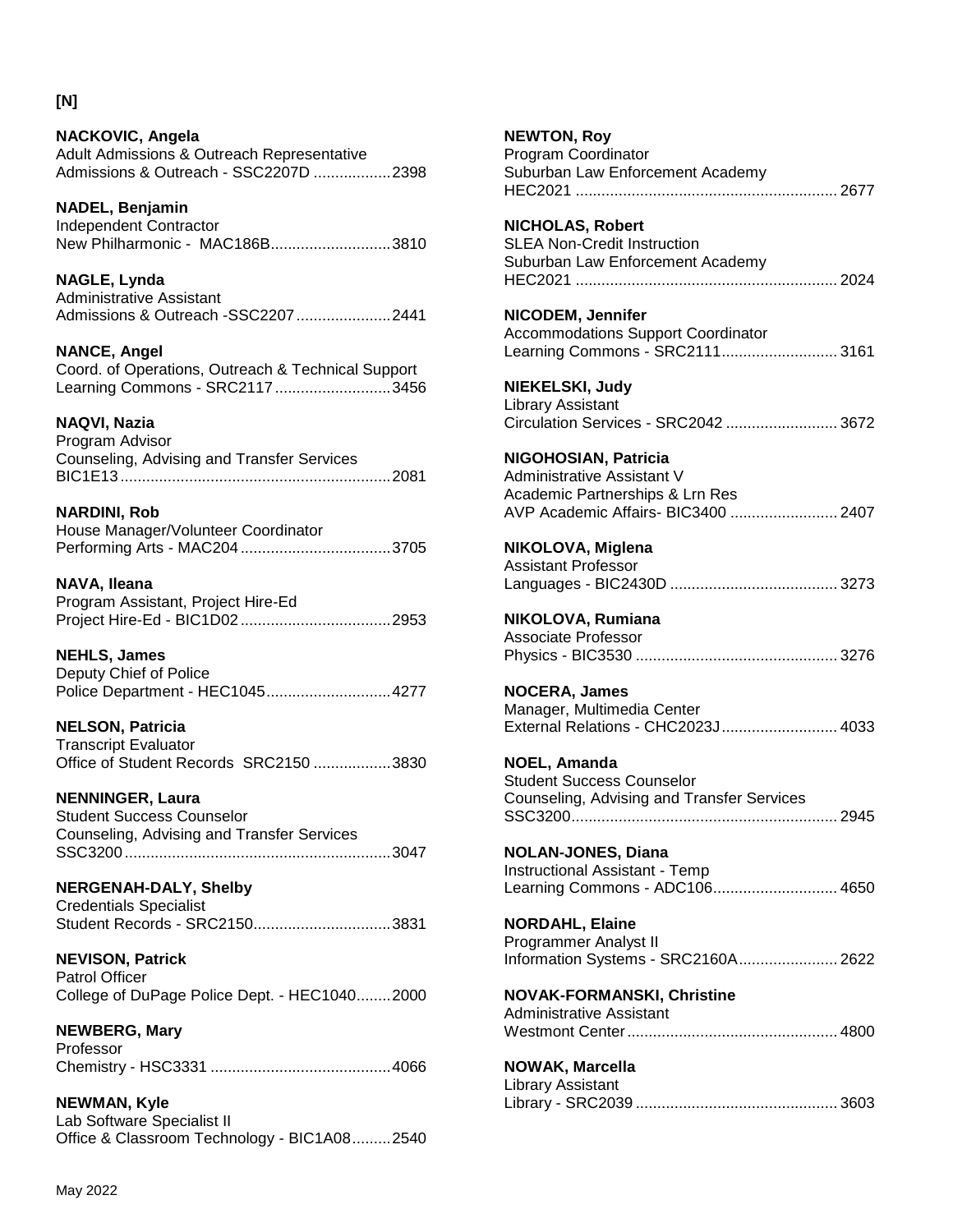| <b>NUSH, Clancy</b> |  |
|---------------------|--|
| Library Assistant   |  |
|                     |  |

## **NUNES, Alicia**

Custodian Facilities Operations - BIC0501 ...........................2694

## **NYKIEL, Barbara**

| Instructional Assistant II     |  |
|--------------------------------|--|
| Learning Commons - SRC21023940 |  |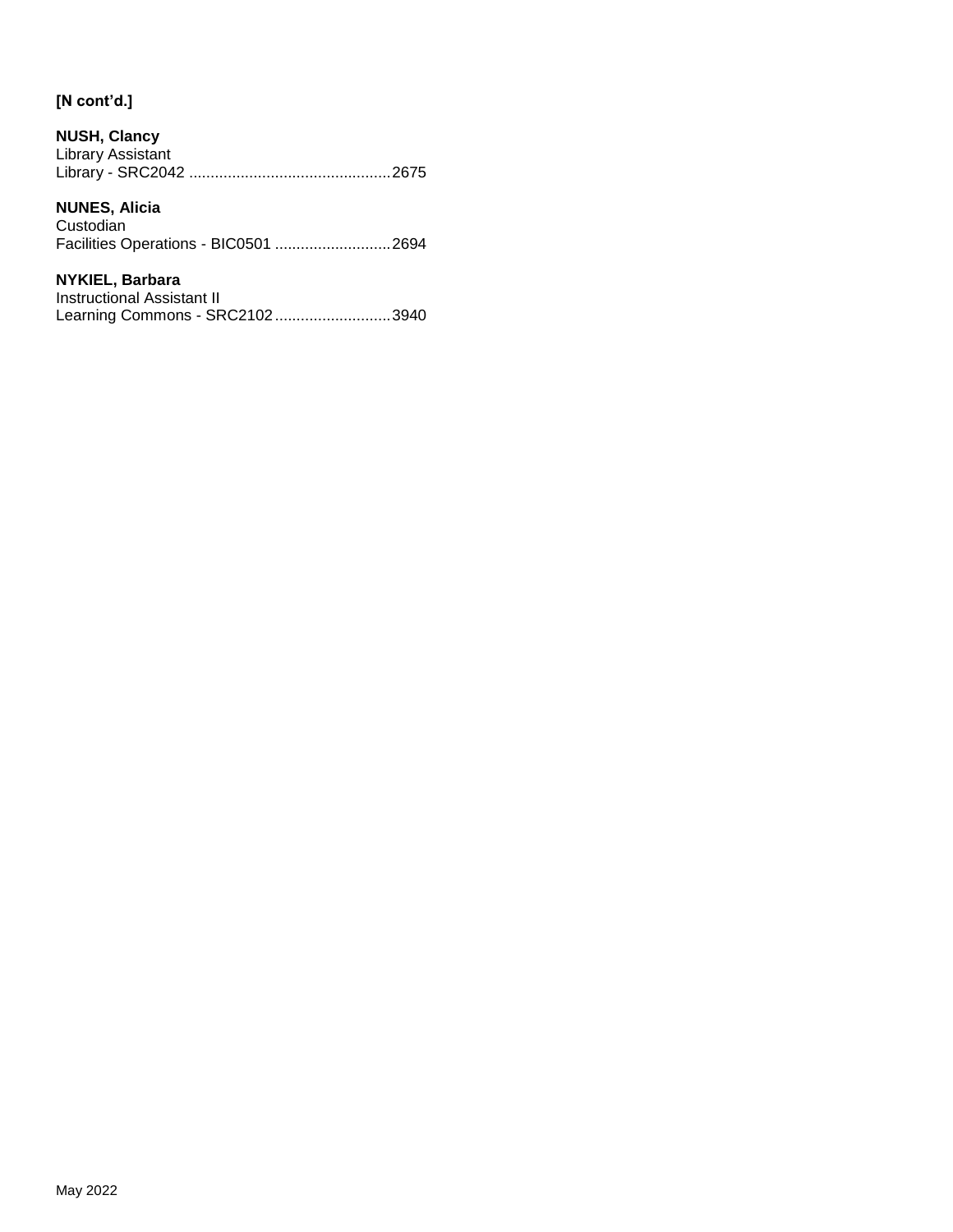## **[O]**

**OAKLEY, Kim** Student Services Specialist – Navigator Student Affairs BIC1A04G ...................................3554

**OGRODNY, Magdalena (Maggie)** Director, Business Services Business Services - IRC1007 ..............................2233

**O'HERON, Robert** Maintenance Mechanic II Facilities - 0525 ....................................................2129

**O'KEEFE, Justin** Enrollment Associate-Administrative Assistant III Campus Central - SSC2207.................................3107

**OLDFIELD, Jane**

Manager, Development Institutional Advancement - BIC1525D ................2466

**O'LEARY, Michael Sean** Client Solutions Specialist II Office & Classroom Technology SRC2169..........3304

**O'LEARY, Stephanie** Health Science Program Advisor Counseling, Advising and Transfer Services - HSC2202K ...........................................................3023

**OLIVA, Gilbert** TV Scenic Designer/Coordinator/Technician Multimedia Services - CHC2023…………...2818/4299

**OLIVER-TUCCI, Karen** Assistant Professor Anatomy & Physiology - HSC2329 ......................2274

**OLSON, Diane** Fitness Center Supervisor/Personal Trainer Athletics - PEC202B.............................................2692

**OLSON, Suzanne** Library Assistant Library SRC3100..................................................3364

**OLSON RZEMINSKI, Michelle** Manager, Employment and HRIS Systems Human Resources - SRC2134G..........................4529

**O'NEILL, Donna** Admiistrative Assistant II Counseling, Advising and Transfer Services SSC3200..............................................................2259

**OREGON, Francisco** Operating Engineer Plant Engineering - BIC0525E .............................2129 **ORENIC, Kenneth** Instructor/Reference Librarian Library - SRC3115 ............................................... 2338 **ORLANDO, Robert** Mail Clerk Mail Services - BIC0535 ...................................... 2249 **ORRICK, Mercedes** Assistant Professor Nursing - HSC2202AA......................................... 3337 **ORTEGA, Kelly** Student Success Counselor Counseling, Advising and Transfer Services SSC3236.............................................................. 3568 **ORTIZ, Ivette** Financial Aid Representative Student Financial Aid - SSC2220 ....................... 2830 **ORTIZ, Marilyn** GED Testing Assistant GED Testing - BIC2A08....................................... 3765 **OSCAR, Bruce J.** Announcer/Radio Production Specialist WDCB Public Radio - SRC1027.......................... 4200 **O'SHAUGHNESSY, Pat** Manager - Massage Therapy Program Business Solutions, Continuing Education SRC1130 ............................................................. 3818 **OSTERGAARD, Jane** Professor Architecture Coordinator - TEC1048 ................... 2331 **OUELLETTE, David** Assistant Professor

Art - MAC155A..................................................... 2586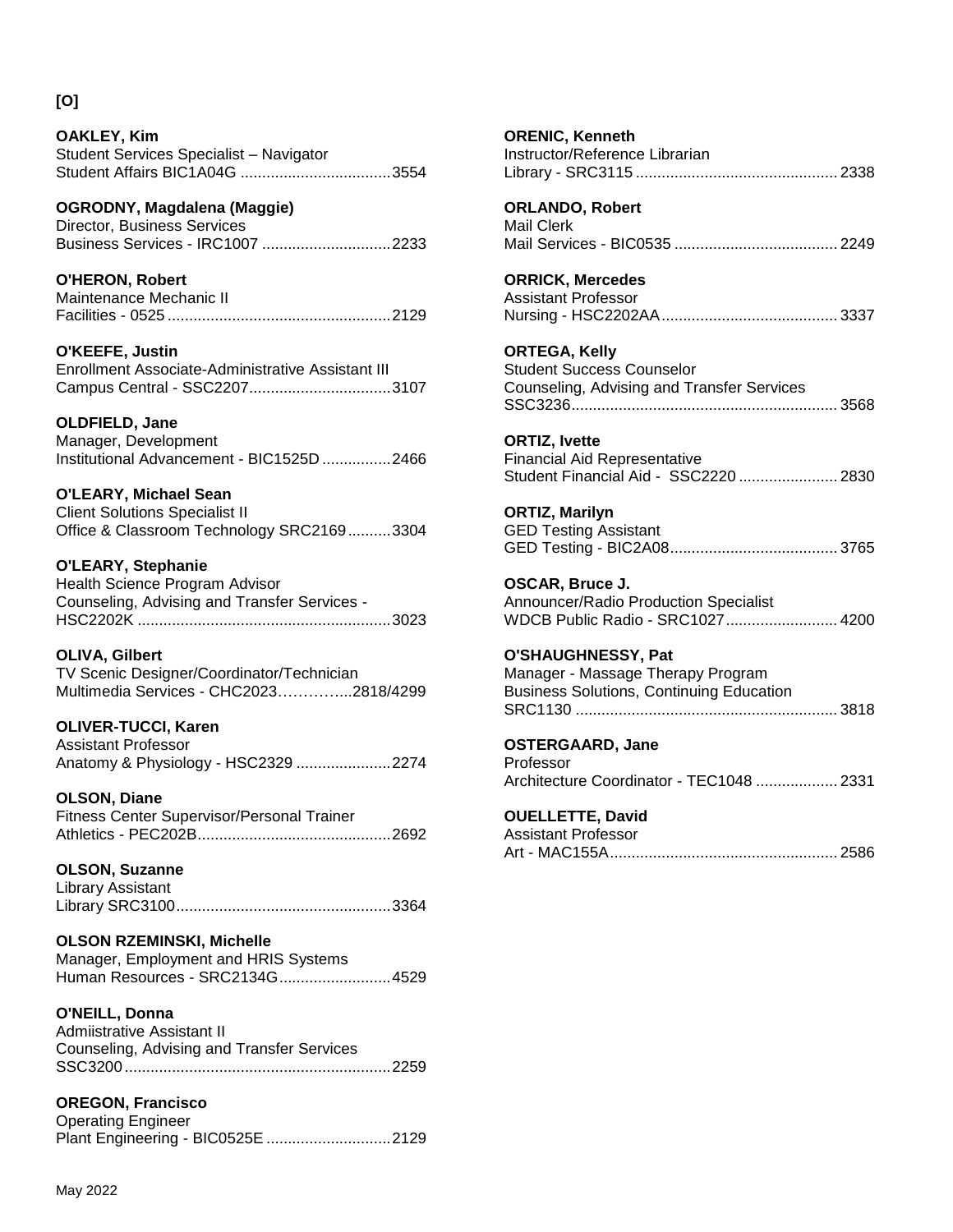## **[P]**

**PACHA, Sherry** Administrative Assistant Westmont Center .................................................4805

**PAGE, Christina** Administrative Assistant Registration Services - SSC2221 ........................3284

**PALARZ, Anna Custodian** Facilities Operations - BIC0501 ...........................2694

**PALEY, Laura** Project Hire-Ed, Case Manager Project Hire-Ed BIC1D02 .....................................2884

## **PALLASCH, Irene**

Administrative Assistant WDCB Radio & Multimedia Services SRC1010……………………………………..4295/4200

### **PANGAN, John**

Intramural Coordinator/Chaparral Fitness Operations Assistant Athletics PEC121 .................................................2476

**PANGILINAN, Richard** Programmer Analyst I Information Systems - SRC2160L .......................2443

**PAOLI, Kenneth, DMA** Professor Music – MAC293…………………………….2584/2048

**PAPP, Jeffrey** Professor, Program Director-Radiation Therapy Diagnostic Imaging/Physics - HSC2207S............2074

**PAPPAS, Spiro** Operating Engineer Plant Engineering - BIC0525E .............................2129

**PARIS, John** Associate Professor History - BIC2433F...............................................2064

**PARKS, Wendy** Vice President, Public Relations, Communications and Marketing Public Relations and Communications - IRC10472371

**PARRA, Susan**

Transcript and Verifications Specialist Office of Student Records SRC2150 ...................2431

**PARSONS, Fisher** Audio Production Specialist Performing Arts MAC134 .....................................4215 **PARTACZ, John** Associate Professor Computer Information Systems - BIC1550B ....... 2799

**PARVEEN, Sameena** Enrollment Operations Specialist Admissions & Outreach - SSC2207..................... 2924

**PASION, Don** Financial Aid Assistant Student Financial Aid - SSC2220 ........................ 2264

**PASCOLLA, Michelle** Transcript Intake Specialist Student Records - SRC2150 ............................... 2814

**PASQUALE, Alyssa** Assistant Professor, Engineering Health & Sciences - BIC3E01.............................. 3902

**PATEL, Jigna** Library Assistant Periodicals - SRC2034 ........................................ 2240

**PATEL, Rita** Assistant Professor - Math Mathematics - BIC3437D.................................... 3903

**PATEL, Rukshad** Professor Accounting - BIC2H07B....................................... 3037

**PATNAUDE, Lori** Supervisor-Academic Desk Testing Center - BIC2A06A ................................. 2849

**PATNI, Hiba** Administrative Assistant III Naperville Center ................................................. 4700

**PATTON, Matthew** Assistant Manager, Aquatics Physical Education - PEC140A ........................... 4354

**PAUL-PAESE, Alice** Accounts Receivable Cashier Supervisor Financial Affairs and Controller - BIC2424 .......... 4107

**PAULSEN, Lisa** Math Transitions Support Assistant STEM BIC3530B.................................................. 2437

**PAWL, Tom** Assistant Professor Automotive Technology - TEC1066..................... 2857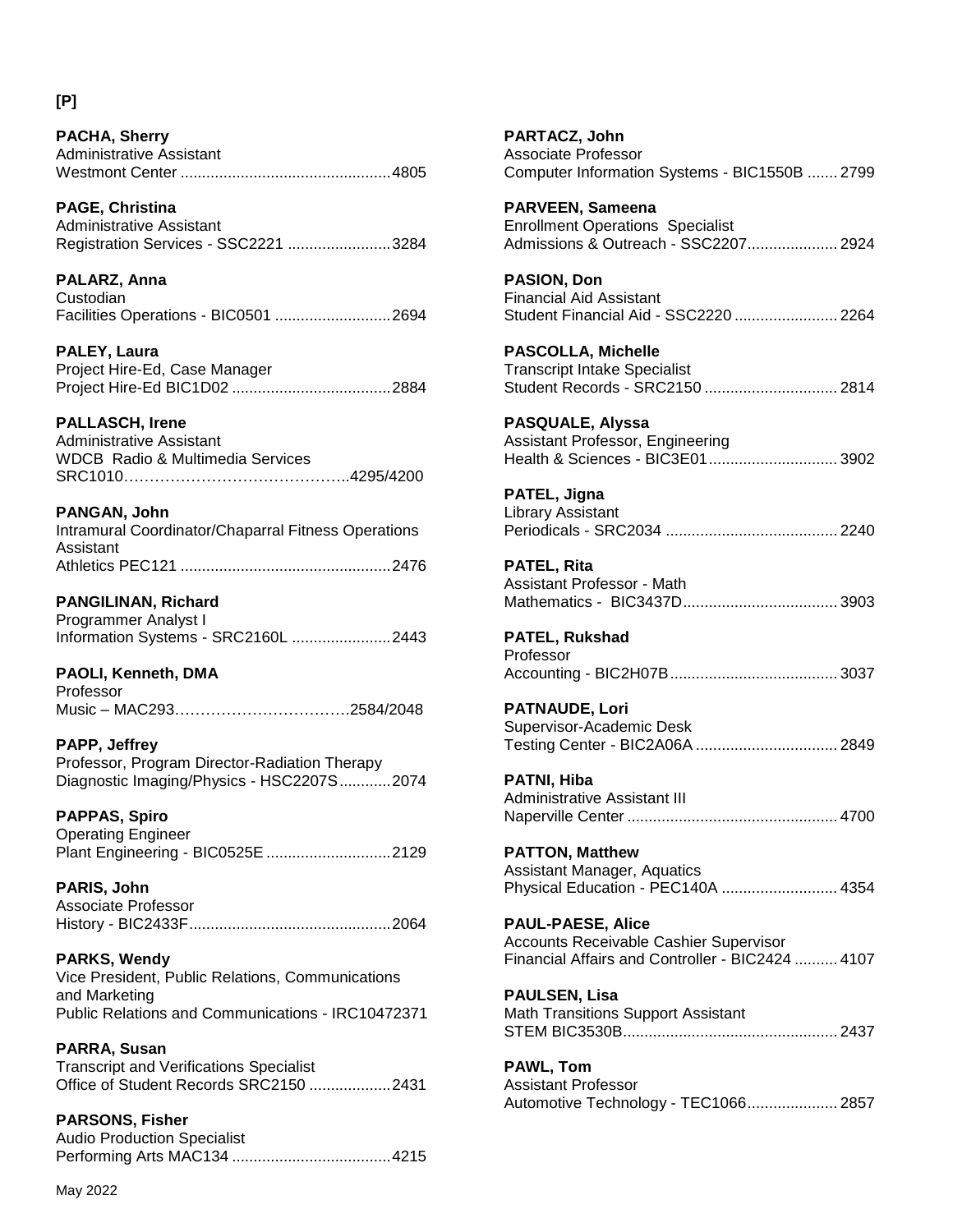| PEACY, Dr. William |  |
|--------------------|--|
| Professor          |  |
|                    |  |

**PEARSON, Mark** Professor Architecture - TEC1050........................................2763

**PECZKOWSKI, Charlotte Receptionist** Dental Hygiene - HSC1122..................................3250

**PELLICANO, Alexander Instructor** Architecture TEC1049..........................................4124

**PELZER, Elyse** WRSA Specialist

Learning Commons - SRC2102...........................3355

**PENDER-BEY, Sarah** Student Success Counselor Counseling, Advising and Transfer Services SSC3200..............................................................2946

### **PENEV, Stephanie**

Program Development Manager Continuing Education/Extended Learning SRC1111A ...........................................................2067

**PERETTI, Christopher** Supervisor, Custodial Operations Facilities Operations - BIC0549 ...........................2777

#### **PEREZ, Joshua**

| Administrative Assistant III ABE/GED/ESL      |  |
|-----------------------------------------------|--|
| <b>Continuing Education/Extended Learning</b> |  |
|                                               |  |

**PERSKY, Dr. Karen**

Professor Biology - HSC2321...............................................3932

**PETERSON, Christy** Professor Mathematics - BIC3437C .....................................2167

**PETGES, Nancy** Assistant Professor Nursing - HSC2202V............................................3289

**PETROVCI FETAHU, Hana** Administrative Assistant III Registration Services - SSC2225 ........................2848

**PHELAN, Thomas** Laboratory Assistant - Photography Photography - MAC278........................................2317 **PHILLIPS, Bradley** Administrative Assistant Westmont Center................................................. 4800 **PIEHL, Jennifer M.** Professor Motion Picture Television - MAC172A................. 2109 **PIERSON, Jill Registrar** Student Records - SRC2150G ............................ 2620 **PINCHUK, Carolyn** Administrative Assistant Naperville Center ................................................. 4700 **PINEDA PELAYO, Alfredo** Custodian Facilities BIC0551................................................ 2742 **PLANEK, Erin** Administrative Assistant Admissions & Outreach - SSC2207..................... 3033 **PLANK, Robert** Instructor, Computer & Networking Technologies Business and Applied Technology - BIC2H07F .. 3417 **PLESHA, Julie** Coordinator, Adjunct Faculty Recruitment AVP Academic Affairs - BIC1500 ........................ 3292 **PLIEGO, Ana** Student Life Event Specialist Student Life SSC1217 ......................................... 2393 **PLIML, Dawn** Specialized Testing Assistant Testing Center - BIC2A06.................................... 2580 **POHL, Benjamin Instructor** Automotive Service Tech. - TEC1060 ................. 2138 **POLITES, Andrea** Assistant Professor Human Services - BIC2536A............................... 2103 **POLLY, Jenna Coordinator** Continuing Education - SRC1112B ..................... 3076 **POPIK, John** Student Success Counselor Counseling, Advising and Transfer Services SSC3205.............................................................. 2457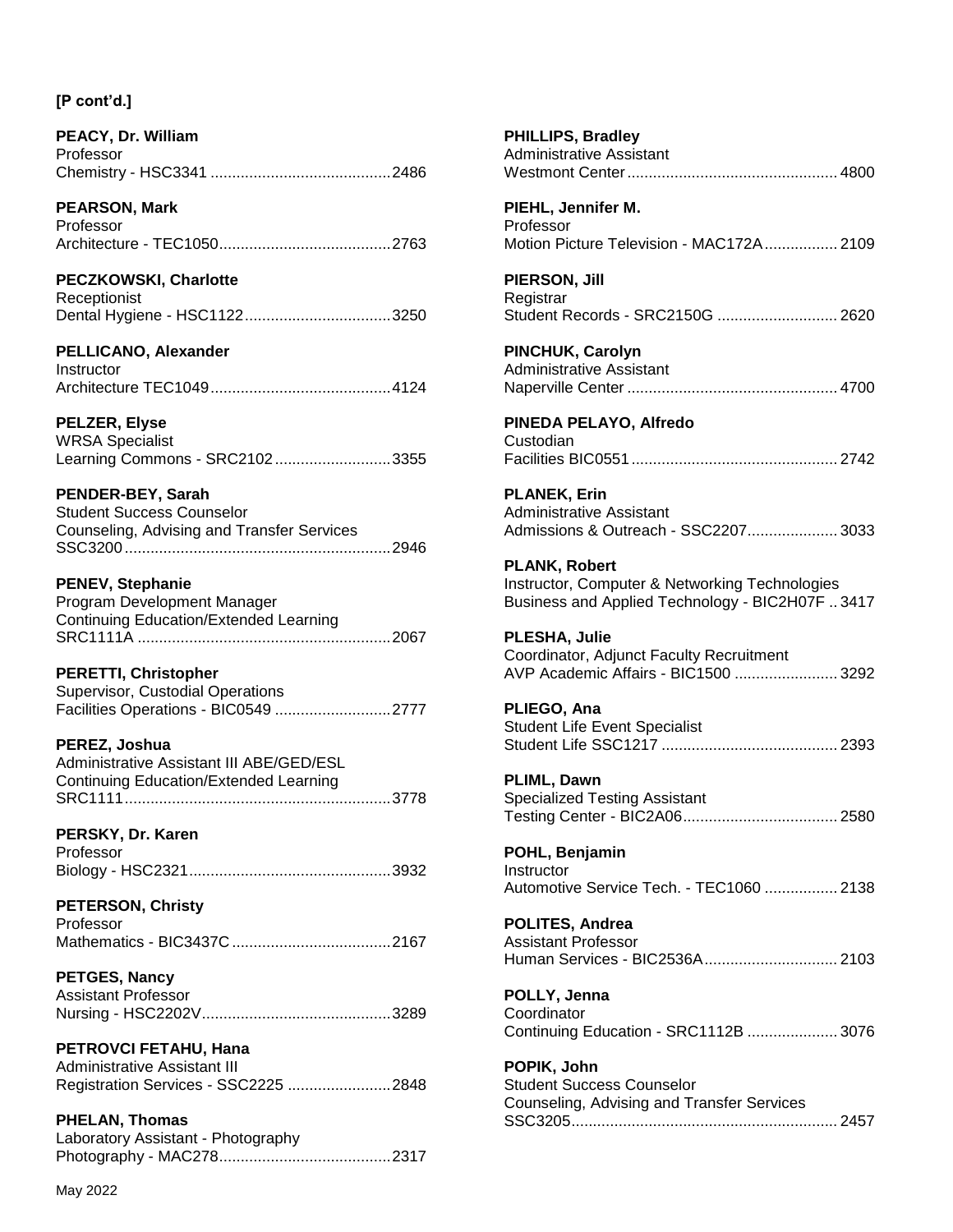| <b>POSTON, Sarah (Mia)</b> |  |
|----------------------------|--|
| Associate Professor        |  |
|                            |  |

## **POWELL, Jonathan**

Student Accounts Receivable Coordinator Financial Affairs and Controller - SRC2130 .........3946

## **PRICE, Joshua**

| <b>Assistant Professor</b> |  |
|----------------------------|--|
|                            |  |

## **PRICE, Maureen**

Assistive Technology Specialist Center for Access & Accommodations SSC3249D ...........................................................4267

## **PRIEST, Jeffrey**

Sergeant College of DuPage Police Dept. - HEC1049........2744

## **PROCHASKA, James**

Senior Project Manager, Construction Facilities - CMC1036............................................2066

### **PROPP, Jennifer**

| Manager, Adjunct Faculty Support-CTE |  |
|--------------------------------------|--|
|                                      |  |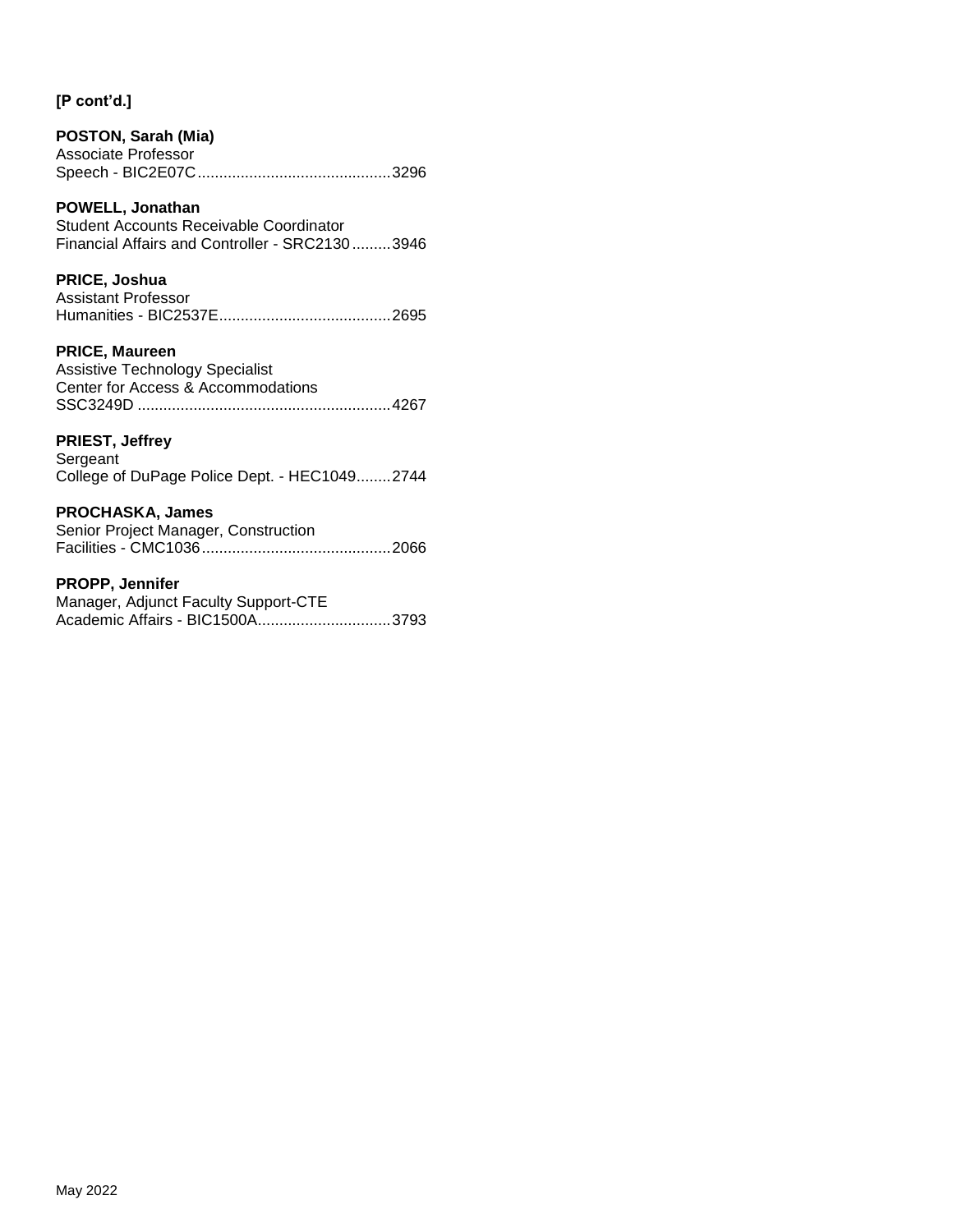# **[Q]**

| QUAM, Joel<br>Professor                                                                  |
|------------------------------------------------------------------------------------------|
| QUINTANILLA, Adele<br>Administrative Assistant III                                       |
| <b>QUINTERO, Abraham</b><br><b>Chaparral Fitness Assistant</b>                           |
| <b>QUIRK, Stephanie</b><br>Coordinator of Student Life<br>Advisor, Student Program Board |

Office of Student Life - SSC1217E ......................2647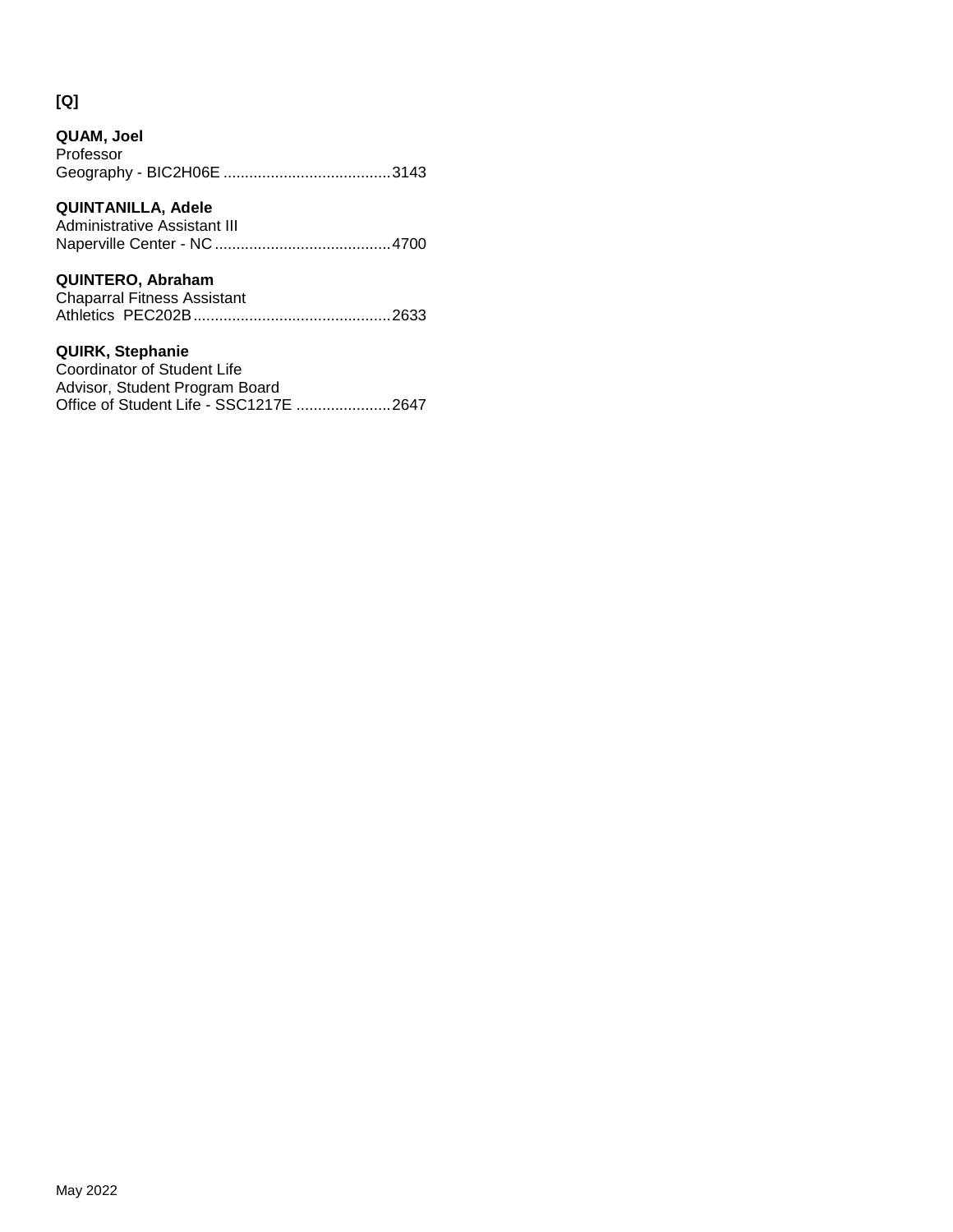**RAFACZ, Mark** Automotive Lab Coordinator Business and Applied Technology - TEC0039 ....3696

**RAHN, Matthew** Head Football Coach Athletics - PEC121F.............................................4367

**RAKESTRAW, Marcelina Instructor** Computer Information Systems BIC1544D..........3614

**RAKOW, Amanda** Administrative Assistant Performing Arts - MAC201B.................................3018

**RAMIREZ, Mayte**

Library Assistant Library SRC2042..................................................2675

**RAMIREZ-MARTIN, Claudia** Student Services Specialist Student Services - BIC1A02Q..............................3517

**RAMIREZ-THOMPSON, Eric, Ph.D.** Professor Justice Studies - HEC1029 ..................................3360

**RANA, Sapna** Compensation Specialist Human Resources - SRC2134.............................2866

**RANDA, Lynda** Associate Professor Biology - HSC1327...............................................2706

**RANGEL, John** Associate Professor Motion Picture/Television - MAC171....................2910

**RANGEL GUTIERREZ, Jacqueline** Front Desk Specialist Student Life - SSC1217 .......................................3733

**RASH, David** Administrative Assistant WDCB Public Radio - SRC1018 ..........................3736

**RATHWELL, Bridget** Coordinator, Math Asst. Academic Support Math Assistance Area - SRC2103 .......................3730

**RAWICKA, Renata Custodian** Facilities Operations - BIC0501 ..........................2694 **REABE, Emily** Student Success Counselor Counseling, Advising and Transfer Services SSC3200.............................................................. 3569

**REAM, Julie** Conference and Events Specialist -PE Conference and Events Services - PEC118........ 3318

**REECE, Rebecca** Library Assistant Library Reference - SRC3100 ............................. 3364

**REFAKES, Eugene** Financial Sys. Specialist & Special Projects Coord. Finance - SRC2130E........................................... 3263

**REGAN, Patrick** Patrolman Police Department HEC1040............................... 2000

**REHMANN, Tyler** Enrollment Reporting Specialist Student Records - SRC2150C............................. 2261

**REINHILLER, Mark** Sports Information Coordinator Athletics - PEC121............................................... 3761

**REIS, Spenser** Warehouse Worker/Driver I Warehouse Services - BIC0517 .......................... 2550

**REIS, Thomas** Network Analyst IV Enterprise Networking - SRC2171D.................... 2614

**RENICHE, Valerie** Administrative Assistant IV Registration Services - SSC2225 ........................ 3438

**RESNICK, Michelle** Manager, Accounts Receivable Finance - SRC2130B........................................... 3052

**REUTER, Marlynn** Service Learning VISTA Career Services Center - BIC3401...................... 2357

**REYES, Edgardo** Custodian Facilities Operations - BIC0501 ........................... 2694

**REYNOLDS, Jason** Senior Academic Assistant, WRSC Learning Commons SRC2102............................. 3940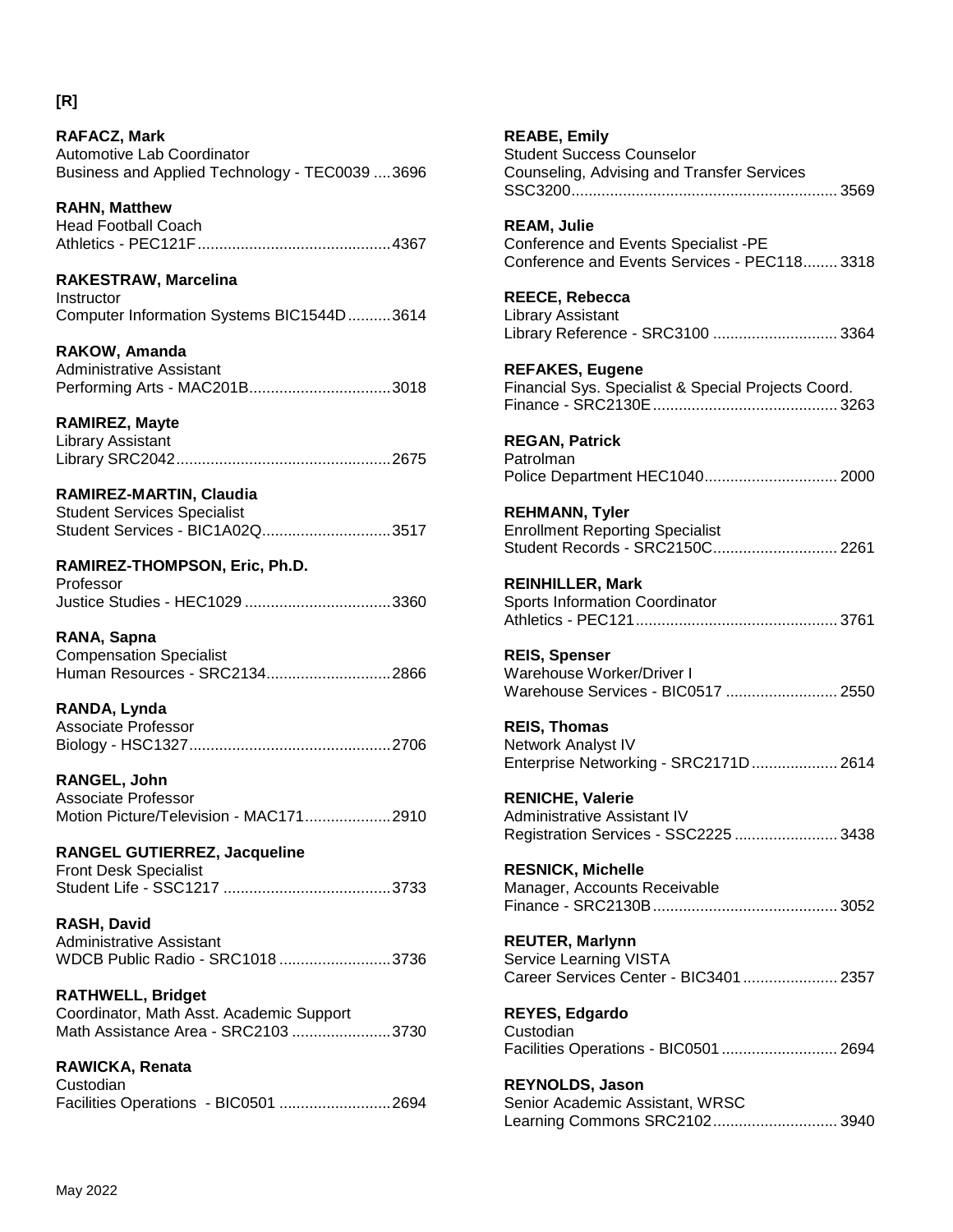**RHODE, Ryan** Radio Dispatcher Police Department SRC2100...............................2000

**RICE, Cynthia** Assistant Professor/Program Coordinator Early Childhood Education - BIC2H01C ..............2388

**RICKER, David** Operating Engineer Facilities Operations - BIC0525E.........................2129

**RIDDLE, Jack** Librarian New Philharmonic - MAC186B.............................3810

## **RIESENBECK, Bridget**

Student Services Specialist – Navigator Student Affairs BIC1A04R...................................3542

**RIESER, Kirsten** Radio Dispatcher College of DuPage Police Dept. - SRC2100........2000

**RIEWER, Matthew** Multimedia Producer/Production Specialist Multimedia Services - CHC2023J ........................2448

## **RIGNEY, Julia**

Administrative Assistant Center for Access & Accommodations SSC3254..............................................................2154

## **RITZEMA, Maria**

Instructor History - BIC2433E ..............................................3283

**ROBERTS, Ellen** Vice President, Administrative Affairs Administrative Affairs - SRC2130H......................2218

**ROBERTSON, Judy** Testing Specialist Testing Center - BIC2A06 ....................................2580

**ROBERTSON, Thomas** Professor Automotive Technology - TEC1064 .....................2439

**ROBINSON, Christopher** Veterans Specialist Assistant Veterans Services - SRC2225 .............................4526

**ROEBUCK, Zacharia**

Courier Warehouse Services - BIC0517...........................2550

| ROSE, Julie<br>Instructor<br>Health Sciences - HSC2207E 2124                                                  |  |
|---------------------------------------------------------------------------------------------------------------|--|
| <b>ROSS, Thomas</b><br>Program Manager                                                                        |  |
| ROSSETTI, Cynthia<br>Library Assistant<br>Technical Services - SRC2034 2281                                   |  |
| ROUF, Naheed, Ph.D.<br>Professor                                                                              |  |
| <b>RUANO, Maritza</b><br>Vice President, Human Resources<br>Human Resources - SRC2134F  2621                  |  |
| <b>RUDISILL, Mark</b><br>Interim Dean, Social and Behavioral Sciences<br>and the Library                      |  |
| <b>RUIZ, Beatriz</b><br><b>Financial Aid Specialist - Operations</b><br>Student Financial Aid - SSC2222  2824 |  |
| <b>RUSSO, Catherine</b><br><b>Administrative Assistant</b><br>Homeland Security-HTC1003 2183                  |  |
| RYBARCZYK, Anthony<br>Radio Dispatcher<br>Police Department - SRC2100  2000                                   |  |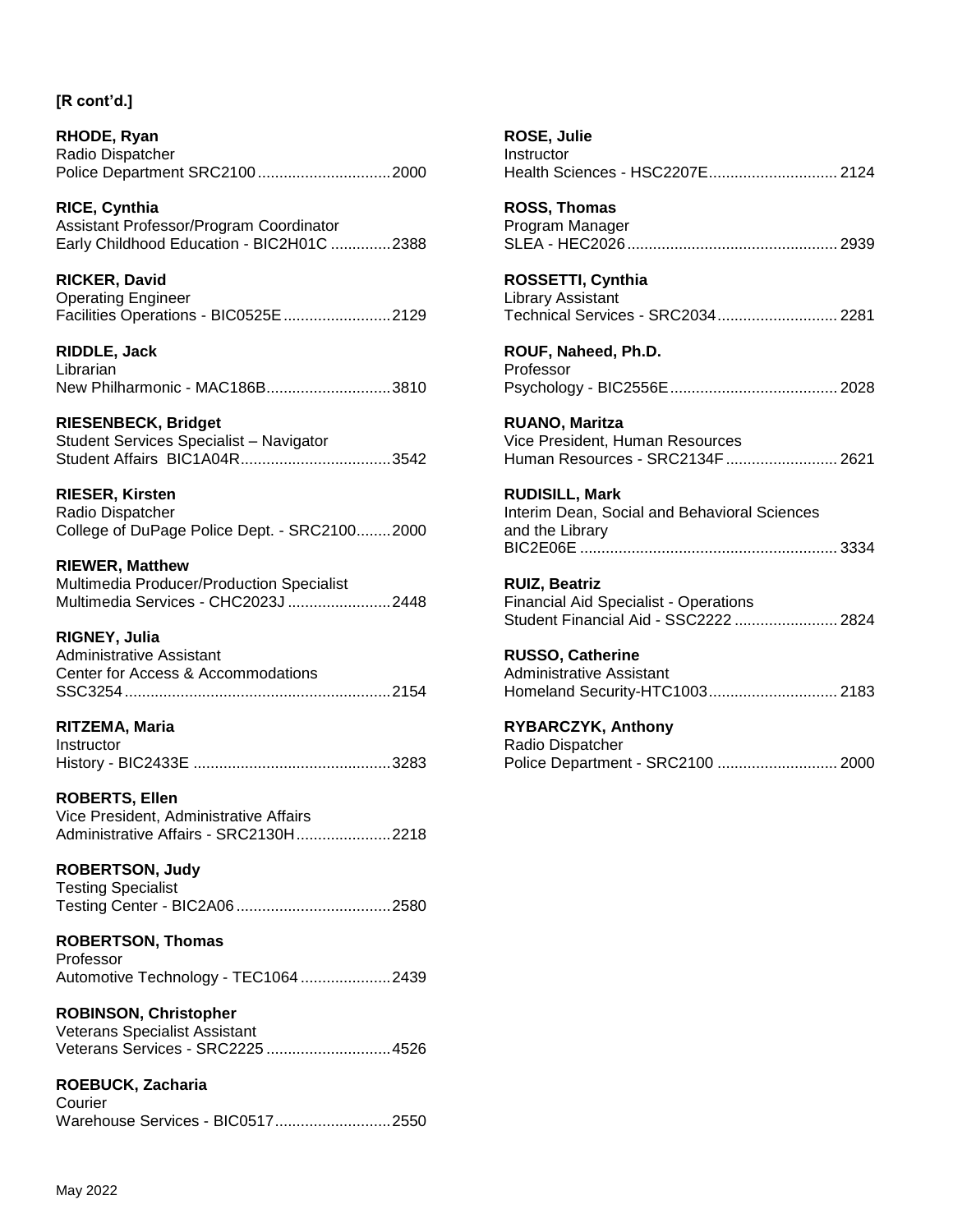## **[S]**

**SABO, Christina** Web Content Editor Learning Technologies - BIC3401 .......................2368

**SALAS, Jill** Assistant Professor English - BIC2444C..............................................3096

**SALL, Colleen** Administrative Assistant V Continuing Education - SRC1111 ........................3434

**SALTIEL, Lisa** Program Support Specialist Arts, Communication and Hospitality BIC2E07B.............................................................3303

**SALVATO, Samantha**

Manager Center for Access and Accommodations SSC3249A............................................................3540

**SAMPEY, Sean**

| Sr. Database Analyst               |  |
|------------------------------------|--|
| Information Systems - SRC2162D4176 |  |

**SANDIFORD AJGAONKAR, Dr. Shamili**

Professor Biology & Field Studies - HSC1333 .....................2123

**SANDY, Kristin** Program Coordinator ABE/HSE/ELA - SRC1132A.................................3781

**SANROMAN, Joel** Help Desk Specialist I Office & Classroom Technology - SRC2012........3389

**SANTELLO, Stephen** Assistant Professor Business and Applied Technology - BIC1433A ...2654

**SANTIAGO, Dr. John** Professor Philosophy - BIC2E08D .......................................2961

**SANTOS, Christine** CTE Program Support Assistant Academic Affairs - BIC3400.................................3226

**SANTOYO, Carina** Supervisor, Enrollment Operations Admissions & Outreach - SSC2207.....................2731

**SARNA, Zofia** Custodian Facilities Operations - BIC0501 ...........................2694 **SARTHER, Janey** Coordinator, Marktg, Patron Services and Community Engagement McAninch Arts Center - MAC201E ...................... 4525 **SATSUTANI, Shingo** Professor Languages - BIC2430F........................................ 2019 **SAVAGE, Patricia** Admiistrative Assistant II Student Affairs - BIC1A04F ................................. 2791 **SAWIRES, Tracy** Instructional Assistant Learning Commons SRC2102............................. 3940 **SCALZITTI, Nicole** Student Financial Aid Document Tracking Assistant Student Financial Aid - SSC2220 ........................ 3574 **SCAVONE, Austin** Student Services Specialist Student Services - BIC1A02R ............................. 3547 **SCHERTZ, Melissa** Career Services Specialist Career Services Center - SSC3254..................... 3086 **SCHIFFMAN, Robyn** Dean, Liberal Arts Liberal Arts - BIC2E06G ...................................... 2171 **SCHLECHT, Karyn** Starbucks Supervisor Sodexo - SRC1140.............................................. 2666 **SCHLIFKE, Audrey G.** Lead Systems Analyst/Programmer Information Systems - SRC2162E....................... 2750 **SCHLOSSER, Maryellen** Administrative Assistant Business Development Center - IND233A .......... 3220 **SCHMIDT, Lisa** Student Financial Aid Assistant Student Financial Aid - SSC2220 ........................ 2273 **SCHNEIDER, Anne** Custodian Facilities Operations - BIC0501 ........................... 2694 **SCHOETTLE, Kari** Assistant Business Manager Performing Arts MAC201K ............................... 2914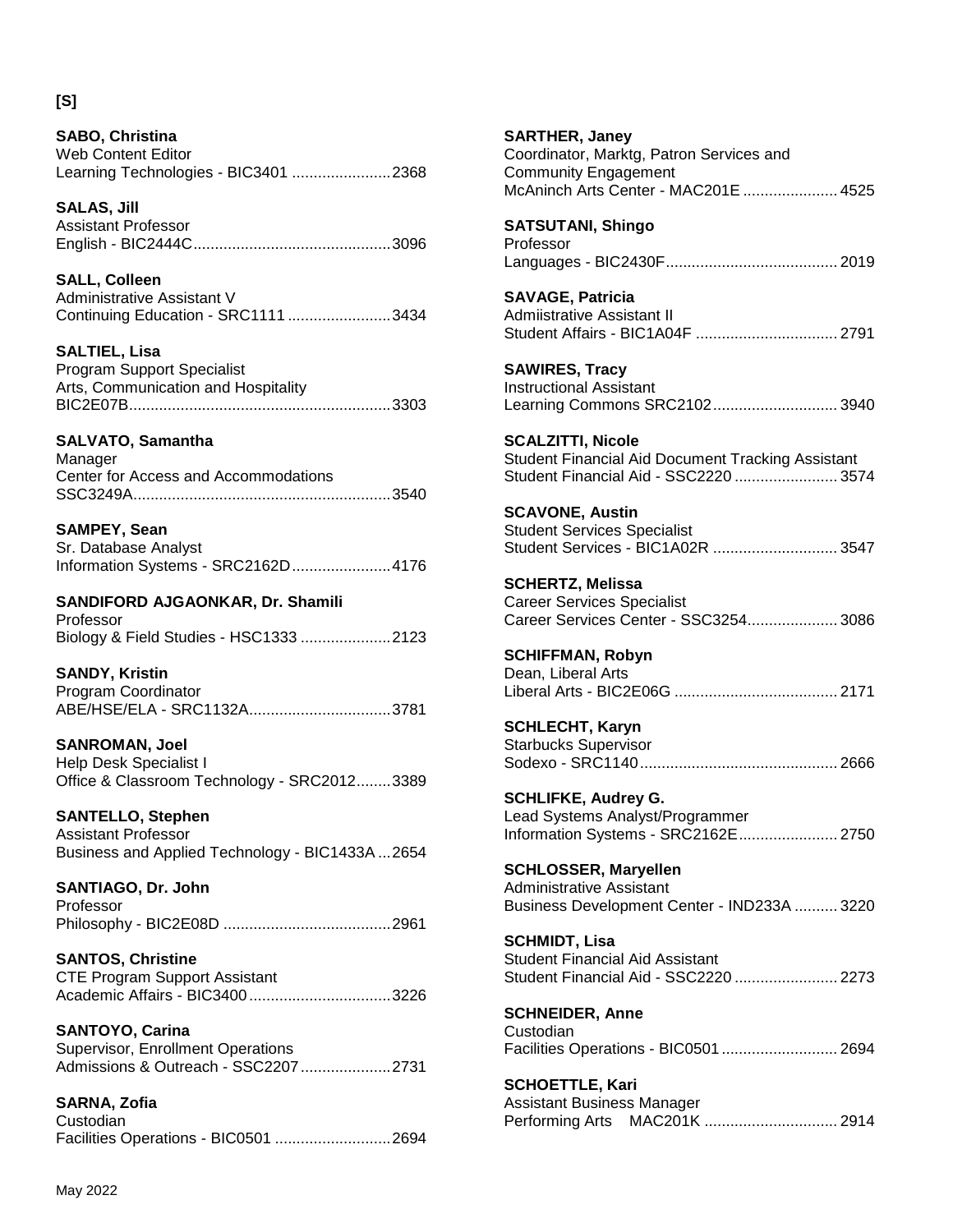**SCHRADER, Thomas** Research Analyst Research and Analytics - IRC1037......................3890

**SCHUBERT, Jane** Interim Manager, Learning Support Services Learning Commons - SRC2122...........................3369

**SCHUERMAN, Joe** Locksmith CML, CIL Facilities Operations - BIC0555…………….2088/4440

**SCHULTZ, Eric** Manager, Conference & Events Business Affairs - BIC1409A................................3956

### **SCHUMACHER, Ellen**

Student Success Coach Continuing Education - SRC1111M .....................2244

**SCHWARTZ, Jenna** Library Assistant IV Library - SRC3100 ...............................................3364

**SCHWARTZ, Keith** Associate Director, Student Financial Assistance and Scholarships Student Financial Aid - SSC2220J.......................2722

**SCOTT, Ken** Coordinator, Radio Marketing & Fundraising WDCB Public Radio - SRC1033……………3716/4200

**SCROGGINS, Joseph** Assistant Director, Student Financial Assistance Student Financial Aid - SSC2220M .....................2726

**SECARA, Deborah** Supervisor-Curriculum/Central Scheduling Central Scheduling - BIC3400W ..........................4213

**SEIDELMAN, Eric** Student Services Specialist – Navigator Student Affairs - BIC1A02J ..................................3550

**SEKERKA, Joyce** Supervisor, Accounts Payable Cash Disbursements/Payroll - SRC2132A ..........2293

**SELVAGGIO, Vito** Maintenance Painter CMC Building .......................................................2320

**SERRANO, Anna** Assistant Professor Languages - BIC2430E........................................3116 **SHADIS, Eden** Student Services Specialist – Navigator Student Affairs BIC1A02A .................................. 3548

**SHAHPAR, Nahid** Help Desk Specialist I Office & Classroom Technology - SRC2012A..... 3964

**SHAMIM, Ambreen** Testing Specialist Testing Center - BIC2A06.................................... 2580

**SHAMSUDDIN, Sheikh** Associate Professor CIS/CIT - BIC1537............................................... 2940

**SHANAHAN, Jennifer** Administrative Assistant Carol Stream Center............................................ 4888

**SHANAHAN, Matthew** Assistant Professor Automotive Technology - TEC1056..................... 3080

**SHAW, Linda** Instructional Assisant, STEM Specialist Learning Commons - BIC2A07............................ 3940

**SHELTON, Maia** Supervisor/Payroll Cash Disbursements/Payroll - SRC2133A .......... 2278

**SHEVITZ, Matthew** Assistant Professor Music MAC137..................................................... 2369

**SHIRANI, Alireza** Supervisor, Computer Support and Print Services Library - SRC2023 ............................................... 2665

**SHULTZ, Moira** Supervisor, Naperville Learning Commons Naperville Center ................................................. 4752

**SIEGMAN, Cheryl** Supervisor, Copy Cataloging and Processing Library - SRC2034D............................................. 4776

**SIFERS, Katherine** Assistant Professor Photography - MAC274 ....................................... 2329

**SIGNORELLA, Alexis** Radio Dispatcher Police Department - SRC2100 ............................ 2000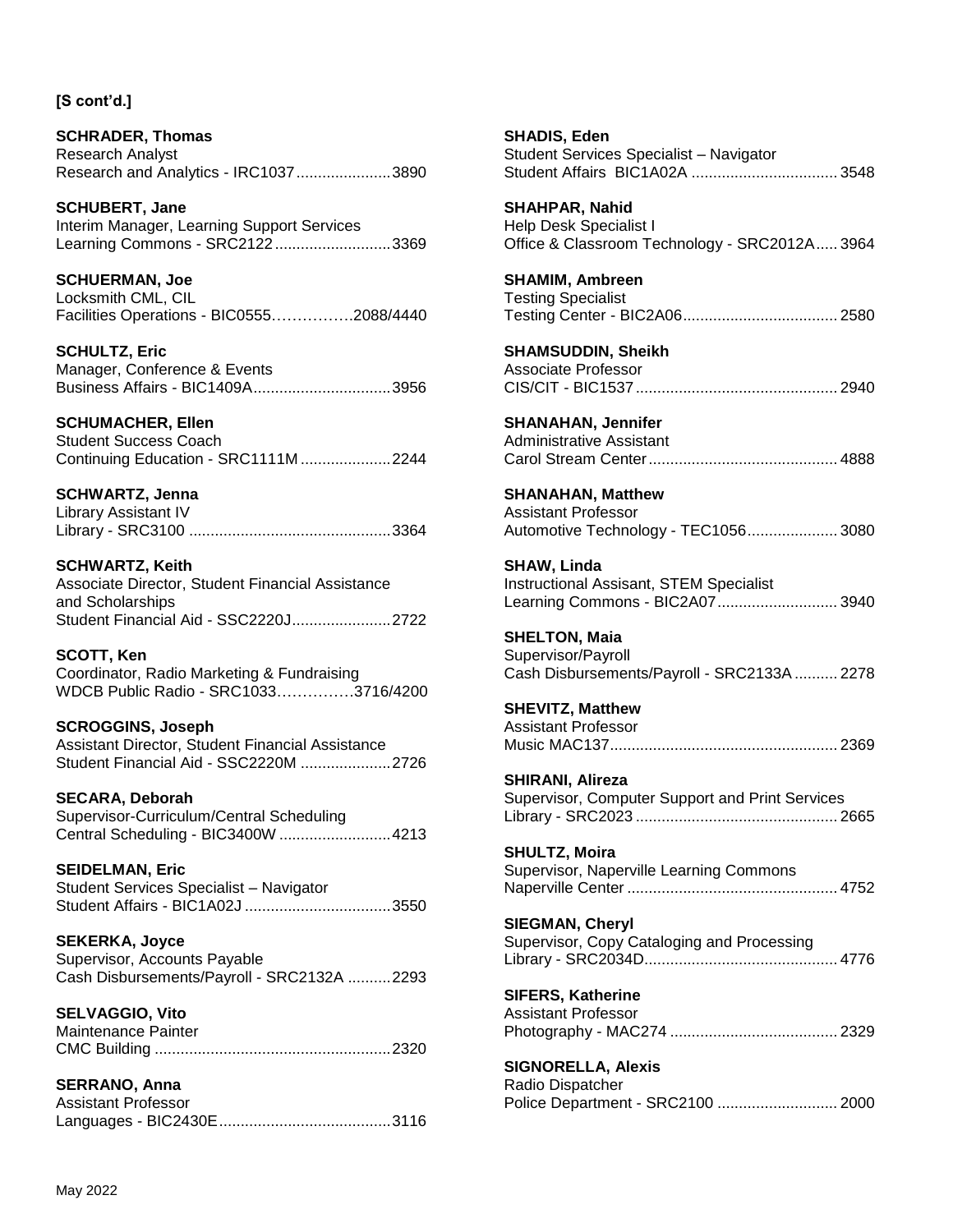**SIRVATKA, Kimberly** Instructional Assistant Learning Commons - SRC2102...........................3940

**SIRVATKA, Paul** Professor Meteorology BIC3500 - Weather Lab……………………..2118/2590

**SKAROSI, Amanda** Program Manager-Business Solutions Business Solutions - SRC1114............................2524

**SKUTERIS, Linda** Specialist, Testing Proctor Adult Continuing Education - BIC2A06A..............4365

**SLATER, Laura** Enrollment Operations Specialist Admissions & Outreach SSC2207 .......................2789

**SLAUGHTER, Stacey** Benefits Analyst Human Resources - SRC2134.............................2051

**SLOTT, Casey** Professor Speech - BIC2E07E.............................................2446

**SMID, Kathy** Coordinator of International Student Services International Student Services SSC2225G…………………………………….3328/3314

**SMITH, Beverly** Administrative Assistant Athletics - PEC121R ............................................4242

**SMITH, Brian** Administrative Assistant Support Services - IRC1001 ................................2089

**SMITH, David** Associate Professor Engineering - BIC3E10B......................................2418

**SMITH, Debra** Professor Reference Librarian - SRC3149...........................4305

**SMITH, Sonny** Professor Business/Marketing/Management - BIC1530C....2952

| Professor                                                                                                        |
|------------------------------------------------------------------------------------------------------------------|
| <b>SNOPKO, Susan</b><br>Custodian<br>Facilities Operations - BIC0501  2694                                       |
| <b>SNYDER, Patty</b><br>Cataloging Librarian                                                                     |
| <b>SODHA, Hiren</b><br><b>Administrative Assistant</b>                                                           |
| <b>SOLARCZYK, Stanislaw</b><br>Custodian<br>Facilities Operations - BIC0501  2694                                |
| SOO, Caroline<br>Professor                                                                                       |
| <b>SOSNOWSKI, Jessica</b><br>Administrative Assistant V<br>Counseling, Advising and Transfer Services            |
| <b>SOTIRAKOPULOS, Trina</b><br><b>Assistant Professor</b>                                                        |
| <b>SOUKUP, Nancy</b><br><b>Campus Scheduling Specialist</b><br>Curriculum-Centralized Scheduling - BIC3400 2954  |
| <b>SOWATZKE, Trisha</b><br>Coordinator, Hazardous Materials Management<br>Administrative Affairs/Risk Management |
| <b>SPANIOL, Sara</b><br><b>STEM Outreach Coordinator</b><br>Marketing and Creative Services - IRC1062  3021      |
| <b>SROCK, Nancy</b><br><b>Administrative Assistant VI</b><br>Office of the Provost - BIC3400E 2005               |
| <b>STACK, Michael</b><br><b>Associate Professor</b>                                                              |
| <b>STAECK, Dr. John</b><br>Professor                                                                             |

**SNART, Dr. Jason**

Professor Director, Czech-American Archeological Field School Anthropology - BIC2H11D ................................... 2022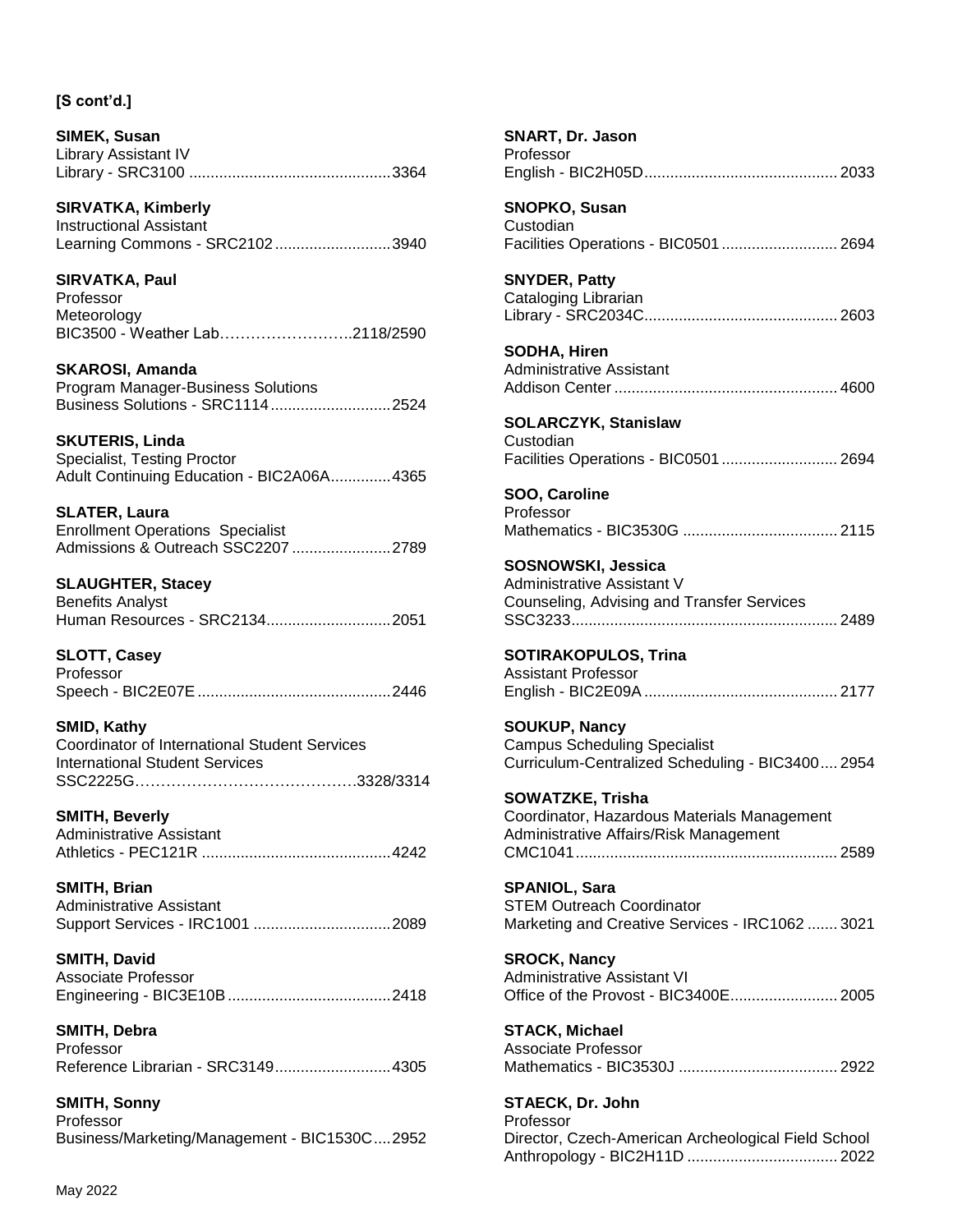**STAMETS, Barbara** Administrative Assistant V Arts, Communication and Hospitality - MAC219..4209

**STANDBERRY, Antwan** Telecommunications Manager Telecommunications BIC1419 ............................3311

**STANUCH, Jan** Graphic & Web Designer II Marketing & Communications - BIC1D04 ............2023

**STEELE, Chuck** Manager, Student Life Advisor, Student Leadership Council Office of Student Life - SSC1217H ......................2642

**STEIGERWALD, Lori** Mail Clerk Mail Services - BIC0535.......................................2249

**STELLA, Antoinette** Budget Manager Budget Office- SRC2130J....................................3271

**STELLMAN, Jeffrey** Client Solutions Specialist II Office & Classroom Technology - SRC2012........3388

**STENZ, Ronald** Assistant Professor Earth Science - BIC3502......................................3496

**STEPHENSON, Timothy Custodian** Facilities Operations - BIC0525E.........................2694

**STEVENS, Eva** Instructor Fashion Studies - SRC1007.................................2619

**STEVENS, James** Operating Engineer Facilities Operations - BIC0525 ...........................2129

**STEWART, Jennifer** Student Financial Aid Specialist Student Financial Aid - SSC2220G......................4264

**STILL, Kimberly** Administrative Assistant Veterans Services - SSC2225K...........................3855

**STOCK, Lisa** Assistant Provost of Instruction Academic Affairs - BIC3400J ...............................2652 **STONE, Andrea** Instructor Nursing and Health Sciences HSC2202Z…………………………………….2339/4331 **STOUT, Brock** Assistant Professor Computer & Internet Technology - BIC1E08 ....... 2529 **STYRCZULA, Stella** Learning Technologies Specialist Learning Technologies - BIC3401 ....................... 2762 **SUCH, Jennifer** Manager, Student Services Support Center Student Services - BIC1A04D ............................. 2797 **SUMMERS, Farrel** Laboratory Assistant Chemistry - HSC3316D ....................................... 2282

**SUTHERLAND, Mark J.** Professor Earth Science - BIC3C06C .................................. 2505

**SUTHERLAND, Susan** Programmer Analyst II Information Technology - SRC2160K.................. 2497

**SUWE, Newton** Research Analyst Research and Analytics - IRC1036...................... 3824

**SWANSON, Marjorie** Assistant General Counsel, Labor Relations and Employment Office of the General Counsel - SRC3110A........ 3866

**SWARD, Bradley** Assistant Professor Business and Applied Technology - BIC1544A... 2613

**SWEENEY, Timothy III** Instructional Technologist Learning Technologies - BIC3401 ....................... 3168

**SWIATLO, Donna** Administrative Assistant Carol Stream Center - CSC ................................. 4888

**SWIDERSKI, Albert** Shuttle Bus Driver Facilities Operations - CMC1000......................... 4440

**SWOPE, David** Manager, African American Outreach Center Student Affairs - SSC2225E ................................ 2565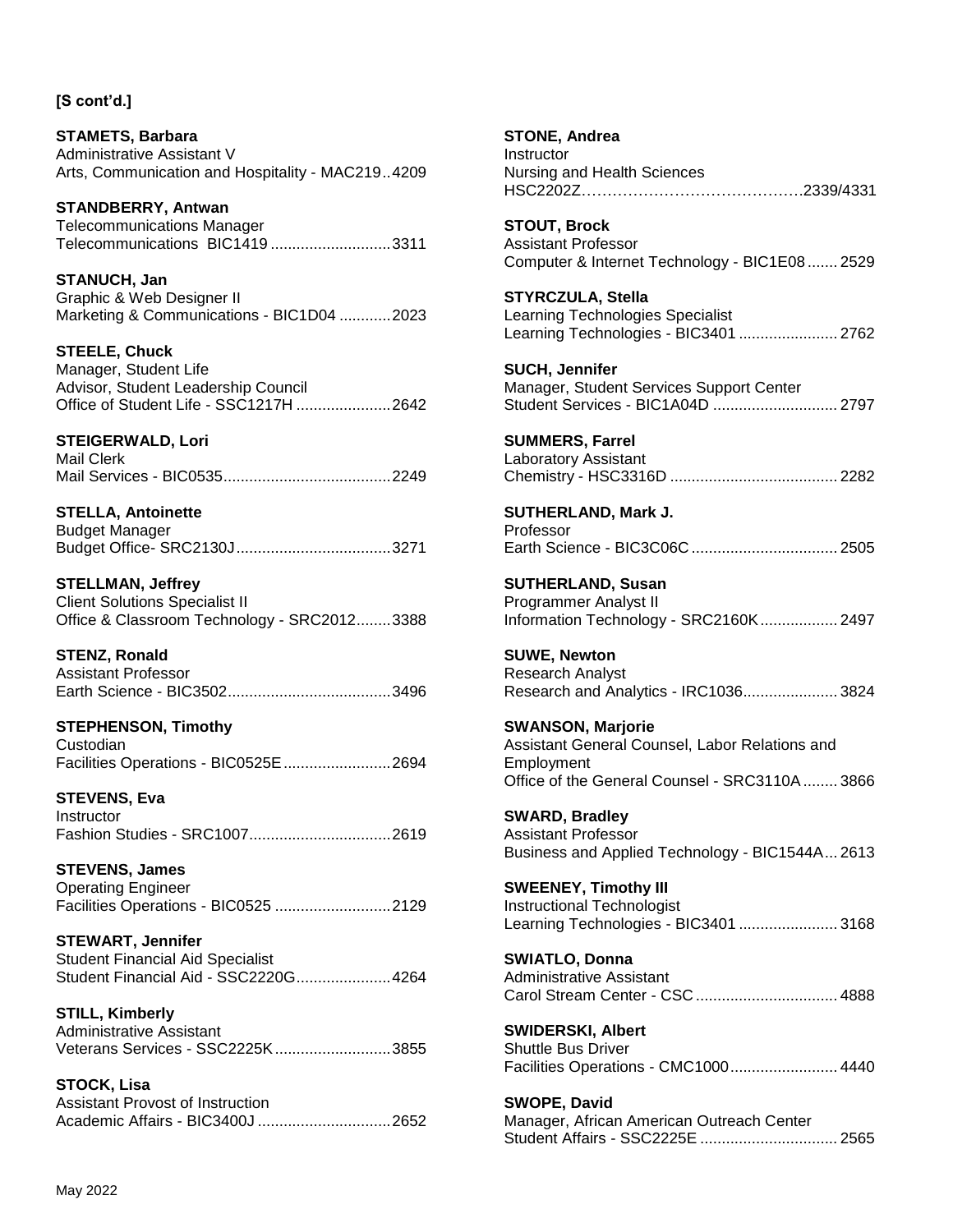### **SYEDA, Mishal Riaz**

Media Lab Monitor Library - SRC2021 ...............................................3085

## **SZETELA, Kathleen**

Manager, Adjunct Faculty Support Academic Affairs - BIC1500.................................3797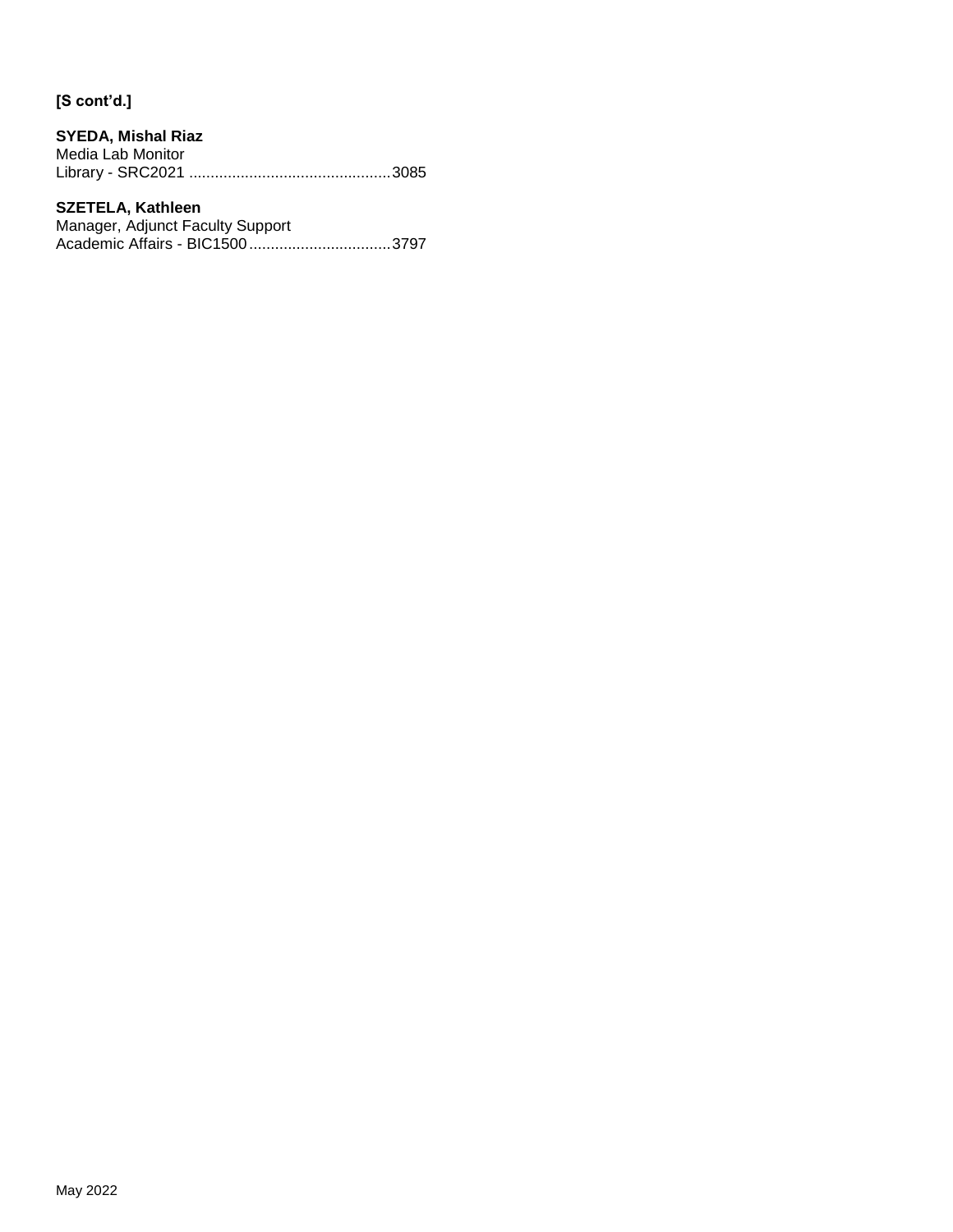# **[T]**

**TAIT, Gail E.** Associate Professor PE/Athletics - PEC121L…………………….2587/4243

**TAKHTAMYSHEV, Kirill** Vita Site Assistant Accounting - BIC1443A........................................2140

**TALBOT, Laura** Administrative Assistant Employee Development Center - SRC1107 ........3805

**TALENCO, Kathleen** Assistant Professor Hospitality & Tourism - CHC2021A......................2352

**TALLMAN, Dr. Thomas** Professor/Director - Jazz Studies Band/Music - MAC137………………………2369/2048

**TAMBURRINO, James A.** Patrol Officer College of DuPage Police Dept. - HEC1040........2000

**TANGLIS, Gina** Chaparral Fitness Ctr. Supervisor/Personal Trainer Athletics PEC202B...............................................2689

**TAPERT, Dorothy** Administrative Assistant Westmont Center .................................................4800

**TAPIA, Alvaro Custodian** Facilities Operations - BIC0501 ...........................2694

**TAPIA, Daniel** Group Leader Facilities Operations - BIC0501 ...........................2694

**TAPIA, Juan Custodian** Facilities Operations - BIC0501 ...........................2694

**TAYLOR, Dann** Research Analyst Research and Analytics - IRC1034......................3859

**TAYLOR, David** Assistant Professor Biology - HSC1339...............................................2517

**TAYLOR, Gretchen** Coordinator, Student Records Office of Student Records SRC2150B.................3022

| <b>TAYLOR, Julie</b><br><b>Administrative Assistant</b>                                                      |
|--------------------------------------------------------------------------------------------------------------|
| <b>TENIS, Irina</b><br>Senior Academic Assistant                                                             |
| <b>TENUTE, Scott</b><br><b>Operating Engineer</b><br>Facilities Operations - BIC0525  2129                   |
| <b>TENZINGER, Marie</b><br><b>Division Support Specialist</b>                                                |
| <b>THACKER, Shellaine</b><br><b>Assistant Professor</b><br>Diagnostic Medical Imaging-Radiography            |
| <b>THAKKAR, Hiren</b><br>Network Analyst II<br>Network Services - SRC2171  2705                              |
| <b>THIELEN, Diana</b><br>Supervisor, Carol Stream Center<br>Carol Stream Center - CSC100A 4861               |
| <b>THILL, Azure</b><br><b>Associate Professor</b>                                                            |
| <b>THOMAS, Kathy</b><br>Specialist, Testing Proctor<br>Adult Continuing Education - SRC1111 3697             |
| <b>THOMAS, Kyla</b><br><b>Administrative Assistant II</b><br>Counseling, Advising and Transfer Services      |
| <b>THOMAS, Mitzi</b><br>Coordinator/Instructor<br>Eye Care Assistant and Ophthalmic Technician               |
| <b>THOMAS, Sandra</b><br><b>Contingency Security Specialist II</b><br>Information Technology - SRC2157B 2225 |
| <b>THOMPSON, Dana</b><br>Counselor/Professor<br>Counseling, Advising and Transfer Services                   |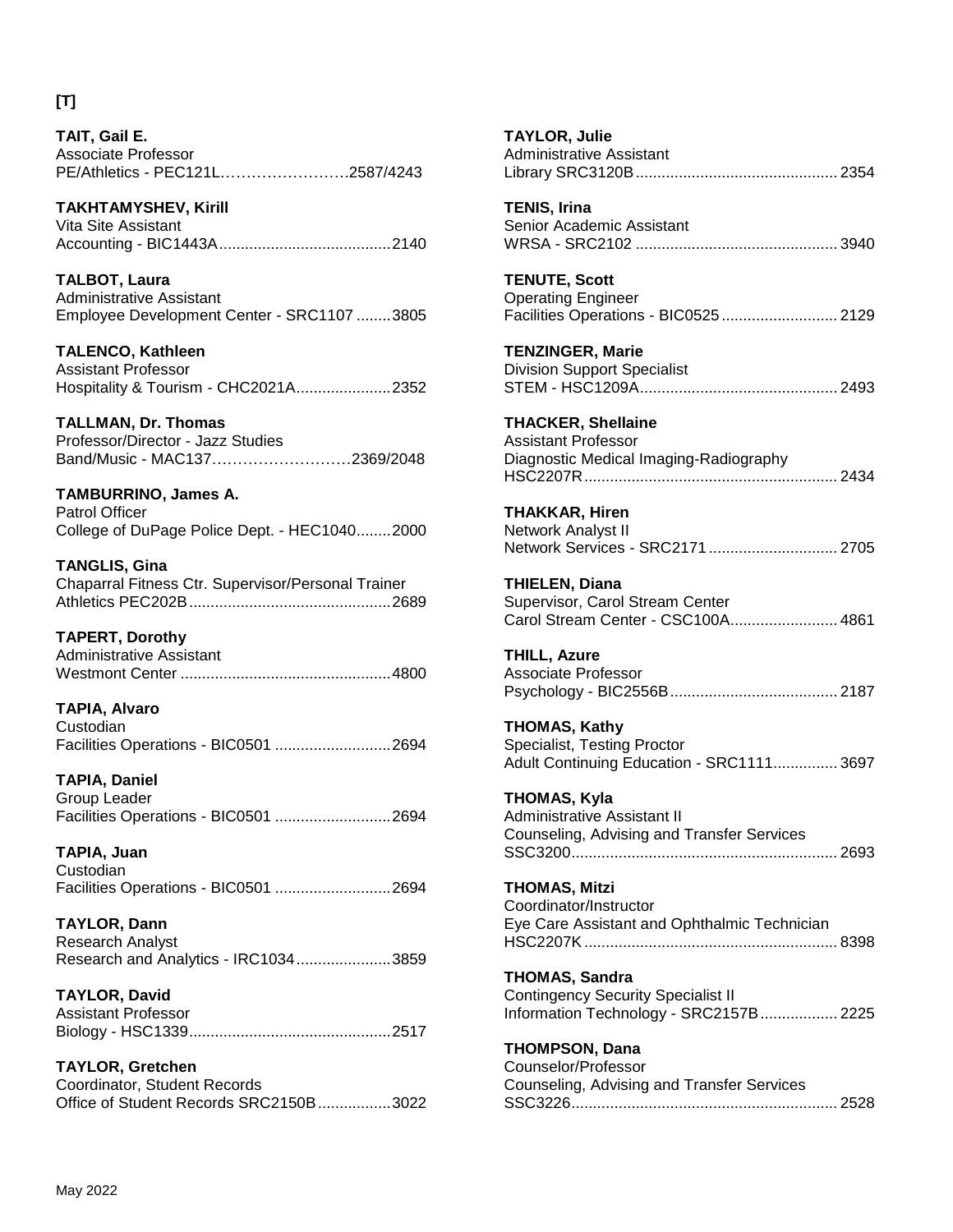**THOMPSON, Jenni** Instructional Assistant Naperville Learning Commons.............................4750

**THOMPSON, Paul** Multimedia, Writer, Producer, Director Multimedia Services - CHC2023G ......................2254

**THOMPSON, Stephen** Assistant Professor Speech - BIC2E07D.............................................2121

**THORUP-PAVLICK, Wendy** Student Success Counselor Counseling, Advising and Transfer Services SSC3236..............................................................3934

**TIJERINA, Belinda**

Division Support Specialist Liberal Arts - BIC2E06M ......................................3597

**TIPTON, Thomas, Ph.D.**

Professor of English English - BIC2444B..............................................2570

**TOBIN, Marlene** Instructor Dental Hygiene - HSC2202P ...............................3836

**TODD, Nicholas** Grounds Maintenance Worker Buildings & Grounds - CMC1035.........................2319

**TOLER, Shannon** Professor Business - BIC1461A...........................................2593

**TOMEI, Erica Instructor** Culinary Arts - CHC2021F ...................................2720

**TOMPKINS, Lara** Instructional Technologist Learning Technologies - BIC3401 .......................3735

**TONAK, Lisa** Custodian Facilities Operations - BIC0501 ...........................2694

**TOPEL, Thomas** Senior Academic Assistant - MAST Continuing Education SRC2102 ..........................3940

**TORRES, Lily** Substitute Teacher Early Childhood Center - EC1029........................4223 **TOWNE, Christina** Help Desk Specialist I Office and Classroom Technology - SRC2012.... 3075

**TOWNE, Jordan** Budget Analyst Budget Office- SRC2130 ..................................... 3484

**TRAN, Dai** Operations Support Operations Support - SRC2159........................... 3817

**TRAUTWEIN, Lynette** Library Assistant Circulation Services - SRC2042 .......................... 4943

**TROST, Nicole** Administrative Assistant Information Systems - SRC2165 ......................... 3928

**TROST, Pamela** Front Desk and Housekeeping Assistant Arts, Communication and Hospitality CHC1007 ............................................................. 6888

**TRYTEK, Julie** Assistant Professor Human Services - BIC2536B............................... 2328

**TUCKER, Beverly** Reference Librarian Reference Desk - SRC3100 ................................ 3364

**TUMAVICH, James** Assistant Professor Manufacturing - TEC1053.................................... 2532

**TUNGOL, Joe** Associate Professor Business - BIC2H07C.......................................... 4227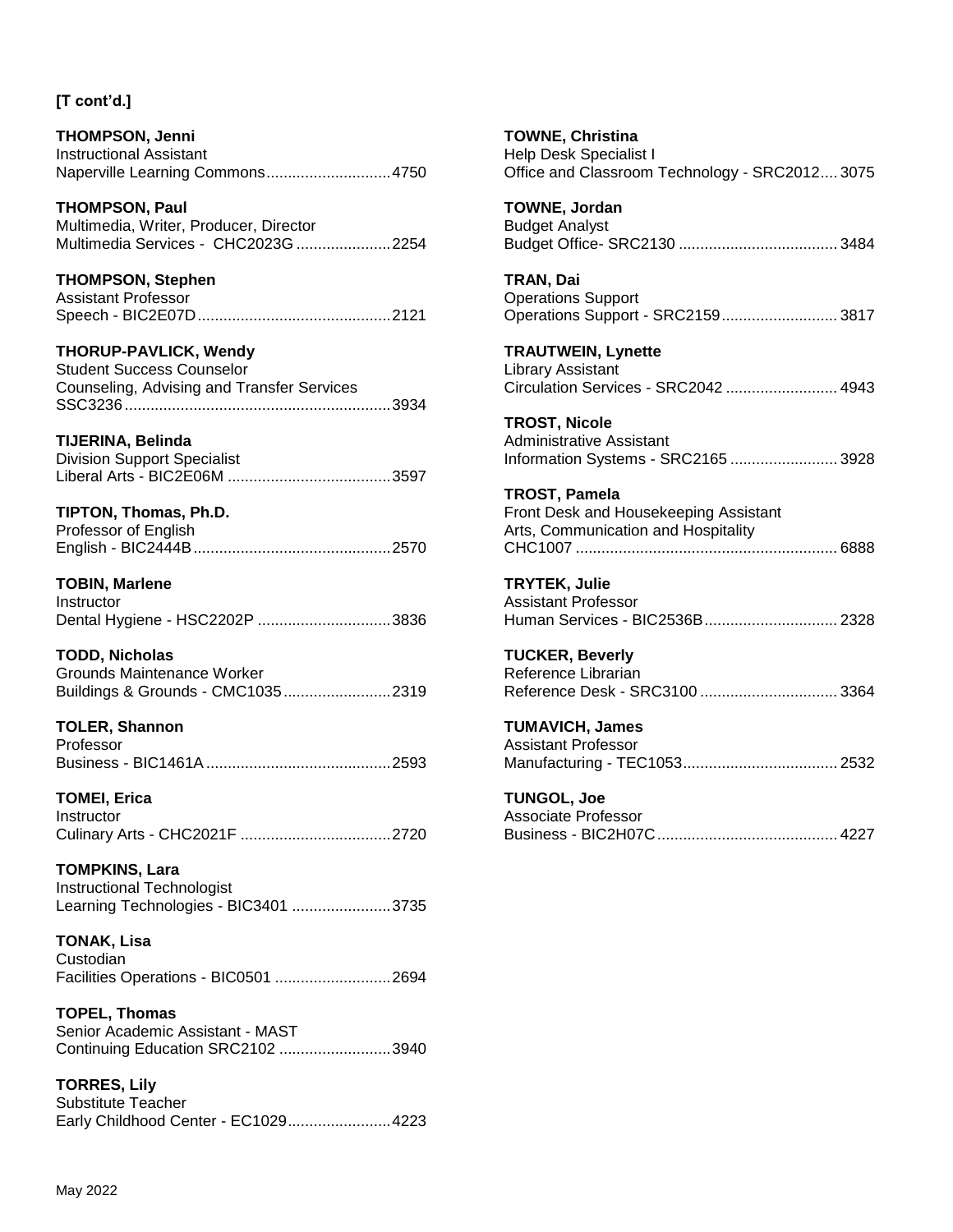# **[U]**

**UCCI, John** Patrol Officer College of DuPage Police Dept. - HEC1040........2000

## **URBAS, Janina**

Custodial Group Leader Facilities Operations - BIC0501 ...........................2694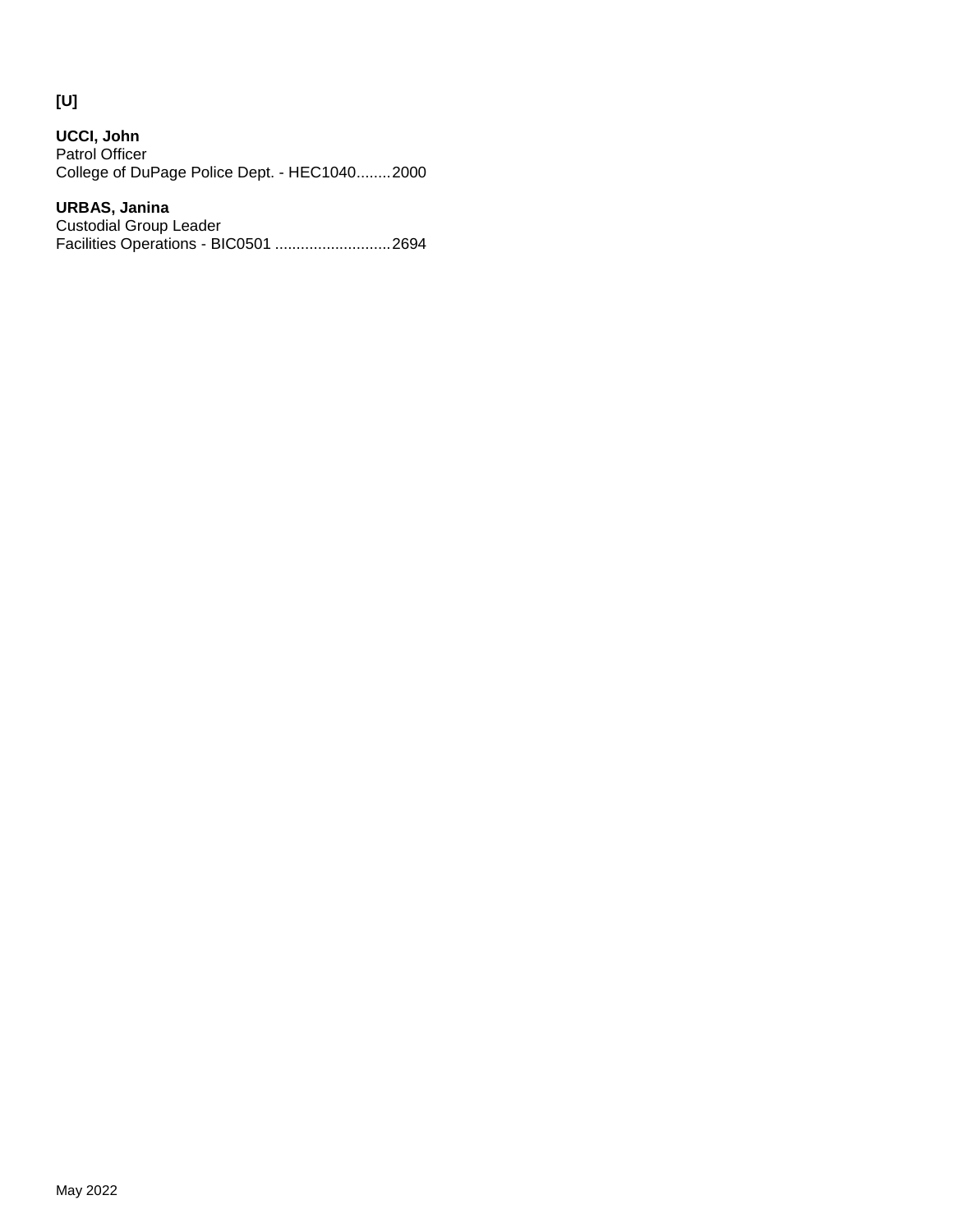## **[V]**

**VALDES, Manuel** CDL Program Coordinator Truck Driving School - ATDS 3 ............................4896

**VALADEZ, Roberto C.** Director, Pathways for Student Success Academic Affairs - BIC1417D ..............................2481

**VALLADARES, Raul** Sergeant College of DuPage Police Dept. - HEC1049........4288

**VAN WIE, Craig** Programmer/Analyst II Information Systems - SRC2160B.......................4789

**VATCHEV, Jane** Assistant Professor Physical Education/Athletics - PEC121M ............3329

**VEGETABILE, James** CDL Program Manager Continuing Ed/Ext Learning - ATDS2 ..................4575

**VENEGAS, Fran** Instructional Assistant Carol Stream Learning Commons 101 ................4900

**VENEZIA, Anthony** Professor Multimedia Arts - MAC295 ...................................2020

**VESCONTE, Michael** Patrol Officer Police Department HEC1040...............................2000

**VIRGILIO, David Controller** Financial Affairs - SRC2130M..............................3028

**VLACH, Stephanie** Instructor Physical Education - PEC121Q ...........................2629

**VOEGTLE, Douglas** Program Specialist Center for Entrepreneurship Lisle 201 .................2771

**VOLPE, James** Manager, SLEA Suburban Law Enforcement Academy HEC2033..............................................................3269

**VON ENDE, Allison** Student Services Specialist – Navigator Student Affairs - BIC1A02E..................................3541 **VONDRA, Lisa** Assistant Professor Diagnostic Imaging - HSC2202Y......................... 3050

**VOSICKY, James** Coordinator, Marketing Communications Marketing & Communications - IRC1067 ............ 2715

**VOSICKY, Judy** Accounting Supervisor Finance - SRC2130C........................................... 2222

**VOSS, Dr. Richard** Professor Psychology - BIC2556H....................................... 2016

**VRANEK, Julie** Academic Athletic Eligibility & Student Records **Coordinator** Office of Student Records SRC2150C ................ 3914

**VRETTOS, Andreas** Associate Professor Electronics & Electro-Mechanical Tech. TEC1052.............................................................. 3390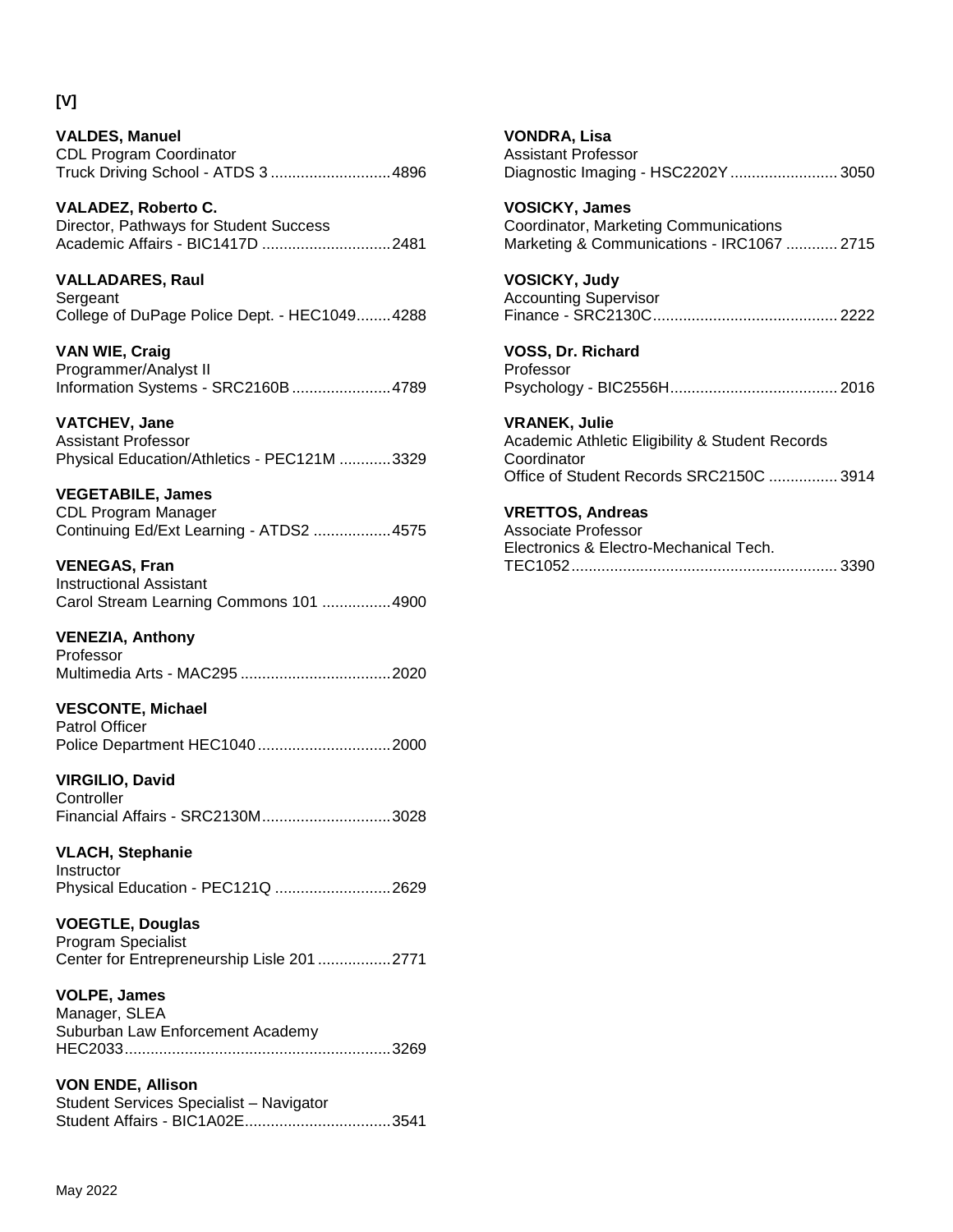## **[W]**

**WADHWA, Gautam** Associate Professor, Chair, Graphic Design Graphic Design - MAC257A.................................2082

**WAGNER, Justin**

Instructor, Computer & Networking Technologies Computer and Information Technology BIC1F11 ...............................................................2520

**WAGNER, Sherry** Instructional Assistant Math Assistance Area - SRC2102 .......................3339

**WAHLER, Grace** Grant Accountant Central Accounting SRC2130 ..............................2404

**WAINWRIGHT, Ada** Associate Professor Psychology - BIC2556D .......................................2509

**WALKER, Jeffrey** Adult Admissions Representative Admissions and Outreach - SSC2207 .................2893

**WALKER, Julia** Assistant Curator Performing Arts - MAC201K.................................2263

**WALKER, Kelli** Corporate Development Manager/Director Institutional Advancement - BIC1520C ................3413

**WALKER, M. Cathie** Academic Division Business Associate

Liberal Arts - BIC2E06N.......................................2156

**WALLER, Claude** Administrative Assistant IV Student Financiual Aid - SSC2220F ....................2267

**WALSH, Jenifer** Program Manager, Business, Financial Services, IT Continuing Education/Extended Learning SRC1113..............................................................3045

**WALTERS, Margery**

**Counselor** Counseling, Advising and Transfer Services SSC3218..............................................................3494

**WARIAS, Malgorzata** Coordinator of Enrollment Communications Admissions & Outreach - SSC2207E ..................3989

**WASH, Elise** Assistant Supervisor, Box Office Performing Arts - MAC101 ..................................3016 **WASIAK, Stanislawa** Administrative Assistant III Naperville Center - NC28..................................... 4700 **WASILEWSKI, Adam** Instructor, American Sign Language Liberal Arts - BIC2E09G ...................................... 630- 318-6806 **WATSON, Sonia** Interim Assistant Dean, Adjunct Faculty Support Academic Affairs - BIC3400P .............................. 3808 **WATTS, Sue** Administrative Assistant College of DuPage Police Department HEC1040 ............................................................. 4280 **WEAVER, Jacqueline** Assistant Professor Art - MAC290 ....................................................... 3607 **WECHTER, Dr. Matthew** Associate Professor Mathematics - BIC3530A..................................... 4405 **WEILER, Shelley** Manager, Advancement Services Institutional Advancement - BIC1525G................ 2461 **WELLS, Edison** Counselor/Professor Counseling, Advising and Transfer Services – SSC3220.............................................................. 3315 **WELSH, Ian** Chaparral Fitness Assistant Athletics - PEC202B ............................................ 2633 **WENDLING, Debra** Human Resource Partner Human Resources SRC2134J............................. 2658 **WESTPHAL, Ute** Program Manager - Small Business Development **Center** Business Development Center IND236............... 2630 **WEYRICH, Lynn** Program Advisor Counseling, Advising and Transfer Services HSC2202L ........................................................... 2523

**WHEATLEY, Gina** Instructional Designer & Facilitator Employee Development Center - SRC1107E .... 2668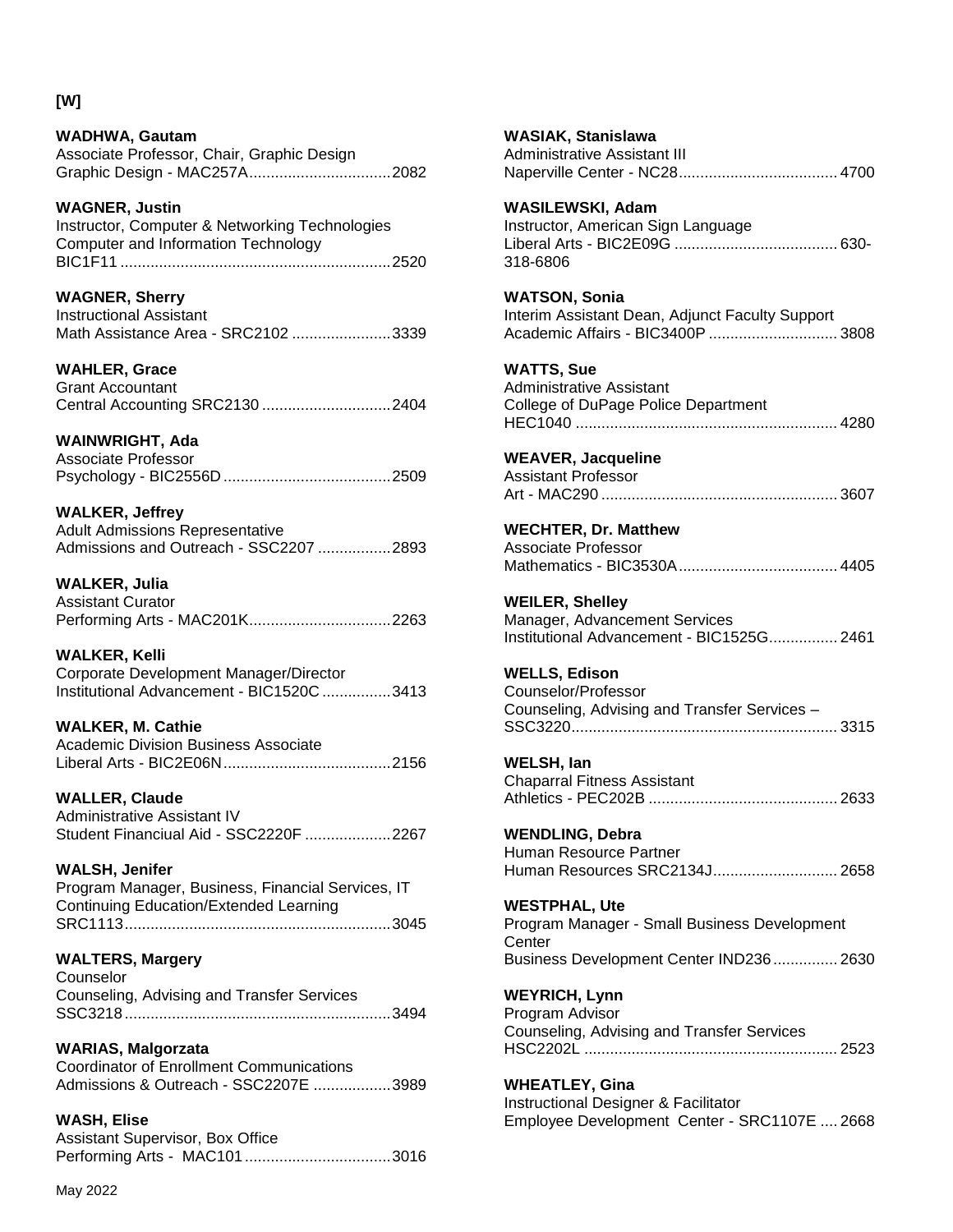**WHISENHUNT, Dr. William (Ben)** Professor History/Political Science - BIC2433C...................3144

**WHITIS, Emily** Student Success Coach NSF LSAMP STEM HSC3329...................................................3106

**WHITTAKER, Rachel** Assistant Professor Chemistry - HSC3333 ..........................................2451

**WIECKIEWICZ, Jamie** Specialized Testing Assistant Testing Center - BIC2A08 ....................................2851

**WIERTELAK, Alex** Senior Academic Assistant, Tutoring Tutoring - SRC2102 .............................................3681

**WILLIAMS, Kaila** Financial Aid Assistant Student Financial Aid - SSC2220 ........................2870

**WILLIAMSON, Amy** Administrative Assistant Dental Hygiene - HSC1122..................................3240

**WILLIS, Derrick** Associate Professor Anthropology - BIC2H11B....................................2643

**WILLMAN, Kevin** Post Production Coordinator/Producer/Director Multimedia Services -CHC2023F.........................3352

**WILSON, Esperanza** Assistant Professor Surgical Technology - HSC2202E .......................2516

**WILSON, Janelle** Lab Assistant-Nursing Nursing - HSC2207K............................................8398

**WILSON, Penny** Library Assistant II Library SRC2042..................................................3877

**WINBERG, Pamela** Instructional Assistant Westmont Center Learning Commons.................4850

**WIRTH, Samantha** Lab Assistant-Nursing Nursing - HSC2136 ..............................................4258 **WISEHEART, Kathleen** Assistant Manager-Center for Student Success Student Services - BIC1A02F.............................. 2682

**WISEMAN, Danielle** Event Technician Conference & Events Services - BIC1400........... 3943

**WISEMAN, Robert** Veterans Services Specialist Veterans Services - SSC2225F........................... 4037

**WISEMILLER, Regina** Digital Print Operator I Print Services - BIC0515 ..................................... 2299

**WITTE, Justin** Museum Curator Performing Arts - MAC201F ................................ 3206

**WOJNICKI, Monica** Assistant Professor Health Information Systems - HSC2207F ........... 2242

**WOLF, Leslie** Associate Professor Religious Studies - BIC2E08C............................. 2172

**WOLFE, Julie** Administrative Assistant VI Institutional Advancement - BIC1520 .................. 3555

**WOLKOWITZ, Michael** Help Desk Specialist I Office & Classroom Technology - SRC2012 ....... 4320

**WONG, Kenneth** Client Solutions Specialist II Office & Classroom Technology - SRC2169 ....... 2530

**WONG, Monica** Social Media Support Assistant Business and Applied Technology - BIC 1E10.... 3573

**WOOD, Brandon** Instructor, Speech Communication Liberal Arts - BIC2E07A....................................... 2794

**WOODLEY, Gretchen** Assistant Costume Coordinator and Stitcher Performing Arts - MAC221................................... 3003

**WOODS, Caitlyn Technician** Performing Arts - MAC132................................... 4245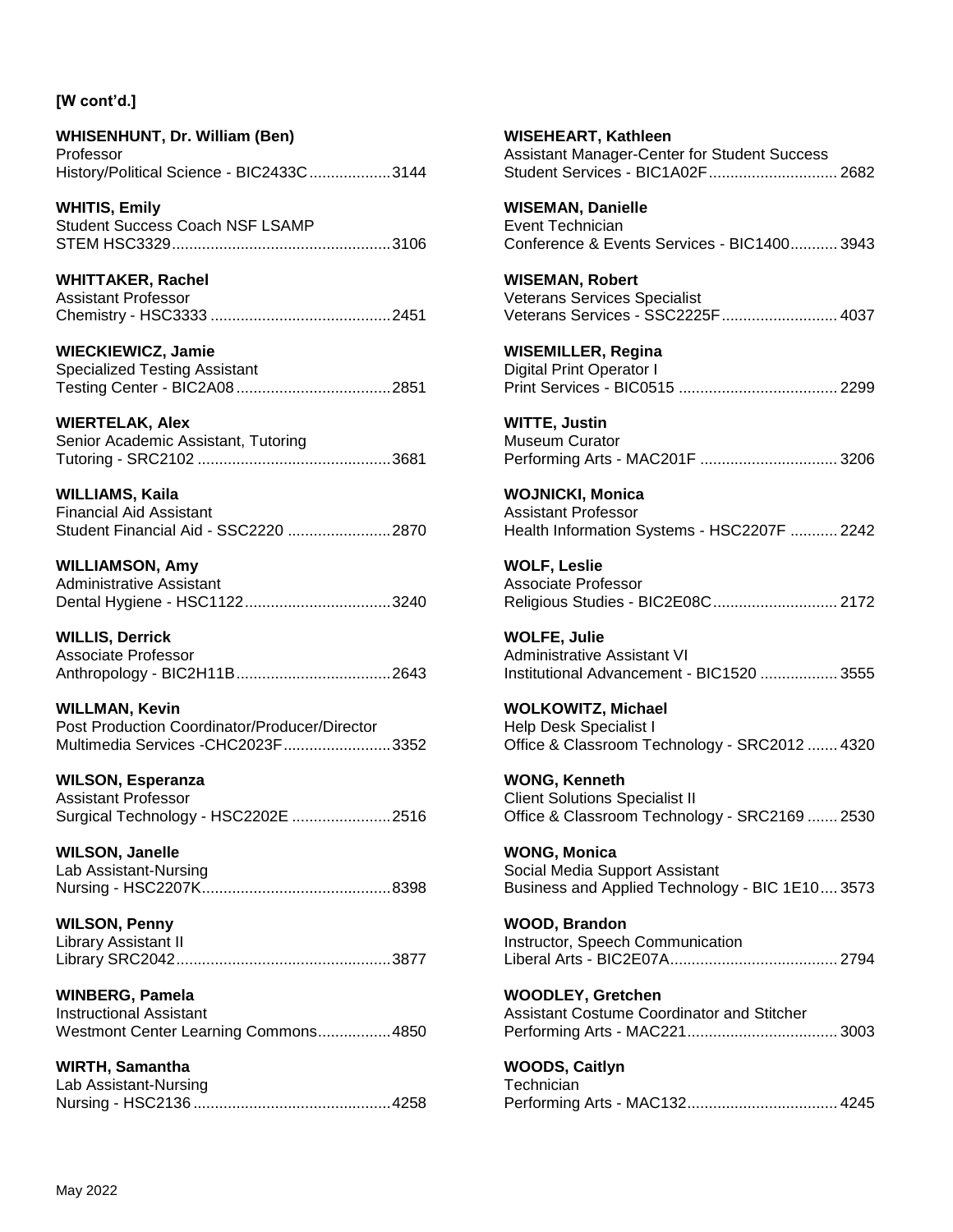## **WOSACHLO, Christopher**

Sr. Project/Energy Manager Facilities Operations - CMC1037 .........................4225

## **WROBLEWSKI, Marzina**

Custodian I Facilities - BIC0501 ..............................................2694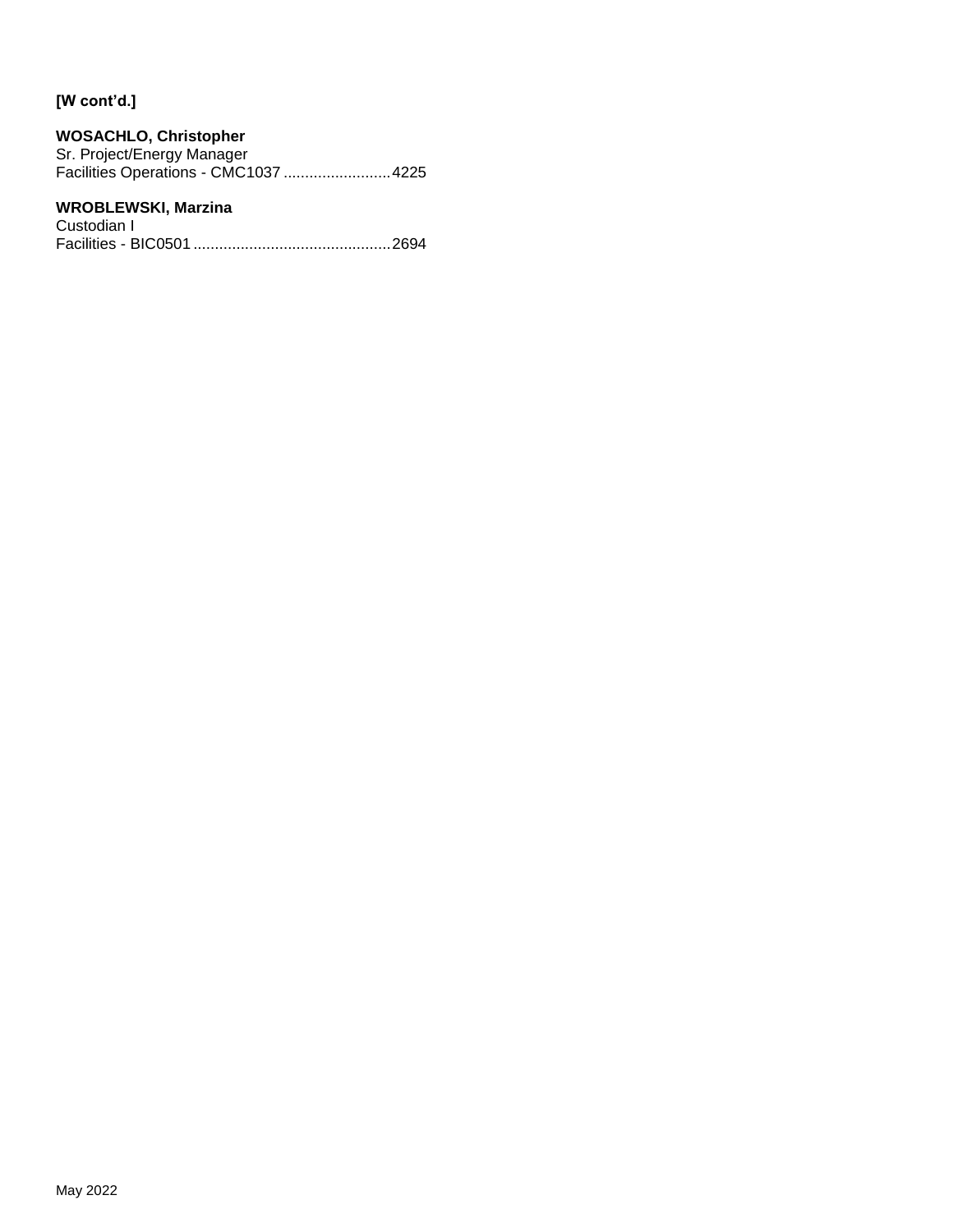# **[Y]**

| YAHOUDY, Mark<br>Assistant Professor                                              |      |
|-----------------------------------------------------------------------------------|------|
| YANDERS, Jacinta<br>Assistant Professor                                           | 2449 |
| YARSHEN, Amy<br>Assistant Professor<br>Diagnostic Medical Imaging - HSC2207L 3065 |      |
| YASTROW, Levi<br>Laboratory Assistant II - Ceramics                               | 2896 |

# **YBARRA-ROBINSON, Melissa**

| Financial Aid Assistant              |  |
|--------------------------------------|--|
| Student Financial Aid - SSC2220 2870 |  |